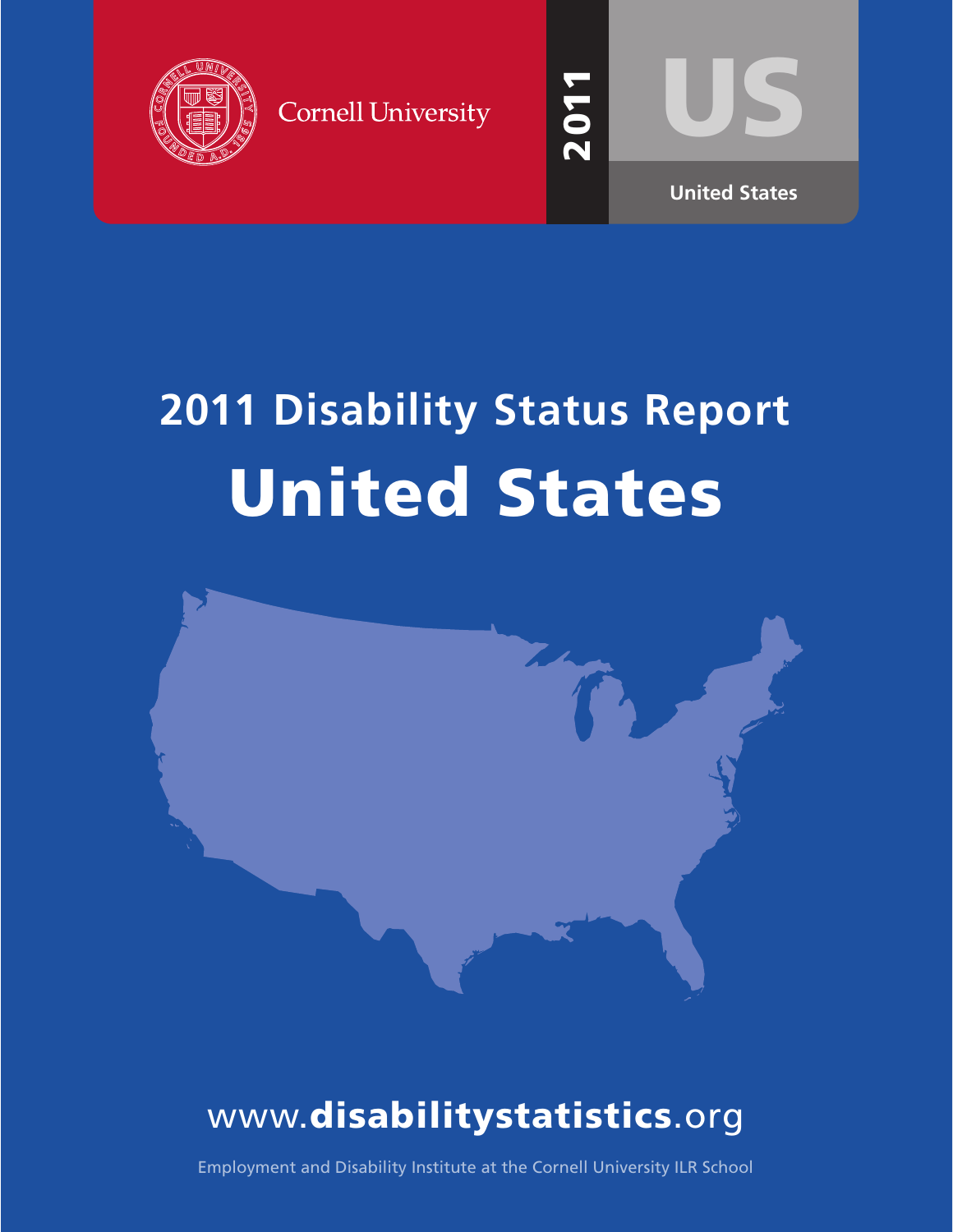## **Contents**

#### **Introduction** [2011 Annual Disability Status Report](#page-2-0) 2 [ACS Disability Questions](#page-3-0) 3 [Notes](#page-4-0) 4 **[Summary](#page-5-0)** [United States Summary](#page-5-0) 5 [Prevalence by State: Ages 21 to 64](#page-7-0) 7 [Employment by State: Ages 21 to 64](#page-8-0) 8 **Demographics** [Prevalence: All Ages](#page-9-0) 9 [Prevalence: Ages 4 and under](#page-11-0) 11 [Prevalence: Ages 5 to 15](#page-13-0) 13 [Prevalence: Ages 16 to 20](#page-15-0) 15 [Prevalence: Ages 21 to 64 \(Working-Age\)](#page-17-0) 17 [Prevalence: Ages 65 to 74](#page-19-0) 19 [Prevalence: Ages 75 and Older](#page-21-0) 21 [Prevalence: Gender and Age](#page-23-0) 23 [Prevalence: Hispanic / Latino Origin and Age](#page-26-0) 26 [Prevalence: Race](#page-29-0) 29 **Outcomes** [Employment](#page-31-0) 29 [Not Working but Actively Looking for Work](#page-33-0) 33 [Full-Time / Full-Year Employment](#page-35-0) 35 [Annual Earnings \(Full-Time / Full-Year workers\)](#page-37-0) 37 [Annual Household Income](#page-39-0) 39 [Poverty](#page-41-0) 41 [Supplemental Security Income \(SSI\)](#page-43-0) 43 [Education: High School Diploma / Equivalent](#page-45-0) 45 [Education: Some College / Associate's Degree](#page-47-0) 47 [Education: Bachelor's Degree or More](#page-49-0) **1988** [Veterans Service-Connected Disability](#page-51-0) 51 [Health Insurance Coverage](#page-53-0) 63 and 53 [Type of Health Insurance Coverage](#page-55-0) 55 **[Glossary](#page-58-0)** 58 **[About the Disability Status Report](#page-64-0)** 64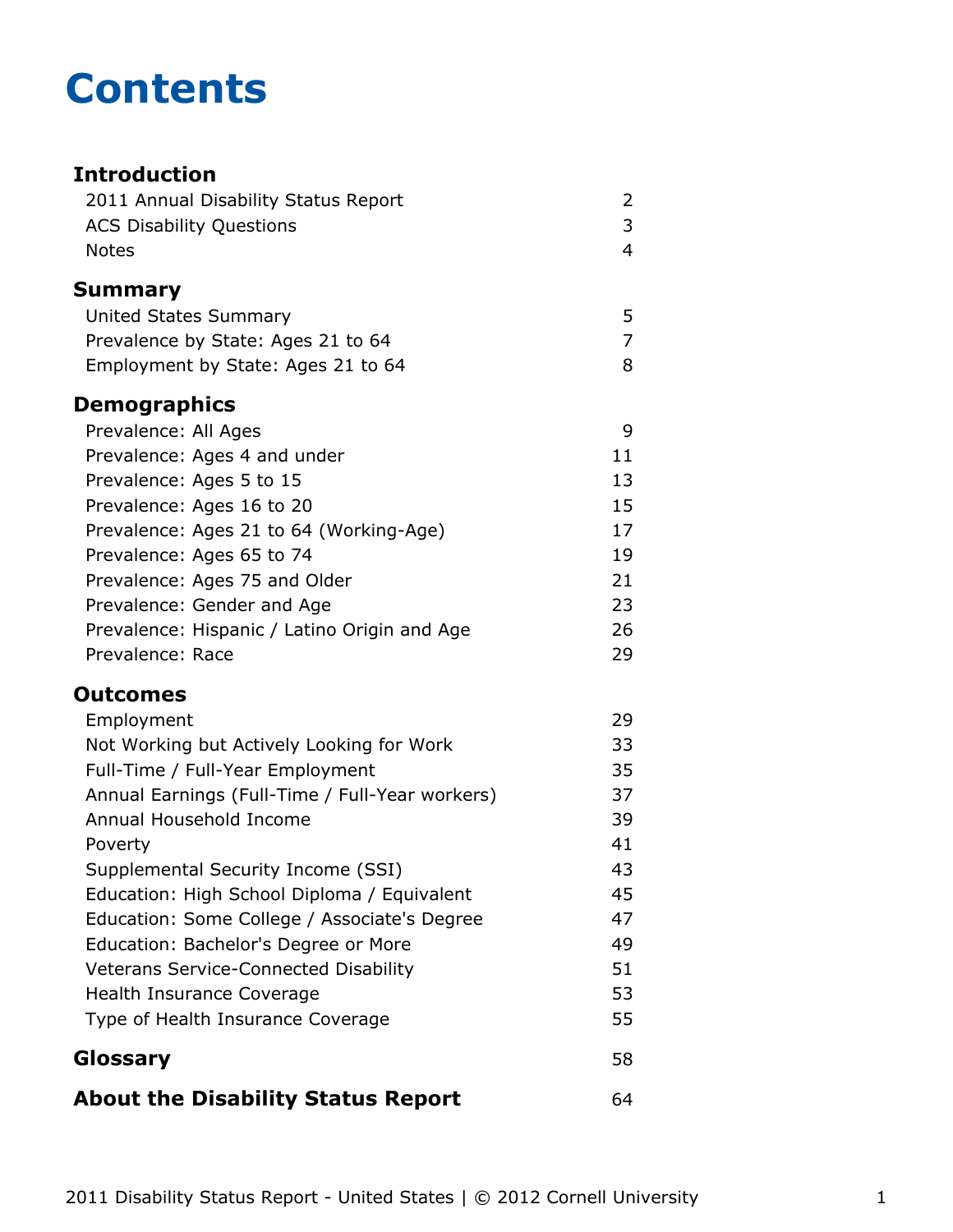## <span id="page-2-0"></span>**The 2011 Annual Disability Status Report**

The Annual Disability Status Reports provide policy makers, disability advocates, reporters, and the public with a summary of the most recent demographic and economic statistics on the non-institutionalized population with disabilities. They contain information on the population size and disability prevalence for various demographic subpopulations, as well as statistics related to employment, earnings, household income, veterans' service-connected disability and health insurance. Comparisons are made to people without disabilities and across disability types. Disability Status Reports and other statistics are available for the United States overall, each state, the District of Columbia, and Puerto Rico at [www.disabilitystatistics.org](http://www.disabilitystatistics.org).

The Status Reports primarily look at the working-age population because the employment gap between people with and without disabilities is a major focus of government programs and advocacy efforts. Employment is also a key factor in the social integration and economic self-sufficiency of working-age people with disabilities.

The estimates in the 2011 Disability Status Reports are based on American Community Survey (ACS) data - a US Census Bureau survey that has replaced the Decennial Census long form. See the ACS User Guide on [www.disabilitystatistics.org](http://www.disabilitystatistics.org) for additional information on the ACS.

The estimates in these reports are based on responses from a sample of the population and may differ from actual population values because of sampling variability and other factors. Differences observed between the estimates for two or more groups may not be statistically significant.

Finally, the 2011 Disability Status Report estimates should not be compared to estimates based on ACS data collected prior to 2008. In 2008, the US Census Bureau made a number of significant changes to the ACS. These changes included an entirely new set of disability questions as described on the following page. For a summary of all changes to the ACS 2008 survey see the following Census Bureau document: [http://www.census.gov/acs/www/Downloads/methodology/](http://www.census.gov/acs/www/Downloads/methodology/content_test/SummaryResultsACS2006ContentTest.pdf) [content\\_test/SummaryResultsACS2006ContentTest.pdf](http://www.census.gov/acs/www/Downloads/methodology/content_test/SummaryResultsACS2006ContentTest.pdf)

#### **Suggested Citation**

Erickson, W., Lee, C., & von Schrader, S. (2012). 2011 Disability Status Report: United States. Ithaca, NY: Cornell University Employment and Disability Institute(EDI).

We would like to thank Sara VanLooy, Jason Criss, and Joe Williams for their assistance with editing and production of this document.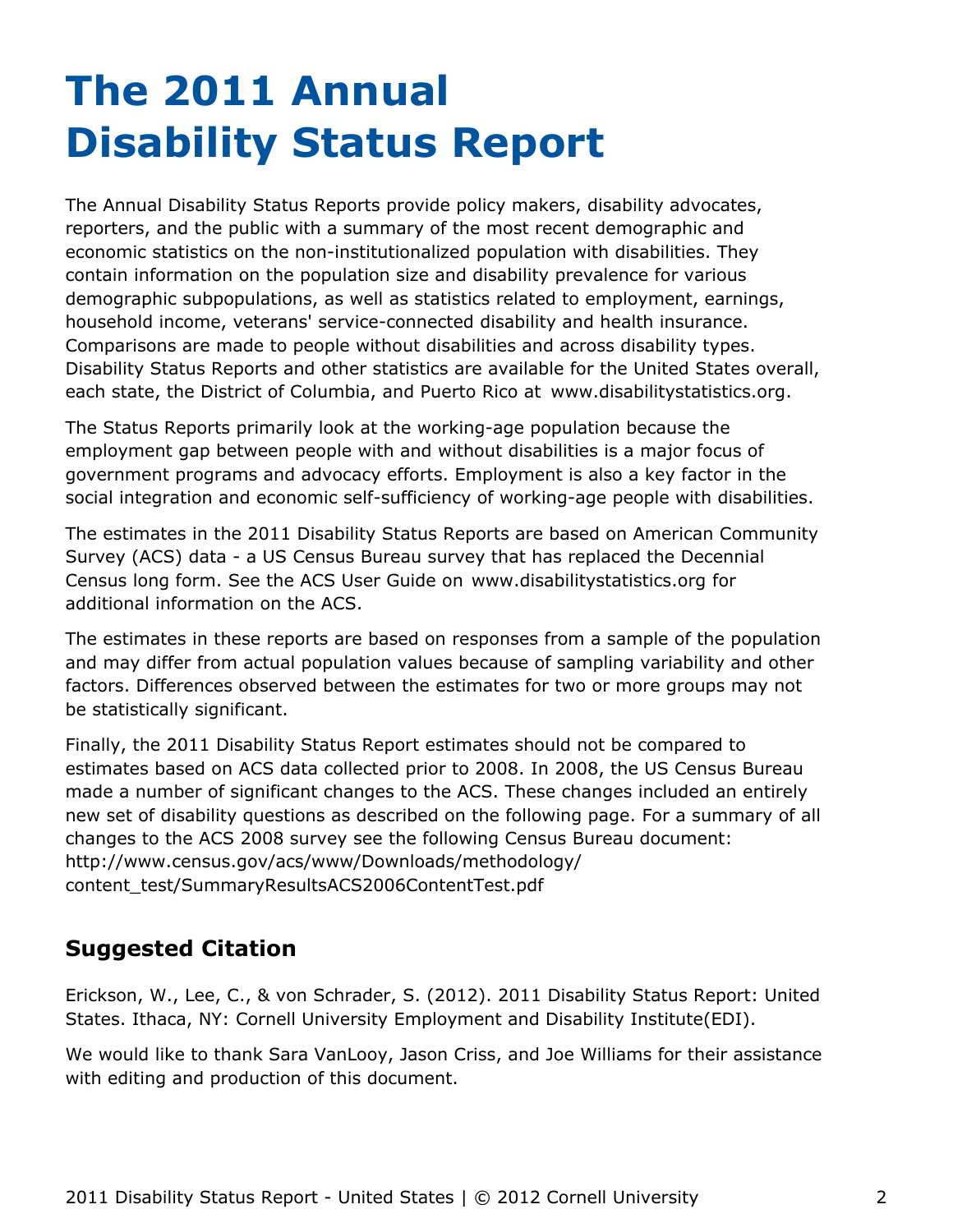# <span id="page-3-0"></span>**ACS Disability Questions**

The disability questions used in the ACS are listed below. Note that the Census Bureau refers to each of the individual types as "difficulty" while in this report the term "disability" is used.

**Hearing Disability** (asked of all ages):

Is this person deaf or does he/she have serious difficulty hearing?

**Visual Disability** (asked of all ages):

Is this person blind or does he/she have serious difficulty seeing even when wearing glasses?

**Cognitive Disability** (asked of persons ages 5 or older):

Because of a physical, mental, or emotional condition, does this person have serious difficulty concentrating, remembering, or making decisions?

**Ambulatory Disability** (asked of persons ages 5 or older):

Does this person have serious difficulty walking or climbing stairs?

**Self-Care Disability** (asked of persons ages 5 or older):

Does this person have difficulty dressing or bathing?

#### **Independent Living Disability** (asked of persons ages 15 or older):

Because of a physical, mental, or emotional condition, does this person have difficulty doing errands alone such as visiting a doctor's office or shopping?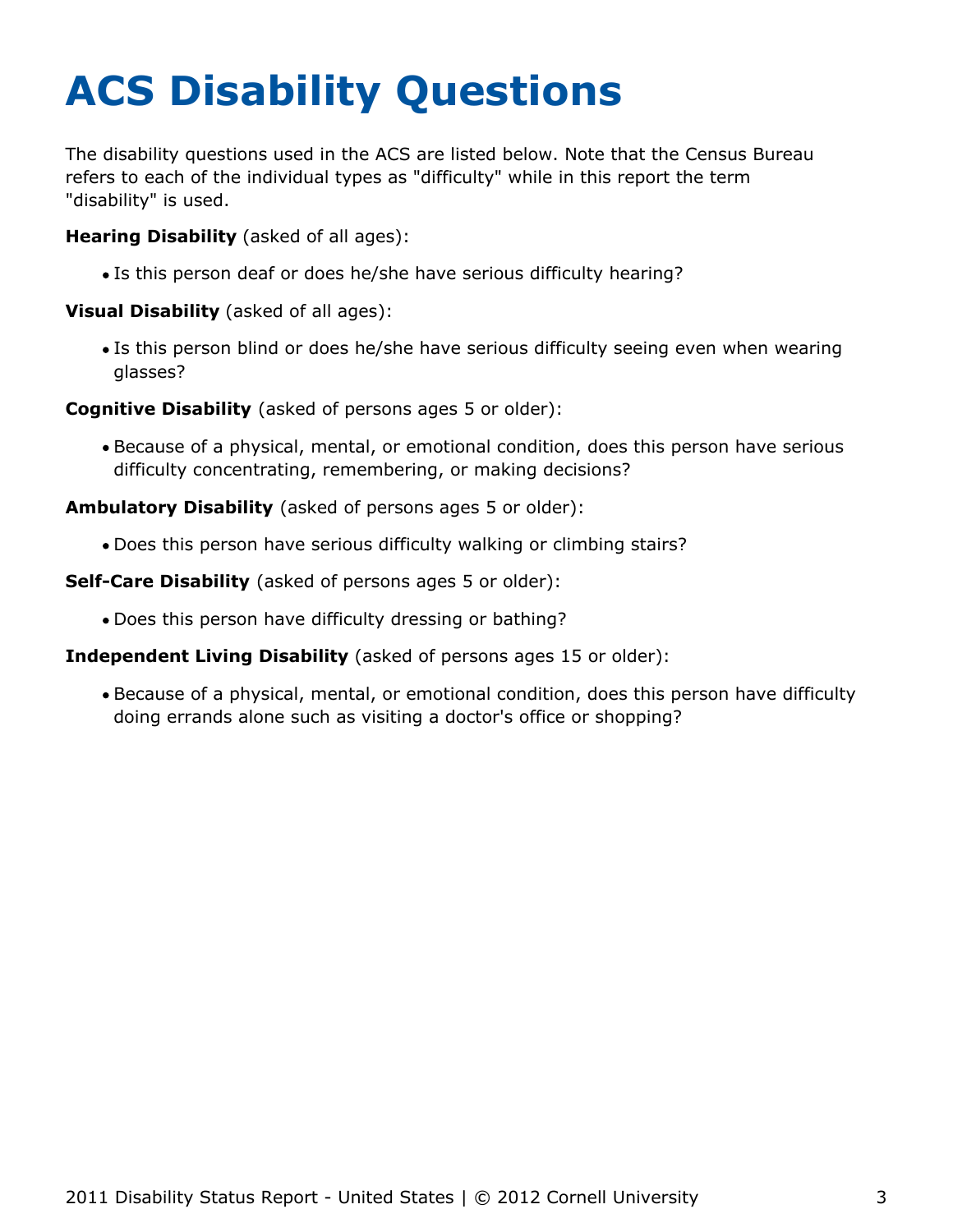## <span id="page-4-0"></span>**Notes**

**Spanish Language Reports:** Spanish language versions of the Annual Disability Status Reports for the US, all 50 states, Puerto Rico, and Washington D.C. can be downloaded at the same location as the English Status Reports. The Spanish translation was made possible through funding from the Northeast Disability Technical Assistance Center (DBTAC) and NIDRR.

**Puerto Rico:** A Puerto Rico Disability Status Report, based on the parallel 2011 Puerto Rico Community Survey (PRCS), is available again this year in English as well as Spanish. However, please note that the Puerto Rico sample is not included in any U.S. population estimates included in these reports.

**Group Quarters:** In 2006, the ACS began surveying the group quarters population. We include the non-institutionalized group quarters population, but due to small state level sample sizes exclude the institutionalized group quarters population (see [glossary](#page-58-0)) in the Disability Status Reports.

**Margin of Error (MOE):** As in previous years' reports we provide the 90% MOE to better illustrate sampling variability. See the glossary entry for more information on this topic.

**Glossary:** As in previous years, we provide a comprehensive glossary at the back of this report defining the terms used in the Disability Status Report (see [glossary](#page-58-0)).

Note: According to the Census Bureau, estimates based on the ACS Public Use Microdata Sample (PUMS) file such as those included in this report may differ slightly from the ACS summary tables produced by the Census Bureau, because they are subject to additional sampling error and further data processing operations. Please see <http://www.disabilitystatistics.org/faq.cfm#Q4> for further information.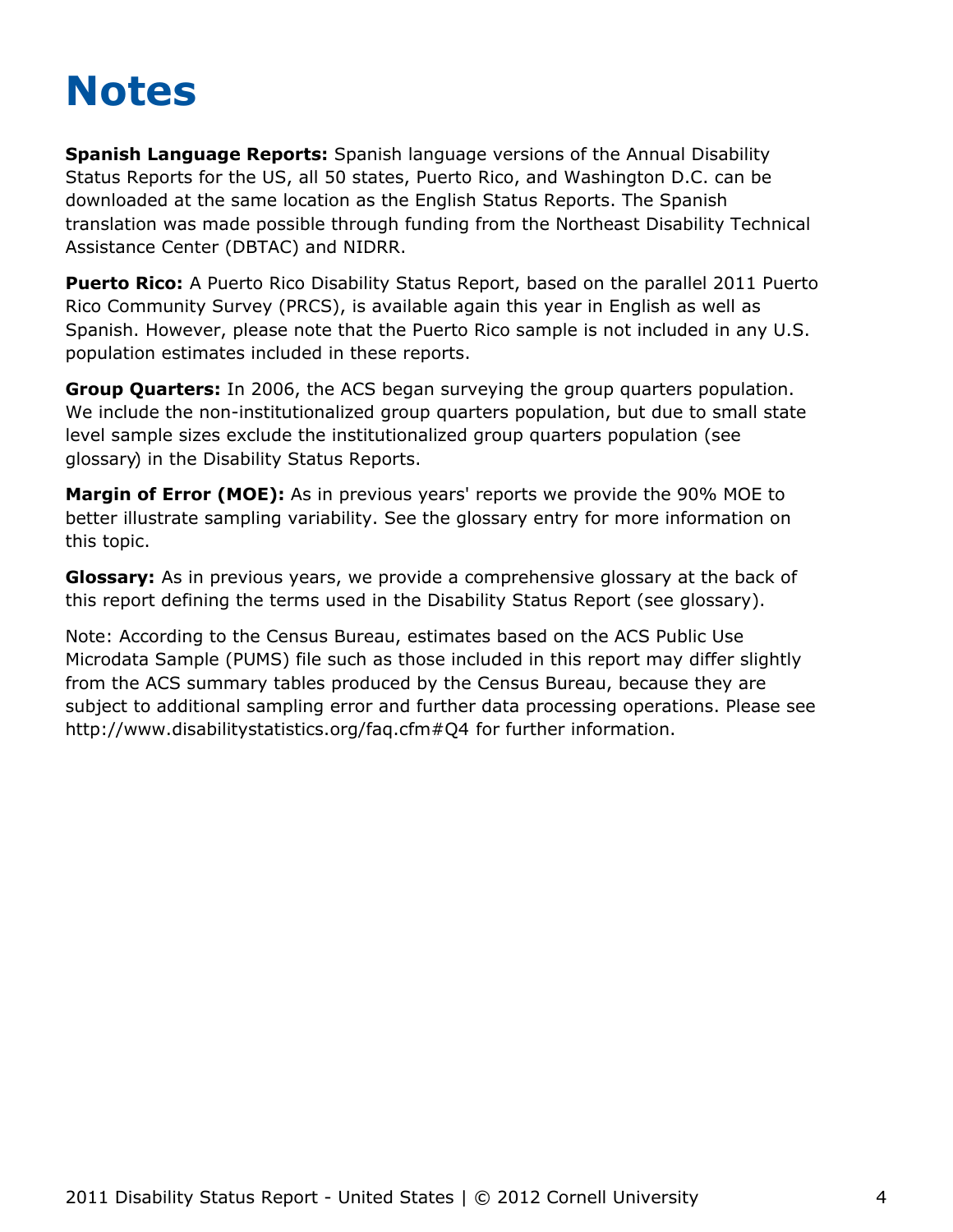# <span id="page-5-0"></span>**United States Summary**

These statistics indicate the social and economic status of non-institutionalized people with disabilities in the United States, using data from the 2011 American Community Survey (ACS).

**Age:** In 2011, the prevalence of disability in the US was:

- 12.1 percent for persons of all ages
- 0.8 percent for persons ages 4 and under
- 5.1 percent for persons ages 5 to 15
- 5.6 percent for persons ages 16 to 20
- 10.5 percent for persons ages 21 to 64
- 25.6 percent for persons ages 65 to 74
- 50.7 percent for persons ages 75+

**Disability Type:** In 2011, the prevalence of the six disability types among persons of all ages in the US was:

- 2.2% reported a Visual Disability
- 3.4% reported a Hearing Disability
- 6.9% reported an Ambulatory Disability
- 4.9% reported a Cognitive Disability
- 2.7% reported a Self-Care Disability
- 5.6% reported an Independent Living Disability

**Gender:** In 2011, 12.4 percent of females of all ages and 11.9 percent of males of all ages in the US reported a disability.

**Hispanic/Latino:** In 2011, the prevalence of disability among persons of all ages of Hispanic or Latino origin in the US was 8.3 percent.

**Race:** In the US in 2011, the prevalence of disability for working-age people (ages 21 to 64) was:

- 10.3 percent among Whites
- 14.2 percent among Black / African Americans
- 4.1 percent among Asians
- 18.0 percent among Native Americans
- 9.5 percent among persons of some other race(s)

**Employment:** In 2011, the employment rate of working-age people (ages 21 to 64) with disabilities in the US was 33.4 percent.

**Looking for Work:** In the US in 2011, the percentage actively looking for work among people with disabilities who were not working was 11.7 percent.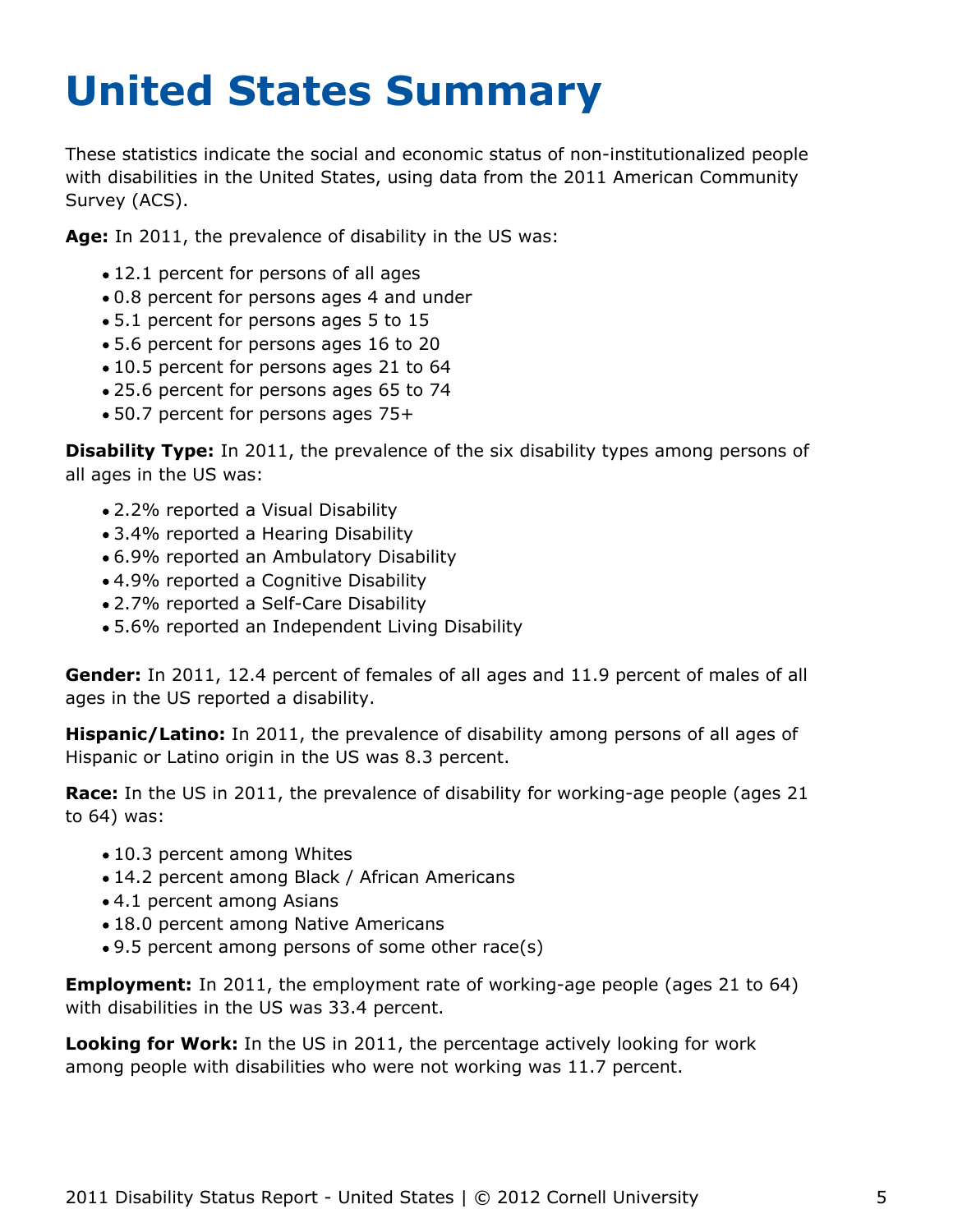**Full-Time/Full-Year Employment:** In the US in 2011, the percentage of working-age people with disabilities working full-time/full-year was 20.7 percent.

**Annual Earnings:** In 2011, the median annual earnings of working-age people with disabilities working full-time/full-year in the US was \$36,700.

**Annual Household Income:** In the US in 2011, the median annual income of households with working-age people with disabilities was \$36,700.

**Poverty:** In the US in 2011, the poverty rate of working-age people with disabilities was 27.8 percent.

**Supplemental Security Income:** In 2011, the percentage of working-age people with disabilities receiving SSI payments in the US was 19.6 percent.

**Educational Attainment:** In 2011, the percentage of working-age people with disabilities in the US:

- with only a high school diploma or equivalent was 34.5 percent
- with only some college or an associate degree was 30.6 percent
- with a bachelor's degree or more was 12.5 percent.

**Veterans Service-Connected Disability:** In 2011, the percentage of working-age civilian veterans with a VA determined Service-Connected Disability was 19.1 percent in the US.

**Health Insurance Coverage:** In 2011 in the US, 82.5 percent of working-age people with disabilities had health insurance.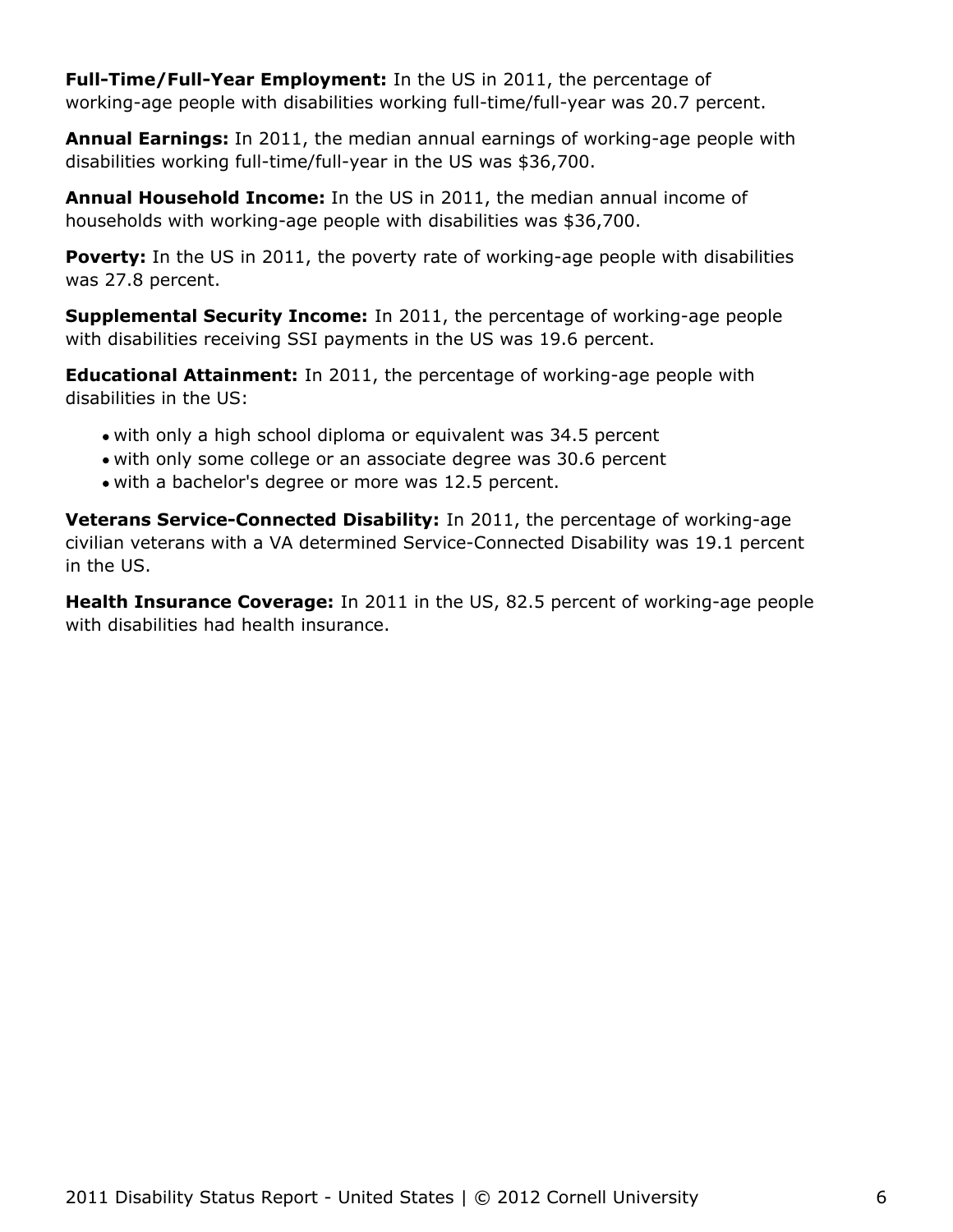## <span id="page-7-0"></span>**Prevalence: Ages 21 - 64**

This summary lists percentages by state of non-institutionalized working-age (ages 21 to 64) people with disabilities using data from the 2011 American Community Survey (ACS). The US disability prevalence rate for this population was 10.5%

| <b>Location</b>      | 2011(%) | <b>Location</b>   | 2011(%) |
|----------------------|---------|-------------------|---------|
| Alabama              | 15.5    | Montana           | 10.8    |
| Alaska               | 10.6    | Nebraska          | 8.8     |
| Arizona              | 10.1    | Nevada            | 10.3    |
| Arkansas             | 15.5    | New Hampshire     | 9.3     |
| California           | 8.2     | New Jersey        | 7.7     |
| Colorado             | 8.8     | <b>New Mexico</b> | 11.8    |
| Connecticut          | 8.3     | New York          | 8.7     |
| Delaware             | 10.5    | North Carolina    | 11.9    |
| District of Columbia | 8.6     | North Dakota      | 7.4     |
| Florida              | 10.2    | Ohio              | 12.1    |
| Georgia              | 11.2    | Oklahoma          | 15.0    |
| Hawaii               | 7.3     | Oregon            | 11.8    |
| Idaho                | 11.2    | Pennsylvania      | 11.4    |
| Illinois             | 8.5     | Puerto Rico       | 18.6    |
| Indiana              | 11.9    | Rhode Island      | 10.3    |
| Iowa                 | 9.4     | South Carolina    | 13.0    |
| Kansas               | 10.8    | South Dakota      | 9.6     |
| Kentucky             | 16.6    | Tennessee         | 14.1    |
| Louisiana            | 13.9    | Texas             | 10.4    |
| Maine                | 13.1    | Utah              | 8.3     |
| Maryland             | 8.5     | Vermont           | 10.3    |
| Massachusetts        | 9.3     | Virginia          | 9.1     |
| Michigan             | 12.7    | Washington        | 10.8    |
| Minnesota            | 7.9     | West Virginia     | 17.8    |
| Mississippi          | 15.6    | Wisconsin         | 9.3     |
| Missouri             | 12.8    | Wyoming           | 9.9     |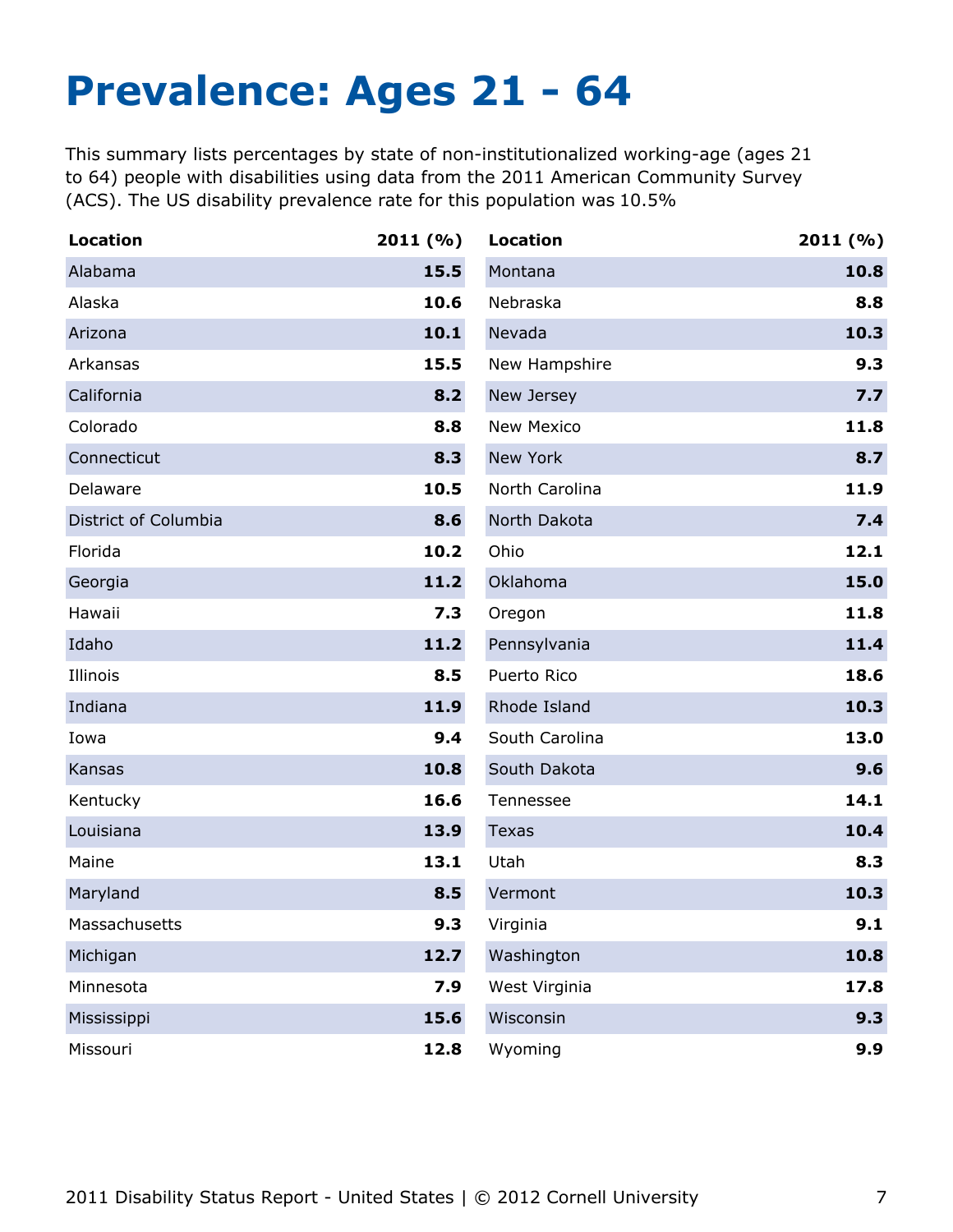# <span id="page-8-0"></span>**Employment: Ages 21 - 64**

This summary lists employment rates by state of non-institutionalized working-age (ages 21 to 64) people with disabilities using data from the 2011 American Community Survey (ACS). The employment rate in the US for this population was 33.4% for people with disabilities and 75.6% for people without disabilities.

| Location             | <b>People</b><br>with<br><b>Disabilities</b><br>2011 | <b>People</b><br>without<br><b>Disabilities</b><br>2011 | <b>Location</b>   | People<br>with<br><b>Disabilities</b><br>2011 | <b>People</b><br>without<br><b>Disabilities</b><br>2011 |
|----------------------|------------------------------------------------------|---------------------------------------------------------|-------------------|-----------------------------------------------|---------------------------------------------------------|
| Alabama              | 26.2                                                 | 72.9                                                    | Montana           | 44.5                                          | 77.8                                                    |
| Alaska               | 47.3                                                 | 79.6                                                    | Nebraska          | 45.5                                          | 84.5                                                    |
| Arizona              | 32.4                                                 | 72.1                                                    | Nevada            | 36.0                                          | 73.1                                                    |
| Arkansas             | 30.0                                                 | 74.7                                                    | New Hampshire     | 37.9                                          | 81.6                                                    |
| California           | 31.9                                                 | 72.2                                                    | New Jersey        | 35.5                                          | 76.2                                                    |
| Colorado             | 42.6                                                 | 78.4                                                    | <b>New Mexico</b> | 35.3                                          | 71.7                                                    |
| Connecticut          | 38.5                                                 | 79.1                                                    | New York          | 32.5                                          | 74.9                                                    |
| Delaware             | 35.7                                                 | 76.4                                                    | North Carolina    | 30.7                                          | 74.9                                                    |
| District of Columbia | 32.5                                                 | 76.6                                                    | North Dakota      | 48.8                                          | 85.1                                                    |
| Florida              | 29.9                                                 | 72.9                                                    | Ohio              | 33.2                                          | 76.5                                                    |
| Georgia              | 31.0                                                 | 73.7                                                    | Oklahoma          | 35.8                                          | 77.1                                                    |
| Hawaii               | 40.6                                                 | 77.1                                                    | Oregon            | 35.0                                          | 73.2                                                    |
| Idaho                | 38.1                                                 | 76.1                                                    | Pennsylvania      | 33.6                                          | 77.2                                                    |
| Illinois             | 34.8                                                 | 75.5                                                    | Puerto Rico       | 24.5                                          | 56.5                                                    |
| Indiana              | 34.5                                                 | 77.0                                                    | Rhode Island      | 31.4                                          | 79.3                                                    |
| Iowa                 | 41.6                                                 | 82.7                                                    | South Carolina    | 28.1                                          | 73.3                                                    |
| Kansas               | 43.5                                                 | 80.8                                                    | South Dakota      | 41.0                                          | 83.9                                                    |
| Kentucky             | 25.9                                                 | 73.7                                                    | Tennessee         | 28.8                                          | 75.0                                                    |
| Louisiana            | 32.9                                                 | 74.2                                                    | <b>Texas</b>      | 37.5                                          | 76.1                                                    |
| Maine                | 30.5                                                 | 79.7                                                    | Utah              | 41.9                                          | 76.8                                                    |
| Maryland             | 36.9                                                 | 79.8                                                    | Vermont           | 39.8                                          | 83.4                                                    |
| Massachusetts        | 32.2                                                 | 79.4                                                    | Virginia          | 34.2                                          | 79.1                                                    |
| Michigan             | 29.0                                                 | 72.4                                                    | Washington        | 35.8                                          | 75.8                                                    |
| Minnesota            | 47.7                                                 | 81.8                                                    | West Virginia     | 24.4                                          | 70.8                                                    |
| Mississippi          | 29.2                                                 | 72.5                                                    | Wisconsin         | 38.0                                          | 80.5                                                    |
| Missouri             | 33.1                                                 | 78.0                                                    | Wyoming           | 46.2                                          | 81.5                                                    |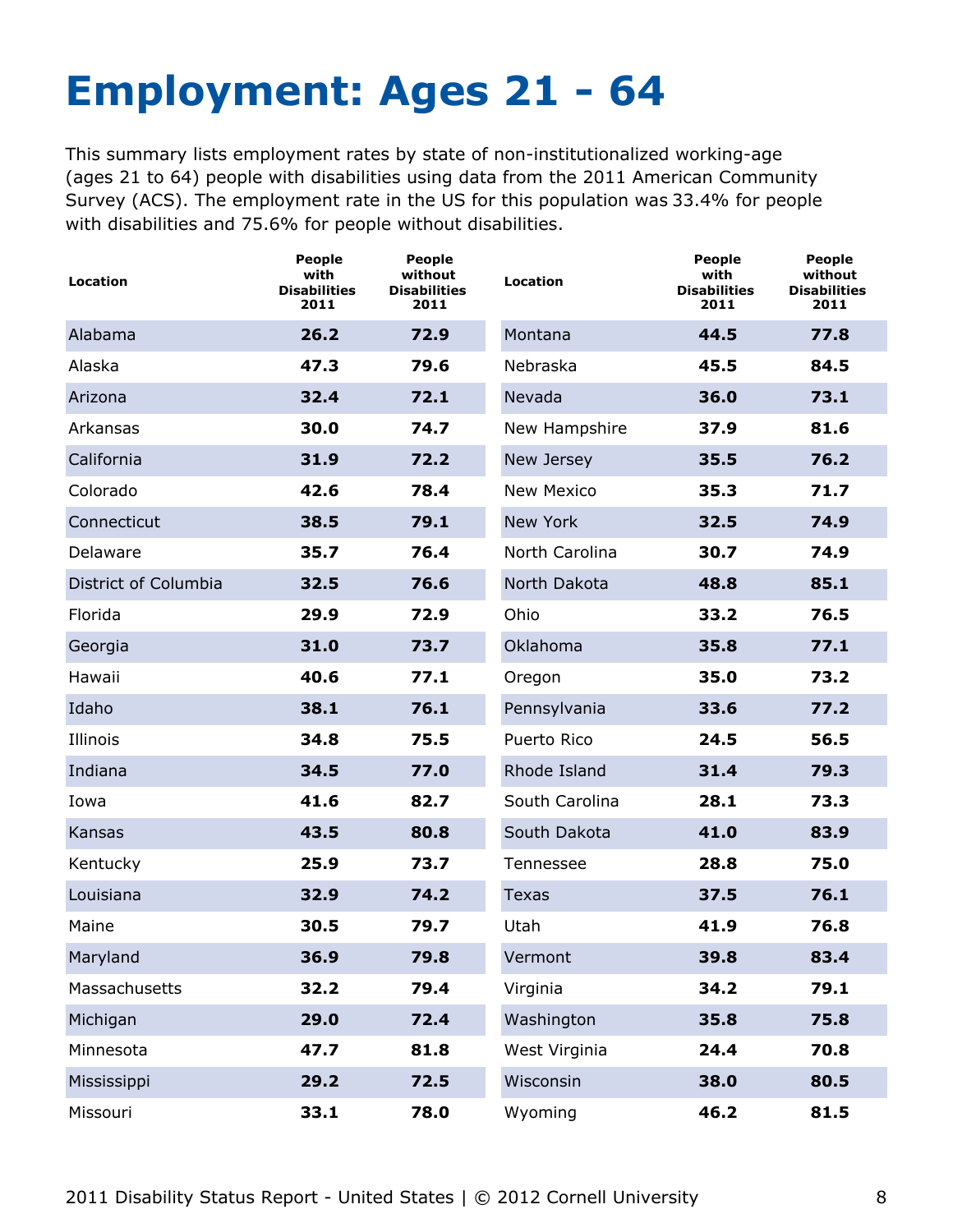## <span id="page-9-0"></span>**Prevalence**

## **All Ages**

## **Introduction**

This section addresses the prevalence of disability among non-institutionalized people of all ages in the United States, using data from the 2011 American Community Survey (ACS). For definitions of terms, see Glossary.



- In 2011, the overall percentage (prevalence rate) of  $\bullet$ people with a disability of all ages in the US was 12.1 percent.
- In other words, in 2011, 37,326,100 of the  $\bullet$ 307,593,600 individuals of all ages in the US reported one or more disabilities.
- In the US in 2011, among the six types of disabilities identified in the ACS, the highest prevalence rate was for "Ambulatory Disability," 6.9 percent. The lowest prevalence rate was for "Visual Disability," 2.2 percent.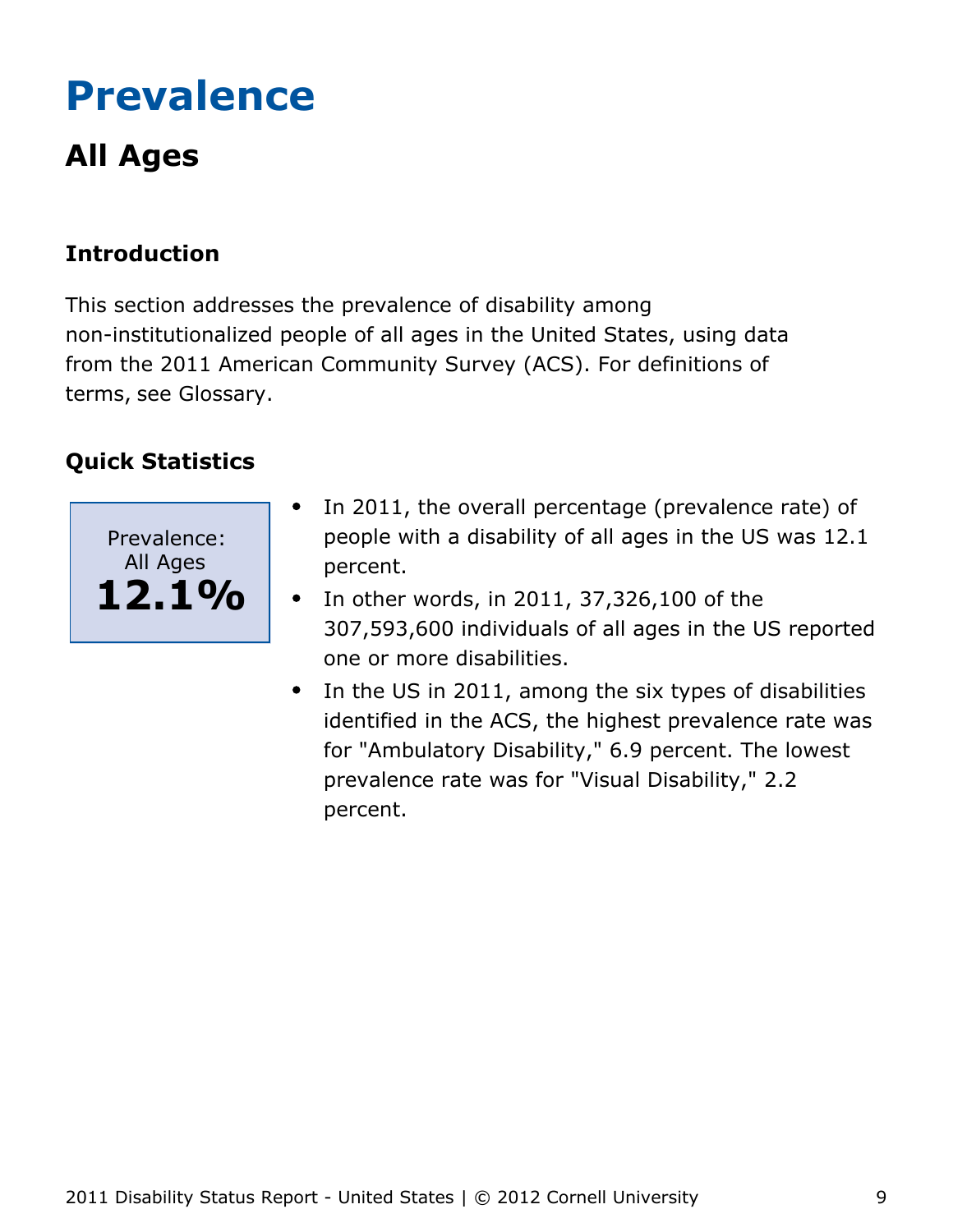### **Prevalence of disability among non-institutionalized people of all ages in the United States in 2011\***



Prevalence Rates: All Ages (%)

**\* Note:** Children under the age of five were only asked about Vision and Hearing disabilities. The Independent Living disability question was only asked of persons aged 16 years old and older.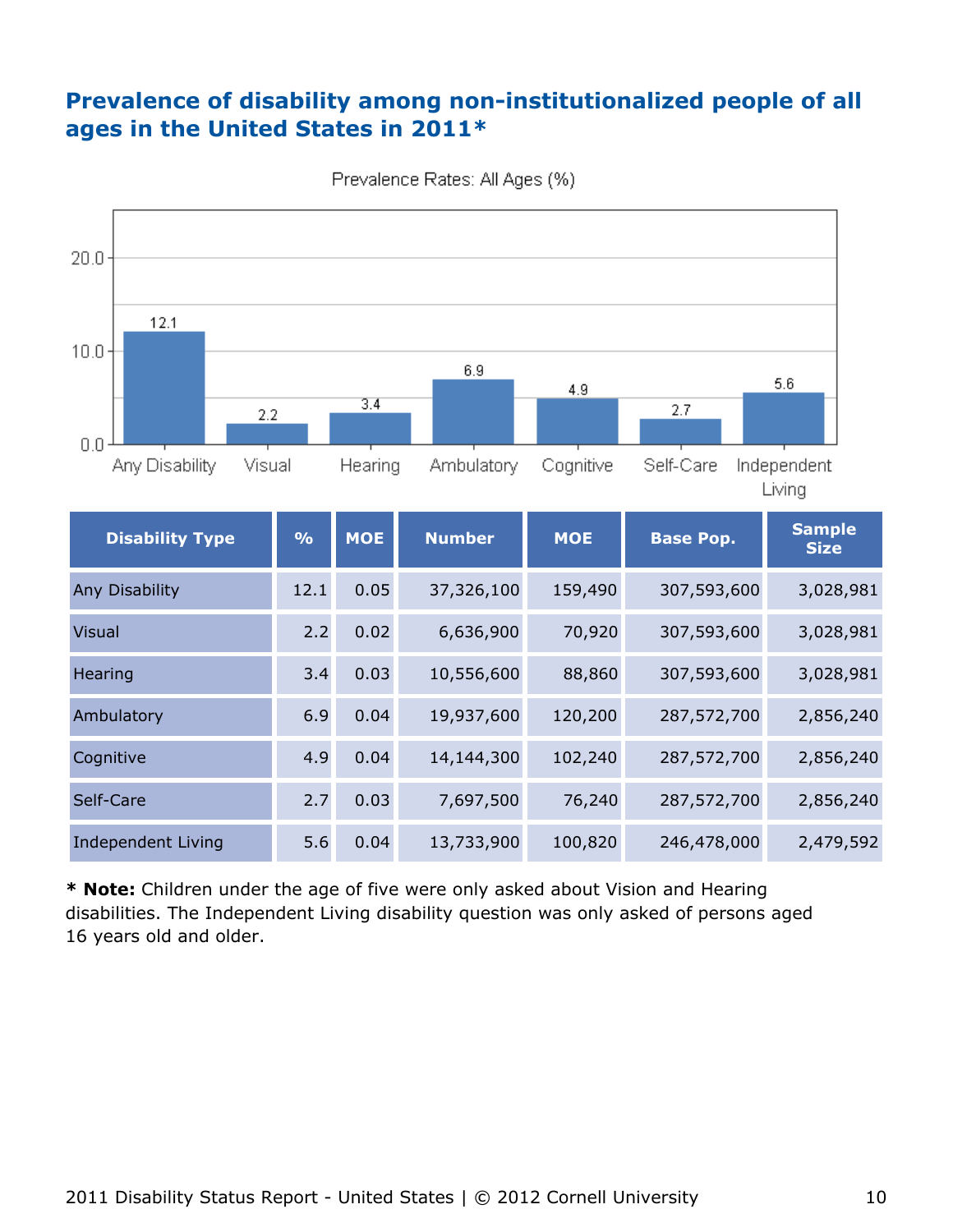## <span id="page-11-0"></span>**Prevalence**

## **Ages 4 years and under**

### **Introduction**

This section focuses on the prevalence of disability among non-institutionalized children ages 4 and under in the United States, using data from the 2011 American Community Survey (ACS). Only the two sensory disability questions were asked of this population. For definitions of terms, see Glossary.



- In 2011, the overall percentage (prevalence rate) of  $\bullet$ children with a visual and/or hearing disability ages 0 to 4 in the US was 0.8 percent.
- In other words, in 2011, 159,000 of the 20,020,800 children ages 0 to 4 in the US reported one or more disabilities.
- $\bullet$ In the US in 2011, 0.5 percent reported a visual disability
- In the US in 2011, 0.6 percent reported a hearing disability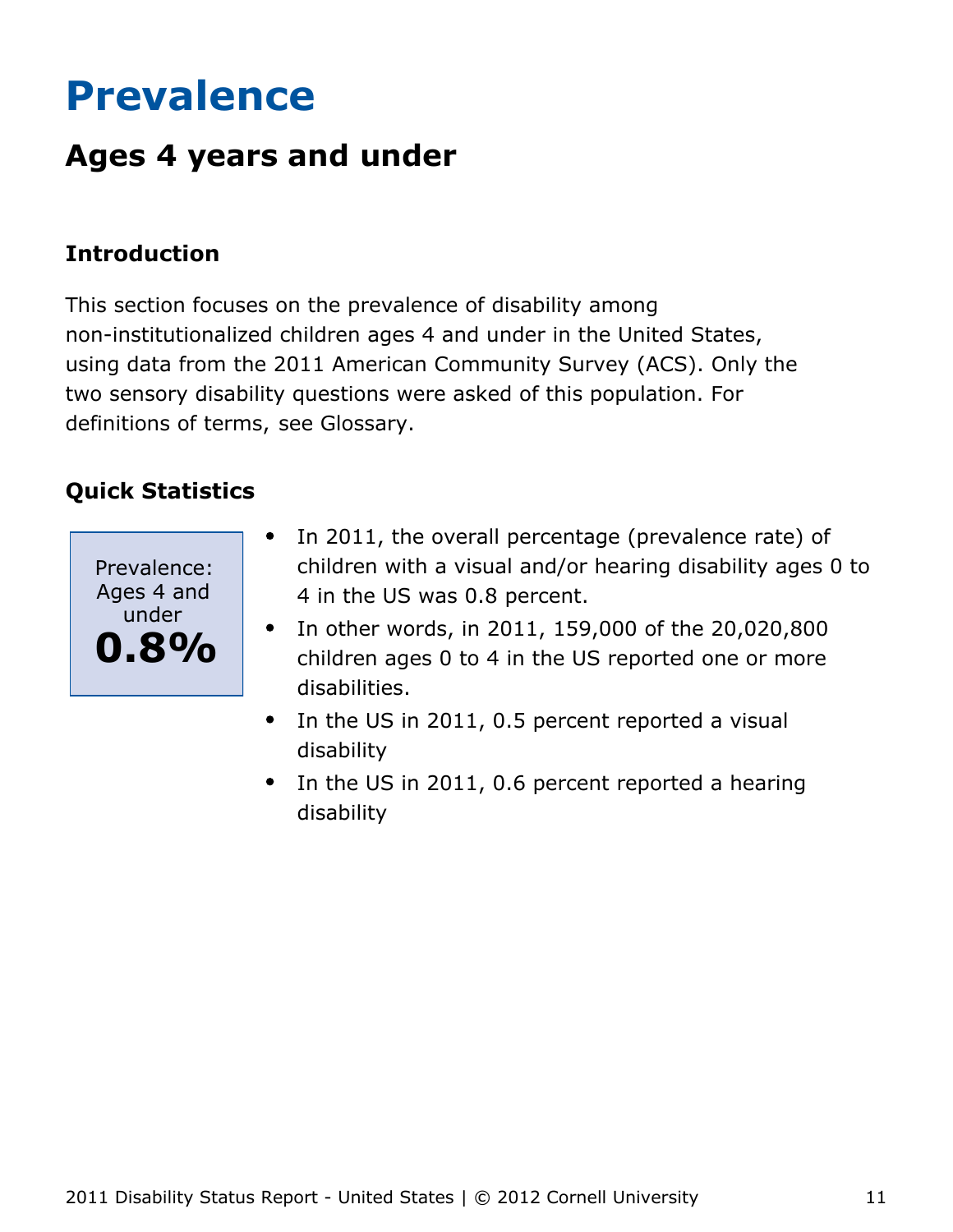### **Prevalence of disability among non-institutionalized people ages 4 and under in the United States in 2011**



Prevalence Rates: Age 4 years and under (%)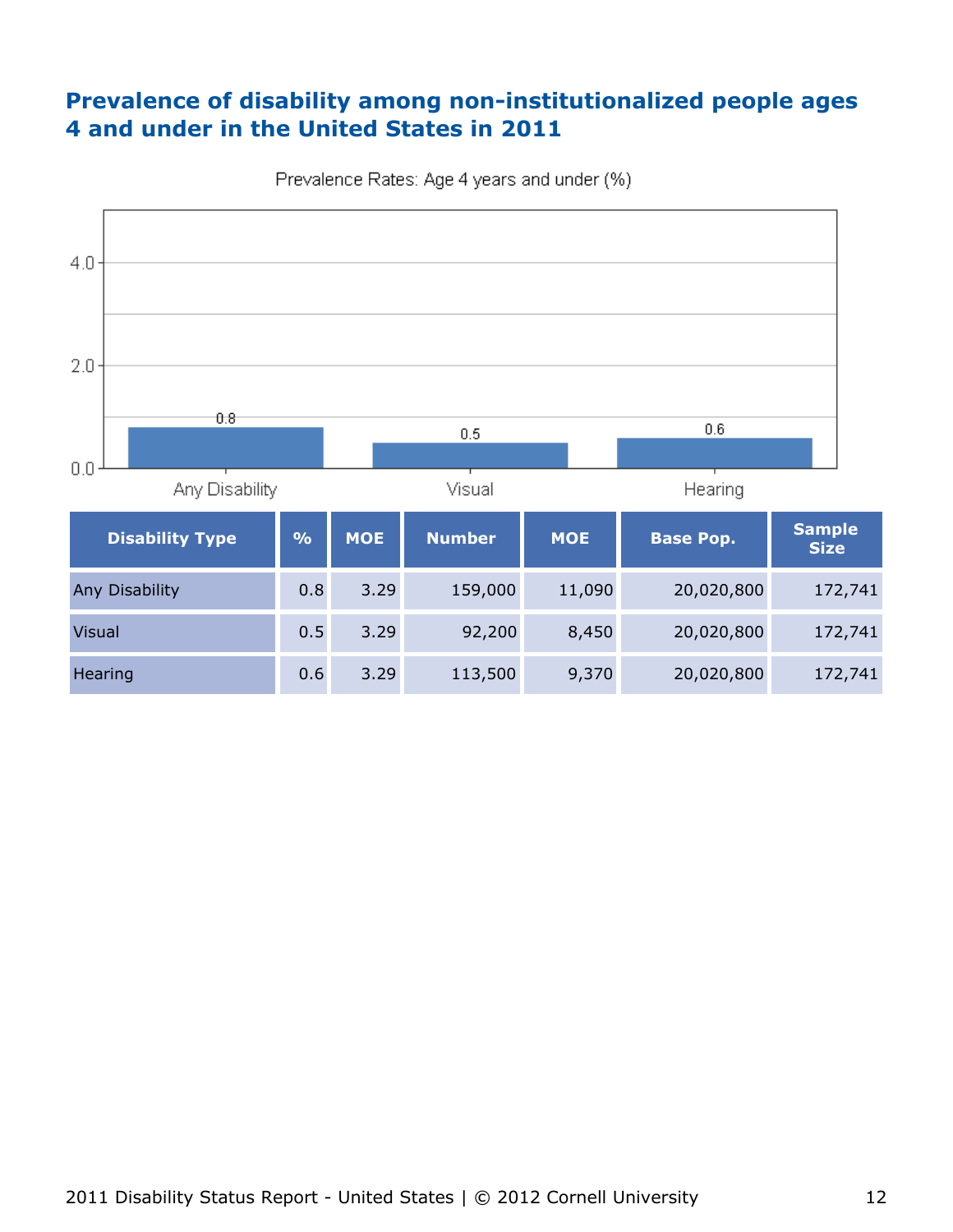## <span id="page-13-0"></span>**Prevalence**

## **Ages 5 to 15 years**

### **Introduction**

This section focuses on the prevalence of disability among non-institutionalized children ages 5 to 15 in the United States, using data from the 2011 American Community Survey (ACS)\*. For definitions of terms, see Glossary.

### **Quick Statistics**



- In 2011, the overall percentage (prevalence rate) of  $\bullet$ children with a disability ages 5 to 15 in the US was 5.1 percent.
- In other words, in 2011, 2,328,700 of the 45,269,500 individuals ages 5 to 15 in the US reported one or more disabilities.
- $\bullet$ In the US in 2011, among the five types of disabilities\* identified in the ACS, the highest prevalence rate was for "Cognitive Disability," 3.9 percent. The lowest prevalence rate was for "Ambulatory Disability," 0.6 percent.

**\* Note:** The "Independent Living Disability" question was not asked of children ages 15 years and younger.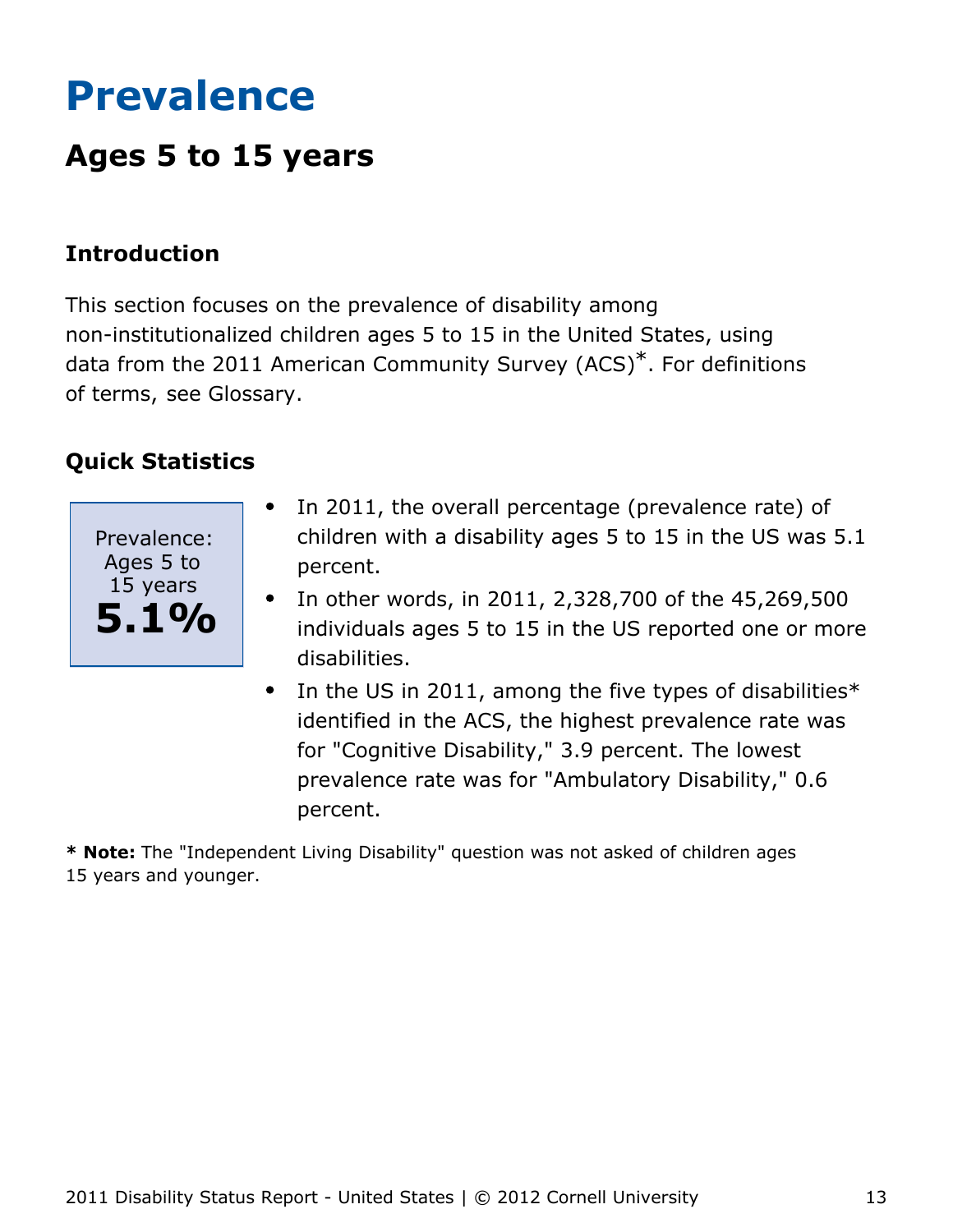#### **Prevalence of disability\* among non-institutionalized people ages 5 to 15 in the United States in 2011**



Prevalence Rates: Age 5 to 15 years (%)

**\* Note:** The "Independent Living Disability" question was not asked of children ages 15 years and younger.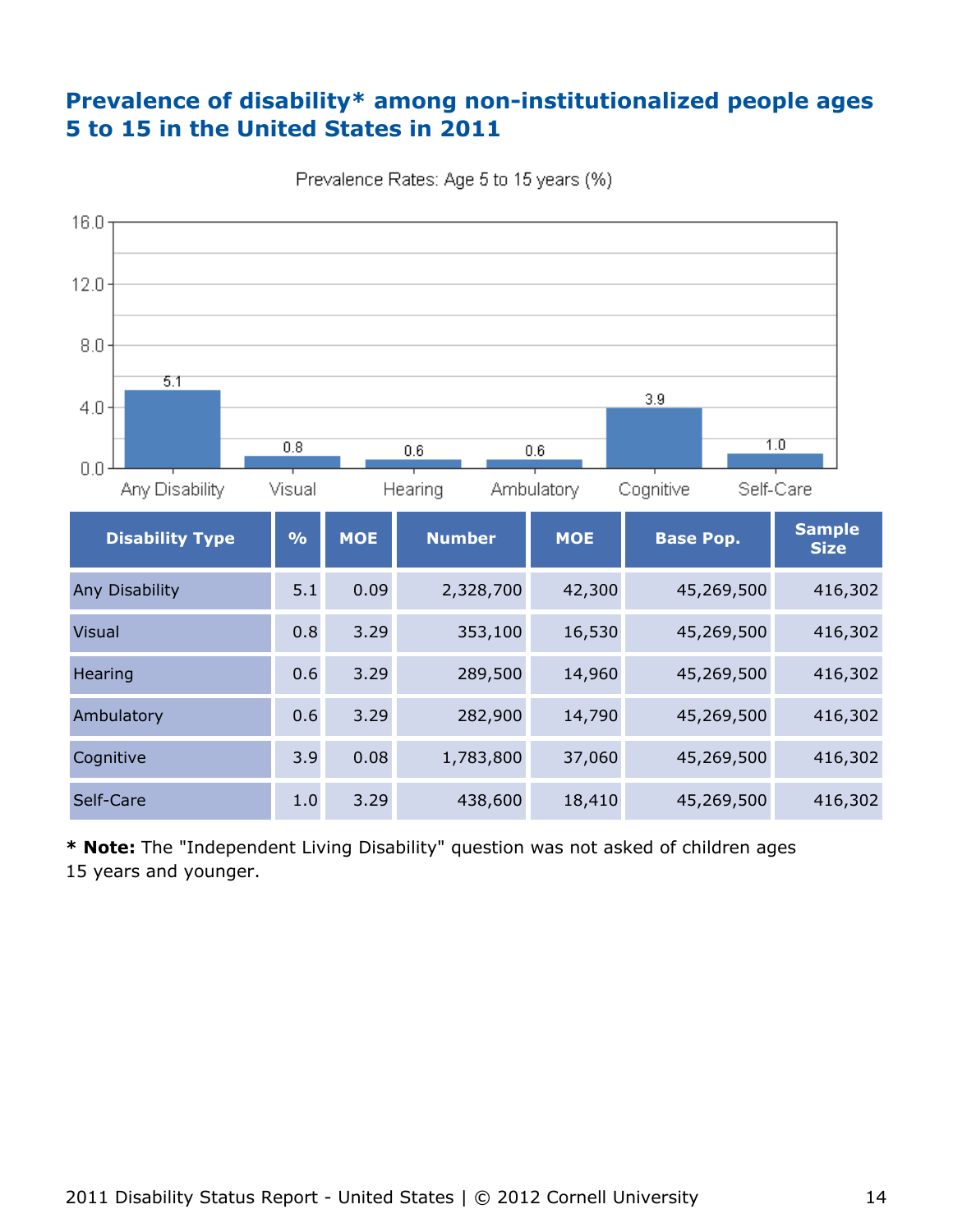## <span id="page-15-0"></span>**Prevalence**

## **Ages 16 to 20 years**

### **Introduction**

This section focuses on the prevalence of disability among non-institutionalized people ages 16 to 20 in the United States, using data from the 2011 American Community Survey (ACS). For definitions of terms, see Glossary.



- In 2011, the overall percentage (prevalence rate) of  $\bullet$ people with a disability ages 16 to 20 in the US was 5.6 percent.
- In other words, in 2011, 1,245,200 of the 22,177,100  $\bullet$ individuals ages 16 to 20 in the US reported one or more disabilities.
- In the US in 2011, among the six types of disabilities  $\bullet$ identified in the ACS, the highest prevalence rate was for "Cognitive Disability," 3.9 percent. The lowest prevalence rate was for "Hearing Disability," 0.7 percent.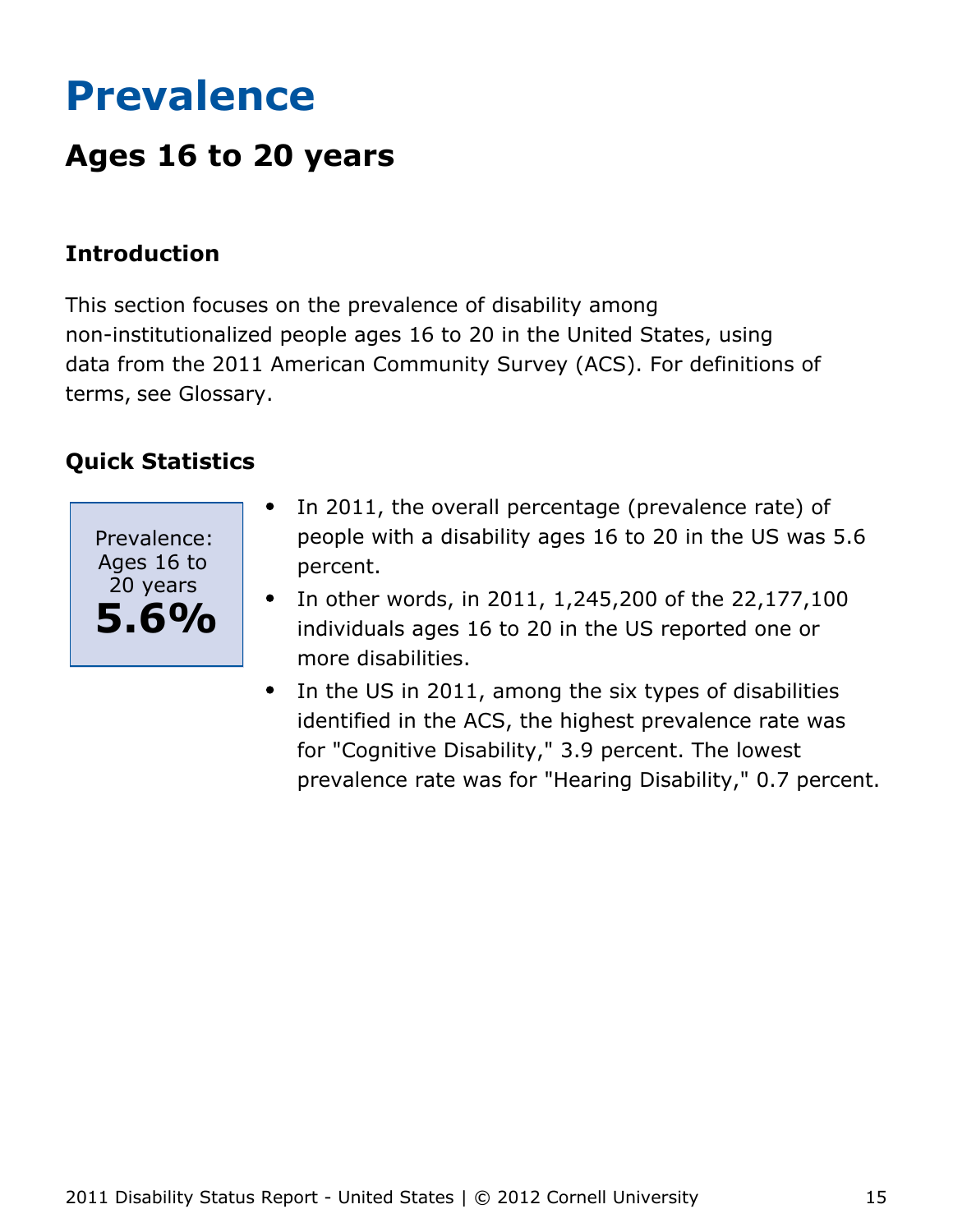### **Prevalence of disability among non-institutionalized people ages 16 to 20 in the United States in 2011**





Living

| <b>Disability Type</b>    | $\frac{0}{0}$ | <b>MOE</b> | <b>Number</b> | <b>MOE</b> | <b>Base Pop.</b> | <b>Sample</b><br><b>Size</b> |
|---------------------------|---------------|------------|---------------|------------|------------------|------------------------------|
| Any Disability            | 5.6           | 0.14       | 1,245,200     | 30,990     | 22,177,100       | 216,901                      |
| <b>Visual</b>             | 1.0           | 3.29       | 210,800       | 12,770     | 22,177,100       | 216,901                      |
| Hearing                   | 0.7           | 3.29       | 152,200       | 10,850     | 22,177,100       | 216,901                      |
| Ambulatory                | 0.8           | 3.29       | 184,100       | 11,940     | 22,177,100       | 216,901                      |
| Cognitive                 | 3.9           | 0.11       | 862,000       | 25,800     | 22,177,100       | 216,901                      |
| Self-Care                 | 0.8           | 3.29       | 169,400       | 11,450     | 22,177,100       | 216,901                      |
| <b>Independent Living</b> | 2.0           | 3.29       | 436,700       | 18,370     | 22,177,100       | 216,901                      |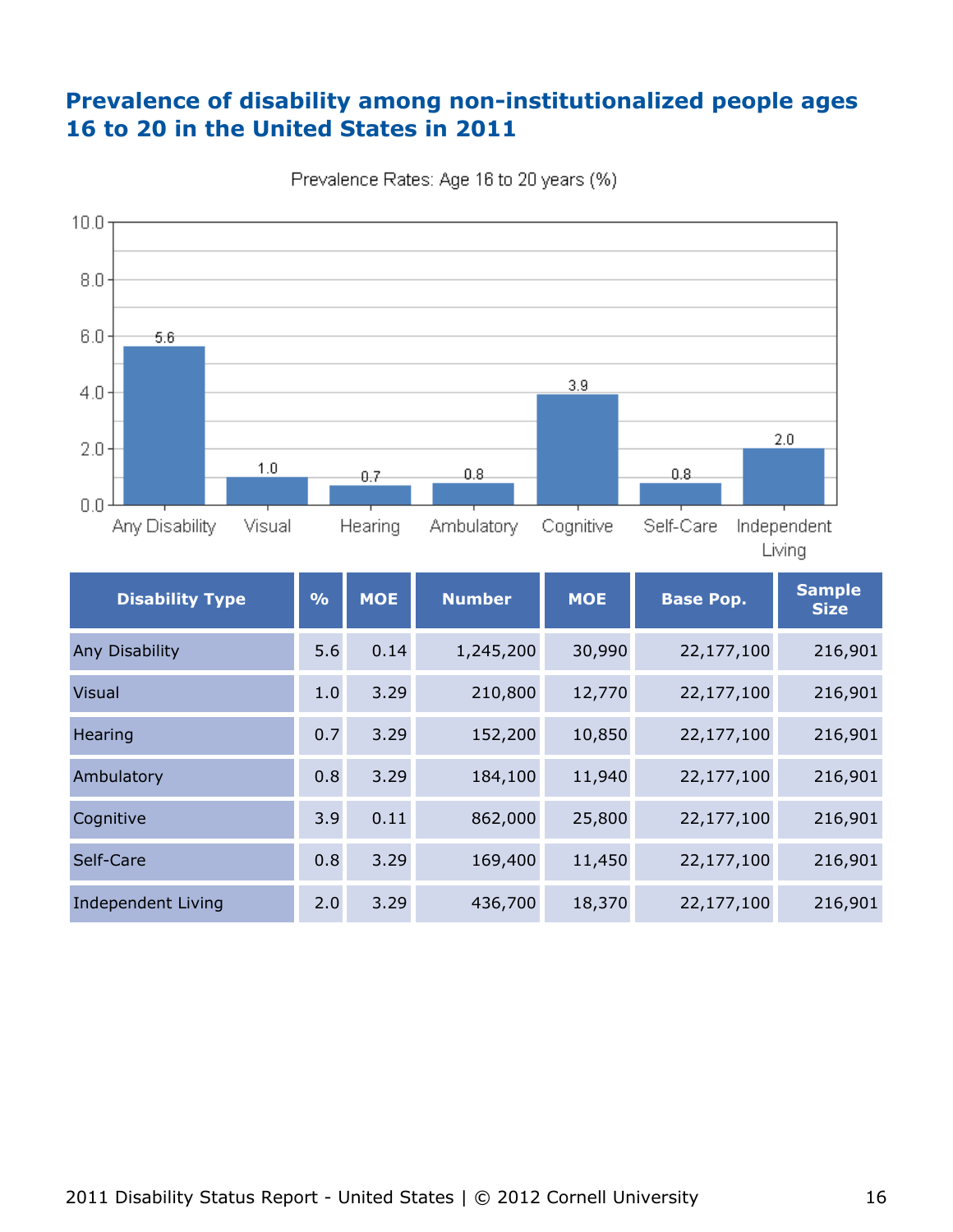## <span id="page-17-0"></span>**Prevalence**

## **Ages 21 to 64 years**

### **Introduction**

This section focuses on the prevalence of disability among non-institutionalized working-age people (ages 21 to 64) in the United States, using data from the 2011 American Community Survey (ACS). For definitions of terms, see Glossary.



- In 2011, the overall percentage (prevalence rate) of  $\bullet$ working age people (ages 21 to 64) with a disability in the US was 10.5 percent.
- In other words, in 2011, 18,858,600 of the  $\bullet$ 180,037,400 individuals ages 21 to 64 in the US reported one or more disabilities.
- In the US in 2011, among the six types of disabilities identified in the ACS, the highest prevalence rate was for "Ambulatory Disability," 5.5 percent. The lowest prevalence rate was "Visual Disability," 1.8 percent.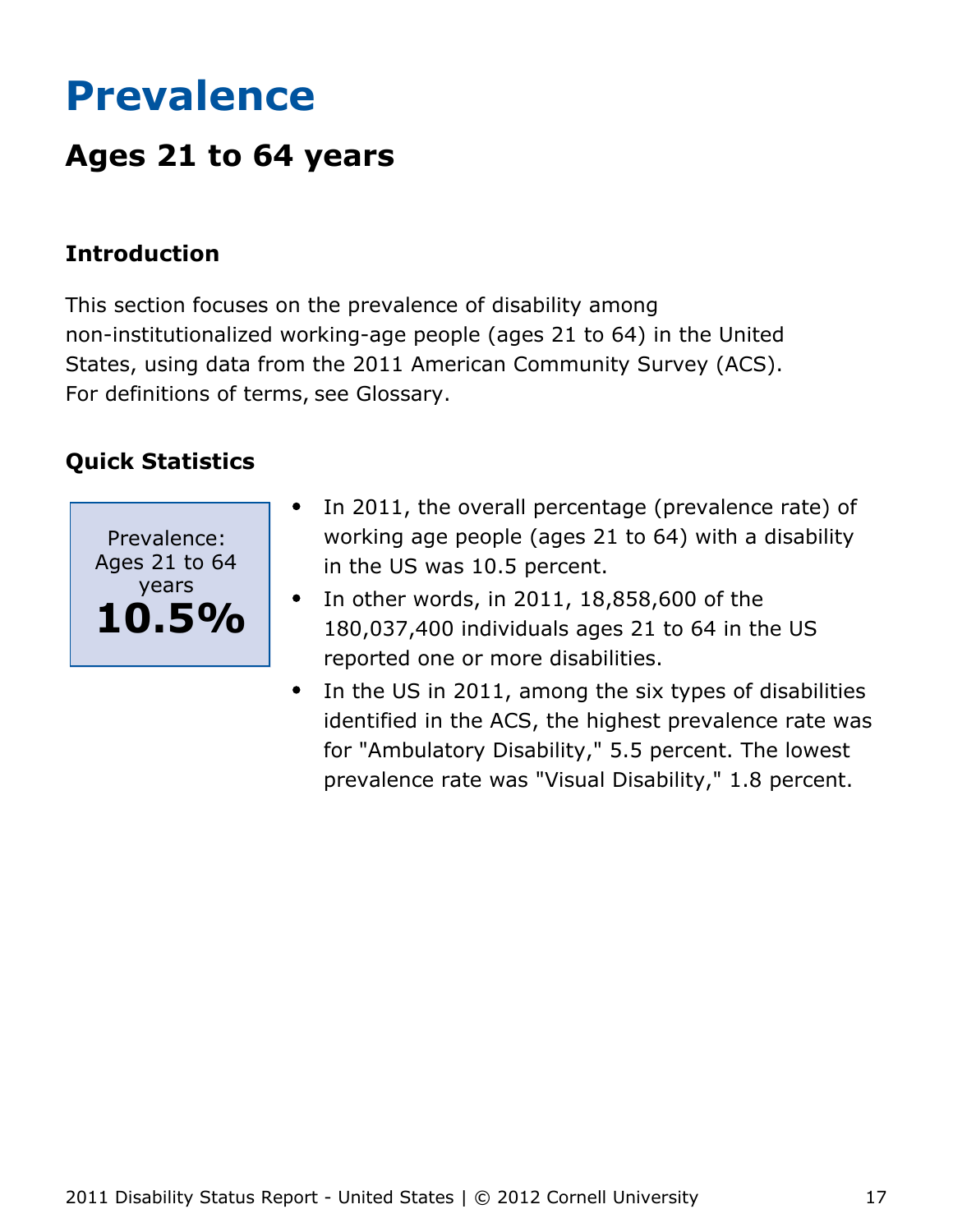### **Prevalence of disability among non-institutionalized people ages 21 to 64 in the United States in 2011**





Living

| <b>Disability Type</b> | $\frac{0}{0}$ | <b>MOE</b> | <b>Number</b> | <b>MOE</b> | <b>Base Pop.</b> | <b>Sample</b><br><b>Size</b> |
|------------------------|---------------|------------|---------------|------------|------------------|------------------------------|
| Any Disability         | 10.5          | 0.06       | 18,858,600    | 117,120    | 180,037,400      | 1,727,008                    |
| <b>Visual</b>          | 1.8           | 3.29       | 3,237,100     | 49,800     | 180,037,400      | 1,727,008                    |
| Hearing                | 2.2           | 0.03       | 3,935,200     | 54,850     | 180,037,400      | 1,727,008                    |
| Ambulatory             | 5.5           | 0.05       | 9,969,000     | 86,440     | 180,037,400      | 1,727,008                    |
| Cognitive              | 4.3           | 0.04       | 7,684,000     | 76,170     | 180,037,400      | 1,727,008                    |
| Self-Care              | 2.0           | 3.29       | 3,525,400     | 51,950     | 180,037,400      | 1,727,008                    |
| Independent Living     | 3.7           | 0.04       | 6,671,300     | 71,090     | 180,037,400      | 1,727,008                    |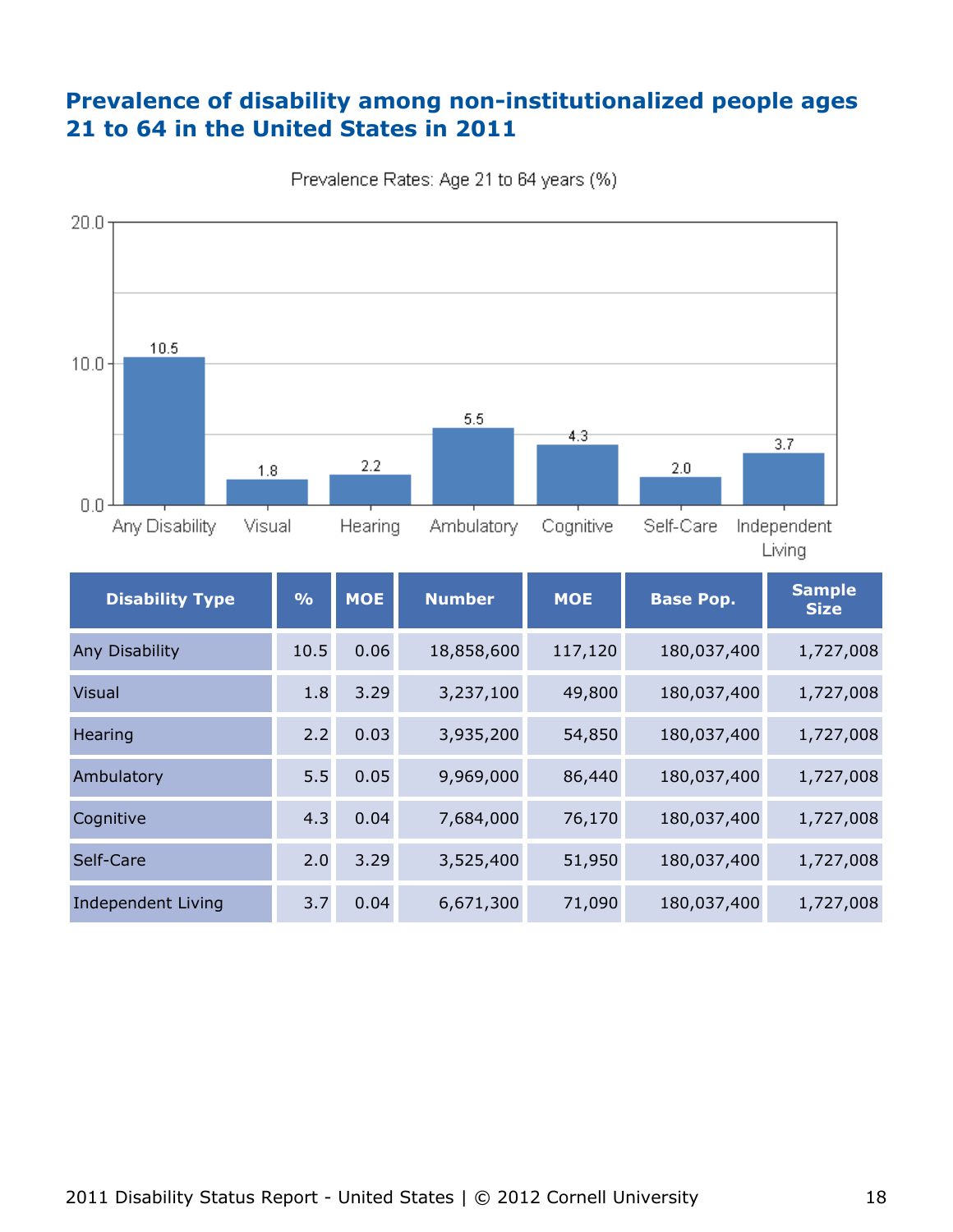## <span id="page-19-0"></span>**Prevalence**

## **Ages 65 to 74 years**

### **Introduction**

This section explores the prevalence of disability among non-institutionalized people ages 65 to 74 in the United States, using data from the 2011 American Community Survey (ACS). For definitions of terms, see Glossary.



- In 2011, the overall percentage (prevalence rate) of people with a disability ages 65 to 74 in the US was 25.6 percent.
- In other words, in 2011, 5,698,400 of the 22,261,200  $\bullet$ individuals ages 65 to 74 in the US reported one or more disabilities.
- $\bullet$ In the US in 2011, among the six types of disabilities identified in the ACS, the highest prevalence rate was for "Ambulatory Disability," 16.0 percent. The lowest prevalence rate was for "Visual Disability," 4.1 percent.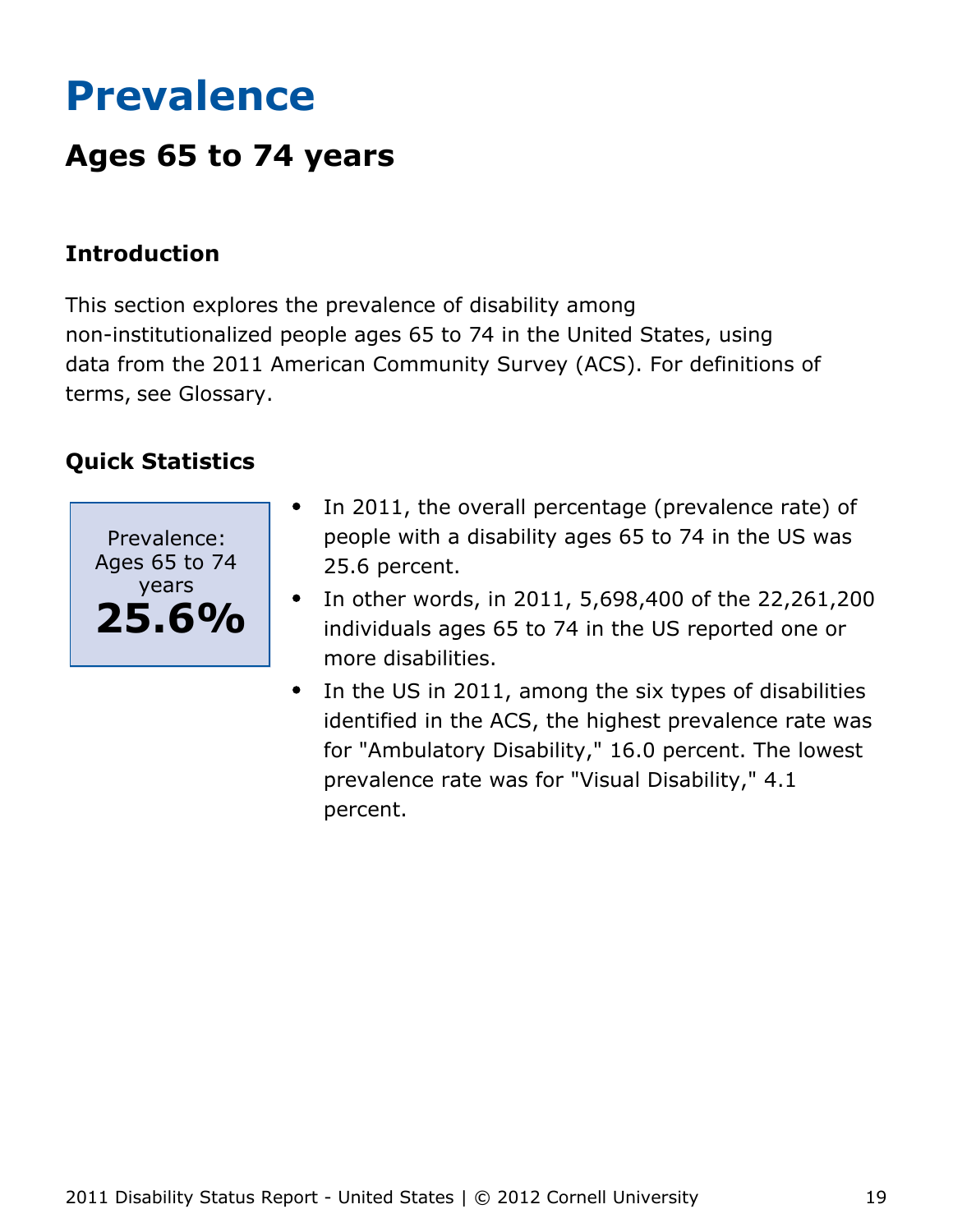### **Prevalence of disability among non-institutionalized people ages 65 to 74 in the United States in 2011**





Living

| <b>Disability Type</b>    | $\frac{9}{6}$ | <b>MOE</b> | <b>Number</b> | <b>MOE</b> | <b>Base Pop.</b> | <b>Sample</b><br><b>Size</b> |
|---------------------------|---------------|------------|---------------|------------|------------------|------------------------------|
| Any Disability            | 25.6          | 0.26       | 5,698,400     | 65,810     | 22,261,200       | 273,391                      |
| <b>Visual</b>             | 4.1           | 0.12       | 906,400       | 26,450     | 22,261,200       | 273,391                      |
| Hearing                   | 9.1           | 0.17       | 2,024,400     | 39,460     | 22,261,200       | 273,391                      |
| Ambulatory                | 16.0          | 0.22       | 3,556,000     | 52,170     | 22,261,200       | 273,391                      |
| Cognitive                 | 5.5           | 0.13       | 1,223,100     | 30,710     | 22,261,200       | 273,391                      |
| Self-Care                 | 4.7           | 0.12       | 1,045,200     | 28,400     | 22,261,200       | 273,391                      |
| <b>Independent Living</b> | 8.3           | 0.16       | 1,840,200     | 37,630     | 22,261,200       | 273,391                      |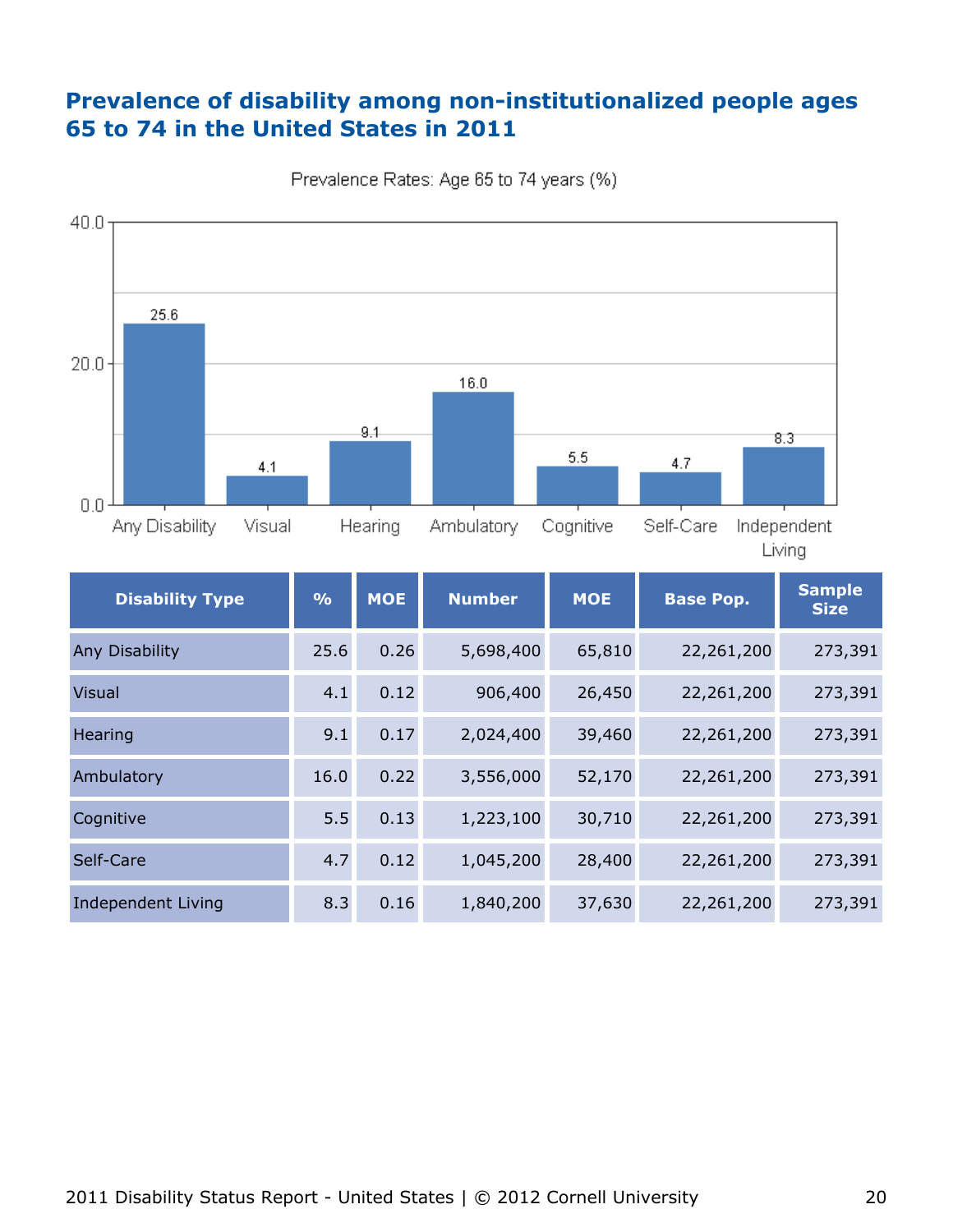## <span id="page-21-0"></span>**Prevalence**

## **Ages 75 and Older**

## **Introduction**

This section focuses on the prevalence of disability among non-institutionalized people ages 75 and older in the United States, using data from the 2011 American Community Survey (ACS). For definitions of terms, see Glossary.



- In 2011, the overall percentage (prevalence rate) of people with a disability ages 75 and older in the US was 50.7 percent.
- In other words, in 2011, 9,036,200 of the 17,827,500 individuals ages 75 and older in the US reported one or more disabilities.
- In the US in 2011, among the six types of disabilities  $\bullet$ identified in the ACS, the highest prevalence rate was for "Ambulatory Disability," 33.4 percent. The lowest prevalence rate was for "Visual Disability," 10.3 percent.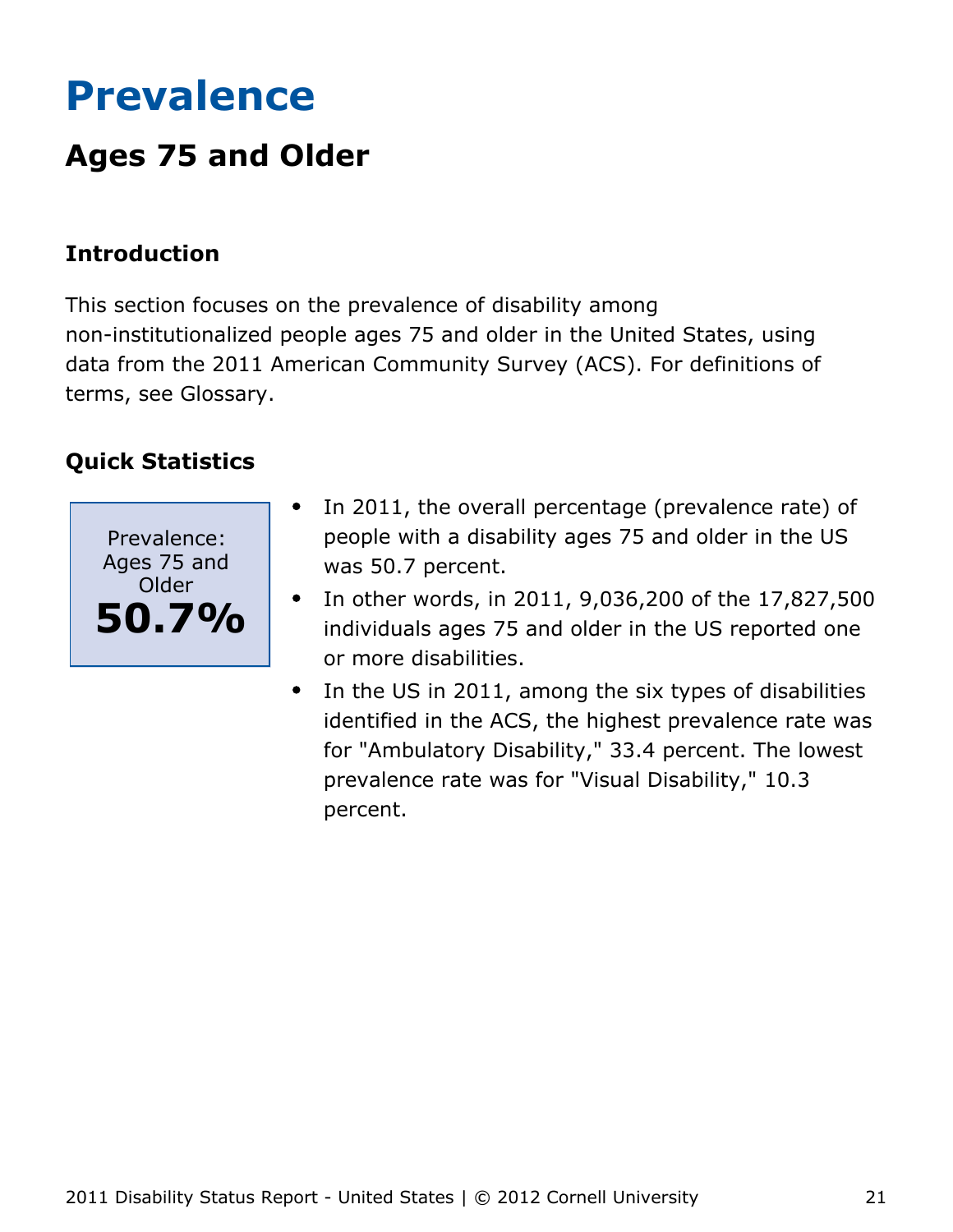### **Prevalence of disability among non-institutionalized people ages 75 and older in the United States in 2011**



Prevalence Rates: Age 75 and older (%)

| <b>Disability Type</b> | $\frac{9}{6}$ | <b>MOE</b> | <b>Number</b> | <b>MOE</b> | <b>Base Pop.</b> | <b>Sample</b><br><b>Size</b> |
|------------------------|---------------|------------|---------------|------------|------------------|------------------------------|
| Any Disability         | 50.7          | 0.33       | 9,036,200     | 82,420     | 17,827,500       | 222,638                      |
| <b>Visual</b>          | 10.3          | 0.20       | 1,837,200     | 37,600     | 17,827,500       | 222,638                      |
| Hearing                | 22.7          | 0.28       | 4,041,700     | 55,580     | 17,827,500       | 222,638                      |
| Ambulatory             | 33.4          | 0.31       | 5,945,600     | 67,200     | 17,827,500       | 222,638                      |
| Cognitive              | 14.5          | 0.23       | 2,591,400     | 44,610     | 17,827,500       | 222,638                      |
| Self-Care              | 14.1          | 0.23       | 2,519,000     | 43,980     | 17,827,500       | 222,638                      |
| Independent Living     | 26.3          | 0.29       | 4,697,400     | 59,850     | 17,827,500       | 222,638                      |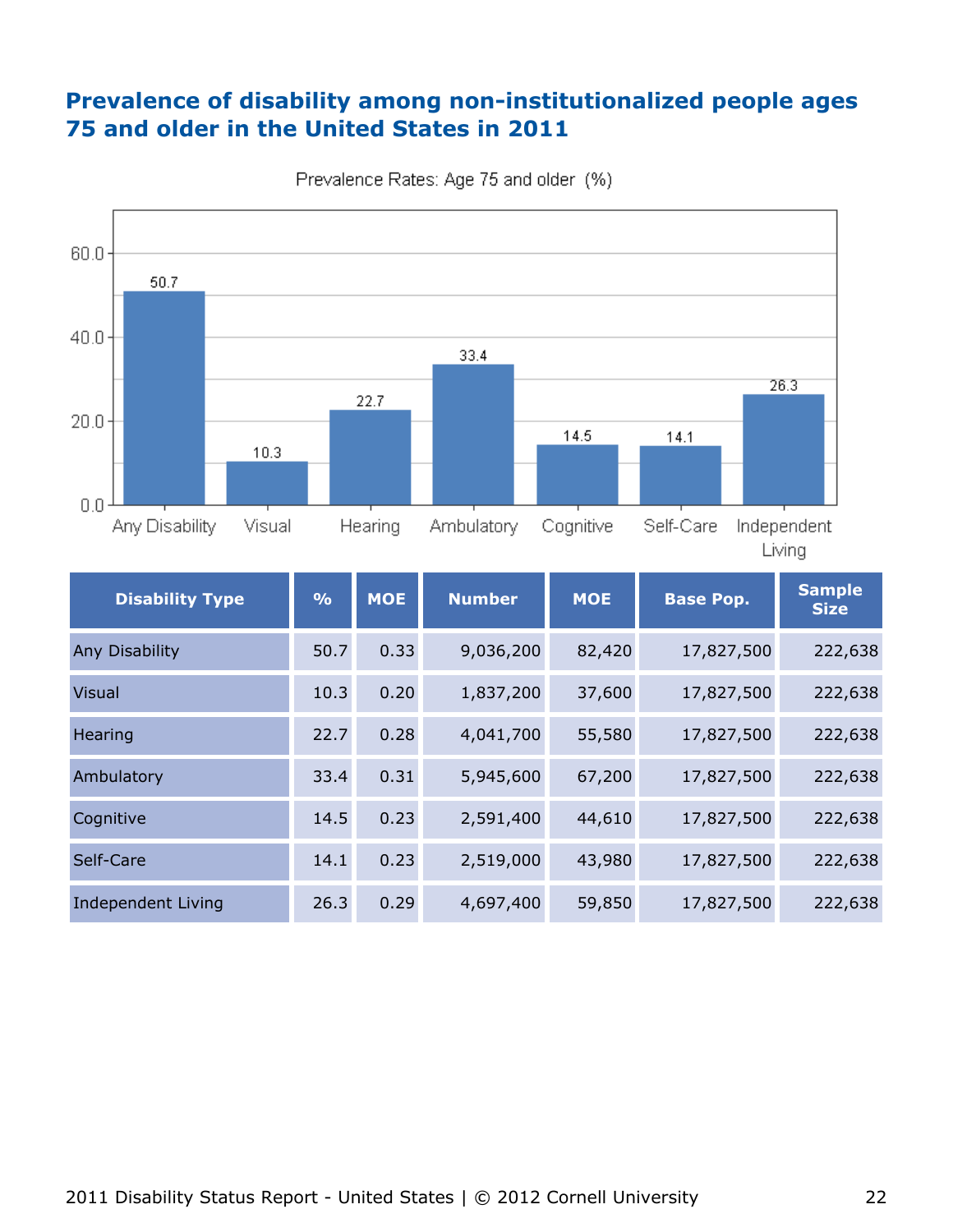## <span id="page-23-0"></span>**Prevalence**

## **Gender and Age**

## **Introduction**

This section examines the prevalence of disability among people by gender and age group in the United States, using data from the 2011 American Community Survey (ACS)\*. For definitions of terms, see Glossary.

## **Quick Statistics**



- In the US in 2011, the overall percentage (prevalence  $\bullet$ rate) of males with a disability of all ages was 11.9 percent.
- $\bullet$  In other words, in 2011, 17,845,600 of the 150,504,500 males of all ages in the US reported one or more disabilities.
- In the US in 2011, the overall percentage (prevalence rate) of females with a disability of all ages was 12.4 percent.
- In other words, in 2011, 19,480,500 of the  $\bullet$ 157,089,100 females of all ages in the US reported one or more disabilities.

**\* Note:** Children ages 0-4 were only asked about visual and hearing disabilities, children ages 5-15 were not asked the "Independent Living Disability" question.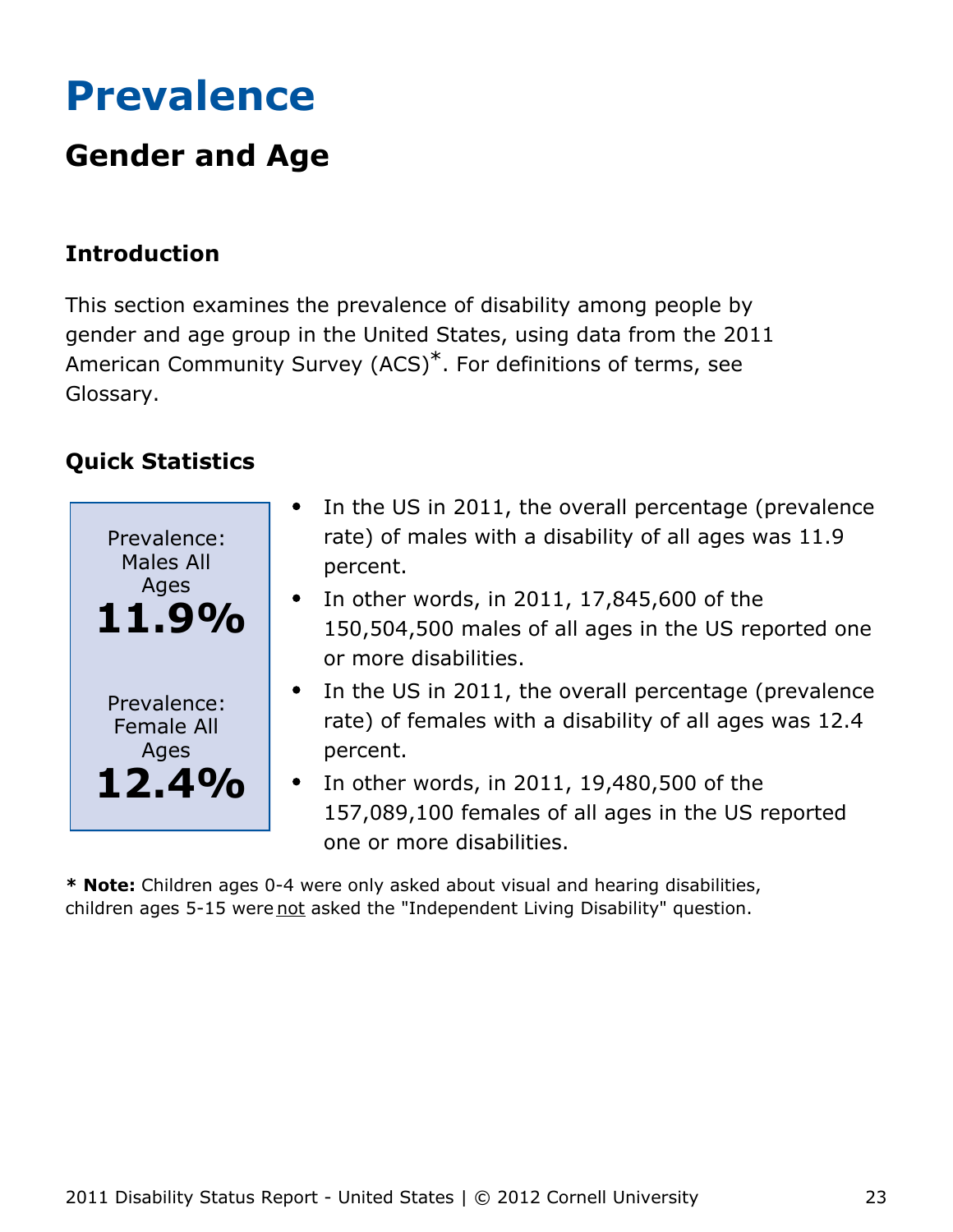#### **Prevalence of disability among non-institutionalized people by gender and age group in the United States in 2011**

Prevalence Rates: Gender and Age (%)

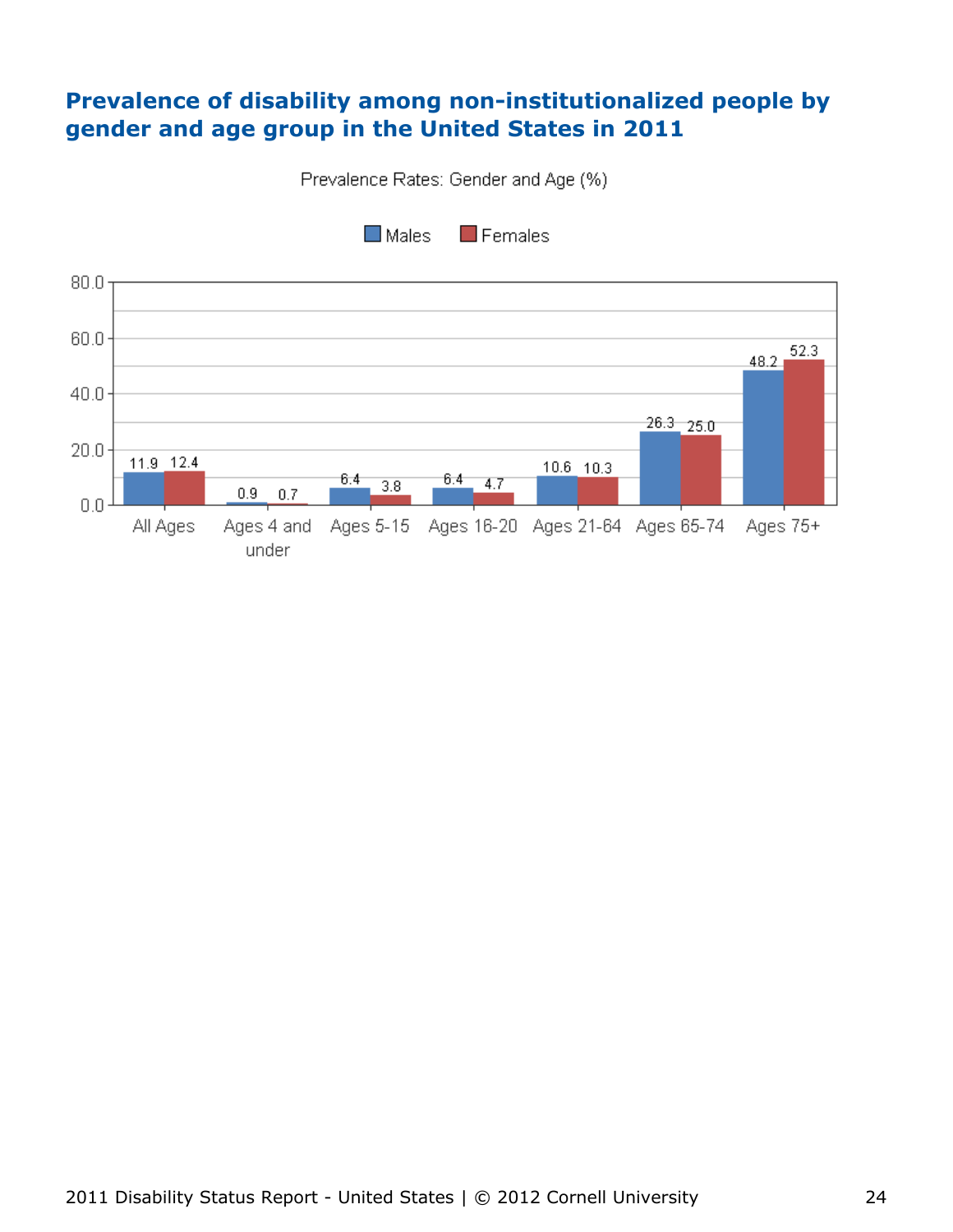| <b>Gender &amp; Age</b>   | $\frac{0}{0}$ | <b>MOE</b> | <b>Number</b> | <b>MOE</b> | <b>Base Pop.</b> | <b>Sample</b><br><b>Size</b> |  |  |  |
|---------------------------|---------------|------------|---------------|------------|------------------|------------------------------|--|--|--|
| <b>Males</b>              |               |            |               |            |                  |                              |  |  |  |
| Males: All Ages           | 11.9          | 0.07       | 17,845,600    | 114,130    | 150,504,500      | 1,463,327                    |  |  |  |
| Males: Ages 4 and under   | 0.9           | 3.29       | 89,100        | 8,300      | 10,230,200       | 88,547                       |  |  |  |
| Males: Ages 5-15          | 6.4           | 0.14       | 1,489,500     | 33,880     | 23,145,300       | 213,302                      |  |  |  |
| Males: Ages 16-20         | 6.4           | 0.20       | 730,200       | 23,750     | 11,322,200       | 109,979                      |  |  |  |
| Males: Ages 21-64         | 10.6          | 0.09       | 9,369,700     | 83,880     | 88,309,300       | 833,579                      |  |  |  |
| Males: Ages 65-74         | 26.3          | 0.38       | 2,721,600     | 45,700     | 10,353,800       | 127,238                      |  |  |  |
| Males: Ages 75+           | 48.2          | 0.52       | 3,445,500     | 51,360     | 7,143,700        | 90,682                       |  |  |  |
| <b>Females</b>            |               |            |               |            |                  |                              |  |  |  |
| Females: All Ages         | 12.4          | 0.07       | 19,480,500    | 118,910    | 157,089,100      | 1,565,654                    |  |  |  |
| Females: Ages 4 and under | 0.7           | 3.29       | 70,000        | 7,360      | 9,790,600        | 84,194                       |  |  |  |
| Females: Ages 5-15        | 3.8           | 0.11       | 839,200       | 25,460     | 22,124,300       | 203,000                      |  |  |  |
| Females: Ages 16-20       | 4.7           | 0.18       | 515,000       | 19,950     | 10,854,900       | 106,922                      |  |  |  |
| Females: Ages 21-64       | 10.3          | 0.09       | 9,488,800     | 84,400     | 91,728,100       | 893,429                      |  |  |  |
| Females: Ages 65-74       | 25.0          | 0.35       | 2,976,800     | 47,780     | 11,907,300       | 146,153                      |  |  |  |
| Females: Ages 75+         | 52.3          | 0.43       | 5,590,700     | 65,200     | 10,683,800       | 131,956                      |  |  |  |

**\* Note:** Children ages 0-4 were only asked about visual and hearing disabilities, children ages 5-15 were not asked the "Independent Living Disability" question.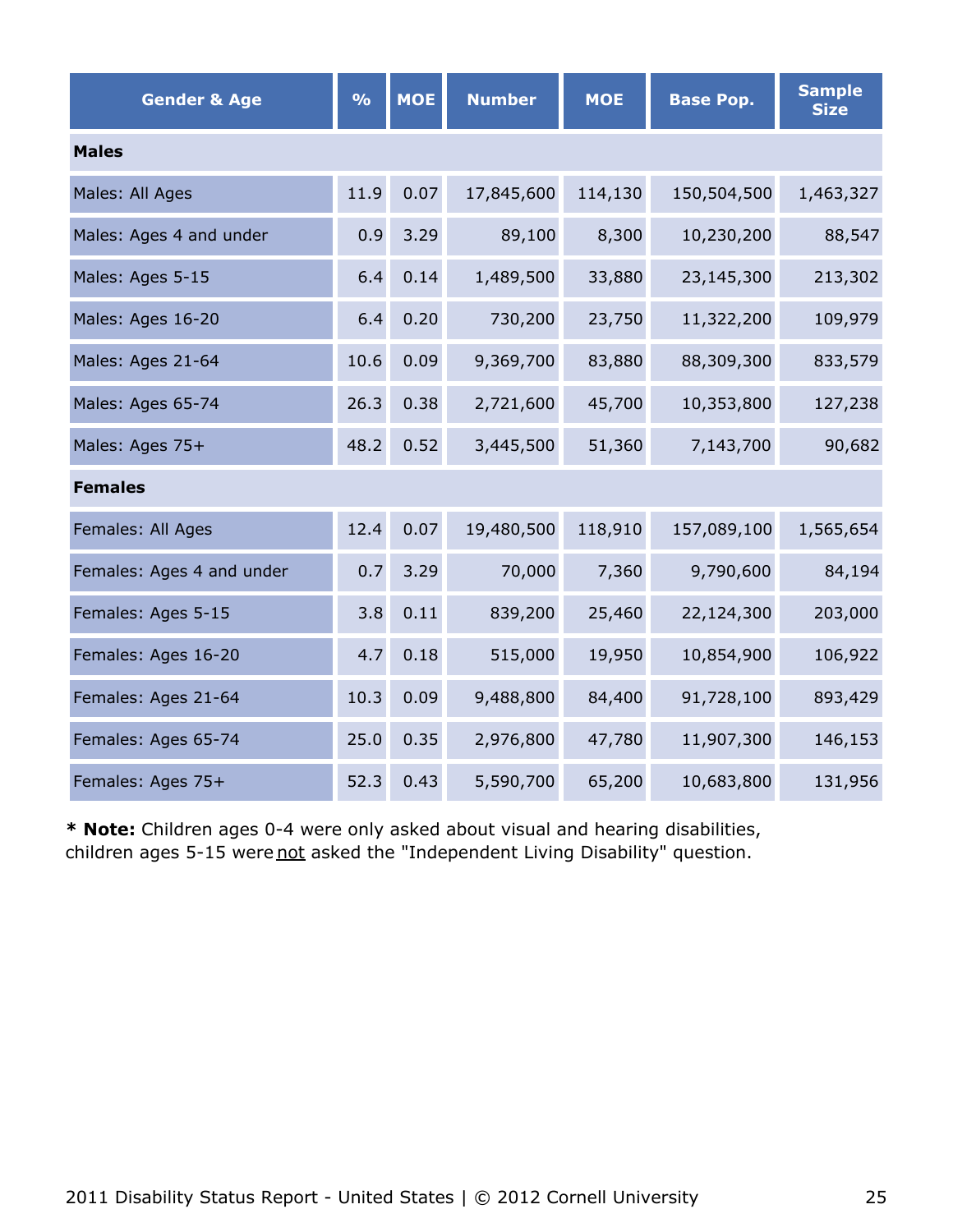## <span id="page-26-0"></span>**Prevalence**

## **Hispanic/Latino Origin and Age**

### **Introduction**

This section examines the prevalence of disability among people by Hispanic/Latino origin and age group in the United States, using data from the 2011 American Community Survey (ACS)\*. For definitions of terms, see Glossary.

## **Quick Statistics**



- In the US in 2011, the overall percentage (prevalence rate) of disability among people of Hispanic/Latino origin of all ages was 8.3 percent.
- In other words, in 2011, 4,286,500 of the 51,349,600 people of Hispanic/Latino origin of all ages in the US reported one or more disabilities.
- In the US in 2011, the overall percentage (prevalence rate) of disability among people of non-Hispanic/Latino origin of all ages was 12.9 percent.
- In other words, in 2011, 33,039,600 of the 256,244,000 people of non-Hispanic/Latino origin of all ages in the US reported one or more disabilities.

**\* Note:** Children ages 0-4 were only asked about visual and hearing disabilities, children age 5-15 were not asked the "Independent Living Disability" question.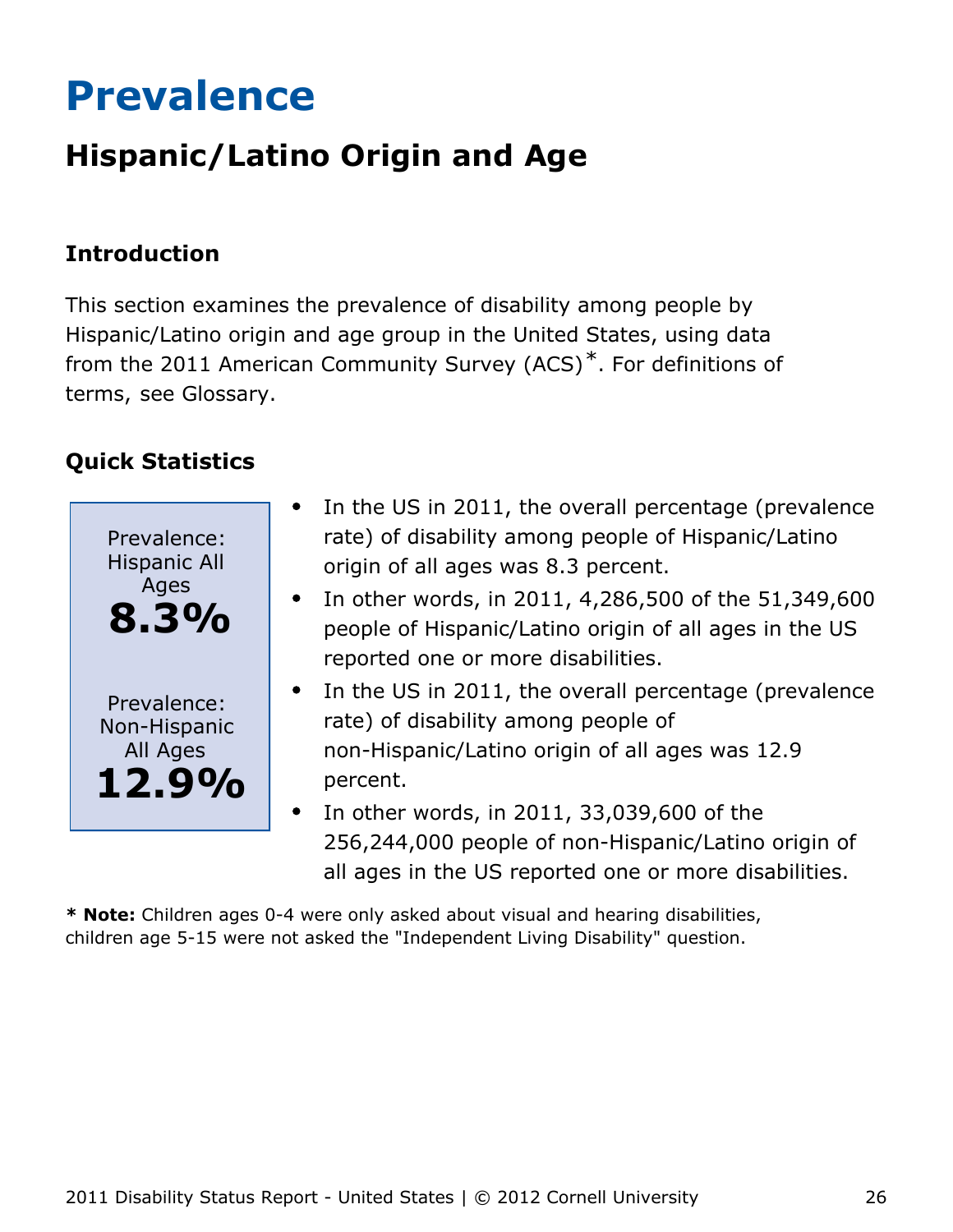### **Prevalence of disability among non-institutionalized people by Hispanic / Latino origin and age group in the United States in 2011**

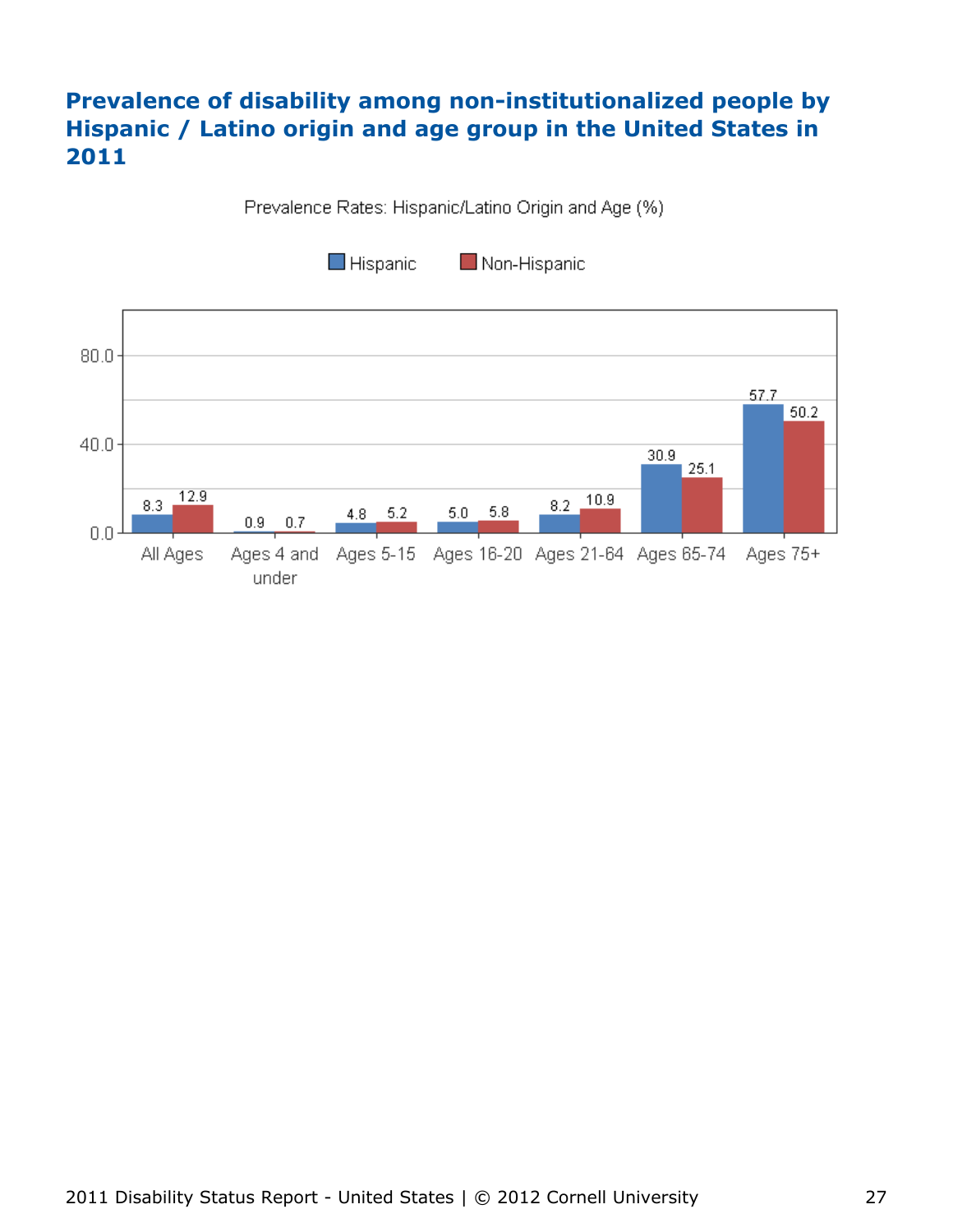| <b>Hispanic/Latino</b><br><b>Origin &amp; Age</b> | $\frac{9}{6}$ | <b>MOE</b> | <b>Number</b> | <b>MOE</b> | <b>Base Pop.</b> | <b>Sample</b><br><b>Size</b> |
|---------------------------------------------------|---------------|------------|---------------|------------|------------------|------------------------------|
| <b>Hispanic</b>                                   |               |            |               |            |                  |                              |
| Hispanic - All Ages                               | 8.3           | 0.11       | 4,286,500     | 57,210     | 51,349,600       | 415,931                      |
| Hispanic - Ages 4 and under                       | 0.9           | 3.29       | 48,200        | 6,110      | 5,141,000        | 38,279                       |
| Hispanic - Ages 5-15                              | 4.8           | 0.18       | 502,800       | 19,710     | 10,423,200       | 84,330                       |
| Hispanic - Ages 16-20                             | 5.0           | 0.28       | 231,300       | 13,380     | 4,668,100        | 38,500                       |
| Hispanic - Ages 21-64                             | 8.2           | 0.14       | 2,303,300     | 42,070     | 28,234,700       | 224,062                      |
| Hispanic - Ages 65-74                             | 30.9          | 0.98       | 534,700       | 20,330     | 1,728,500        | 18,094                       |
| Hispanic - Ages 75+                               | 57.7          | 1.28       | 666,200       | 22,690     | 1,154,100        | 12,666                       |
| <b>Non-Hispanic</b>                               |               |            |               |            |                  |                              |
| Non-Hispanic - All Ages                           | 12.9          | 0.06       | 33,039,600    | 151,220    | 256,244,000      | 2,613,050                    |
| Non-Hispanic - Ages 4 and under                   | 0.7           | 3.29       | 110,900       | 9,260      | 14,879,900       | 134,462                      |
| Non-Hispanic - Ages 5-15                          | 5.2           | 0.11       | 1,825,900     | 37,490     | 34,846,400       | 331,972                      |
| Non-Hispanic - Ages 16-20                         | 5.8           | 0.16       | 1,013,900     | 27,970     | 17,509,000       | 178,401                      |
| Non-Hispanic - Ages 21-64                         | 10.9          | 0.07       | 16,555,300    | 110,170    | 151,802,700      | 1,502,946                    |
| Non-Hispanic - Ages 65-74                         | 25.1          | 0.27       | 5,163,700     | 62,700     | 20,532,700       | 255,297                      |
| Non-Hispanic - Ages 75+                           | 50.2          | 0.34       | 8,369,900     | 79,410     | 16,673,400       | 209,972                      |

**\* Note:** Children ages 0-4 were only asked about visual and hearing disabilities, children ages 5-15 were not asked the "Independent Living Disability" question.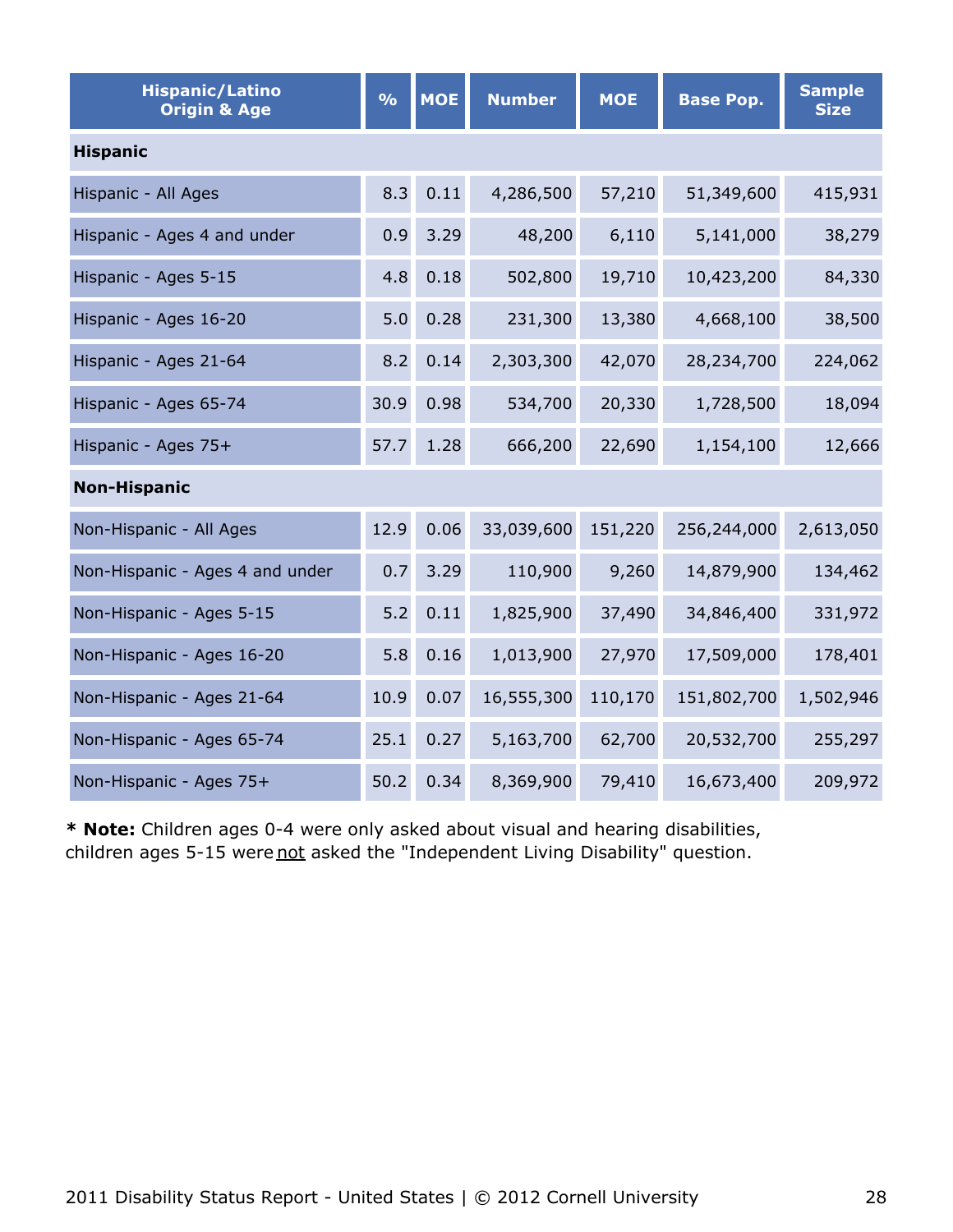## <span id="page-29-0"></span>**Prevalence**

## **Race**

## **Introduction**

This section presents the disability prevalence rate among non-institutionalized working-age people (ages 21 to 64) by race category in the US, using data from the 2011 American Community Survey (ACS). For definitions of terms, see Glossary.

## **Quick Statistics**

In 2011, among working-age people in the US:

- 10.3 percent of persons who were White reported a disability.  $\bullet$
- 14.2 percent of persons who were Black/African American reported a  $\bullet$ disability.
- 18.0 percent of persons who were Native American reported a disability.  $\bullet$
- 4.1 percent of persons who were Asian reported a disability.
- 9.5 percent of persons who were some other race(s) reported a disability.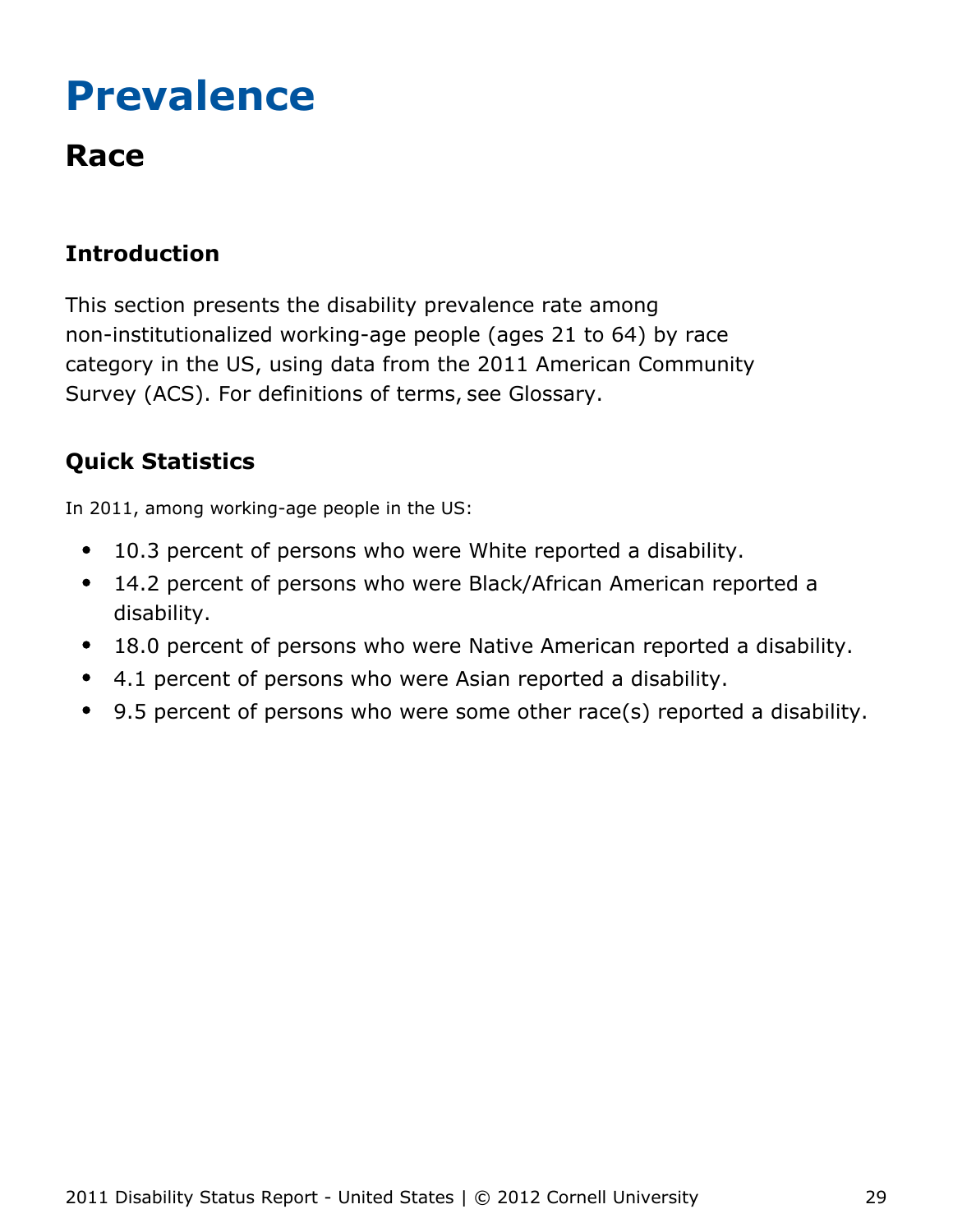### **Prevalence of disability among non-institutionalized working-age people (ages 21 to 64) by race in the United States in 2011**

| 40.0<br>20.0 |                                     | 14.2                      |            | 18.0                              |              |                             |                              |
|--------------|-------------------------------------|---------------------------|------------|-----------------------------------|--------------|-----------------------------|------------------------------|
| 0.0          | 10.3<br>White                       | Black/African             |            | Native American                   | 4.1<br>Asian | 9.5<br>Some other           |                              |
|              | <b>Race</b>                         | American<br>$\frac{9}{6}$ | <b>MOE</b> | or Alaska Native<br><b>Number</b> | <b>MOE</b>   | race(s)<br><b>Base Pop.</b> | <b>Sample</b><br><b>Size</b> |
| White        |                                     | 10.3                      | 0.07       | 13,911,800                        | 101,440      | 134,647,000                 | 1,338,710                    |
|              | Black/African American              | 14.2                      | 0.21       | 3,128,300                         | 48,970       | 22,019,800                  | 183,400                      |
|              | Native American or<br>Alaska Native | 18.0                      | 0.90       | 252,200                           | 13,970       | 1,404,000                   | 18,941                       |
| Asian        |                                     | 4.1                       | 0.18       | 397,800                           | 17,540       | 9,655,900                   | 87,366                       |
|              | Some other race(s)                  | 9.5                       | 0.23       | 1,168,600                         | 30,020       | 12,310,700                  | 98,591                       |

Prevalence Rates: Race (%)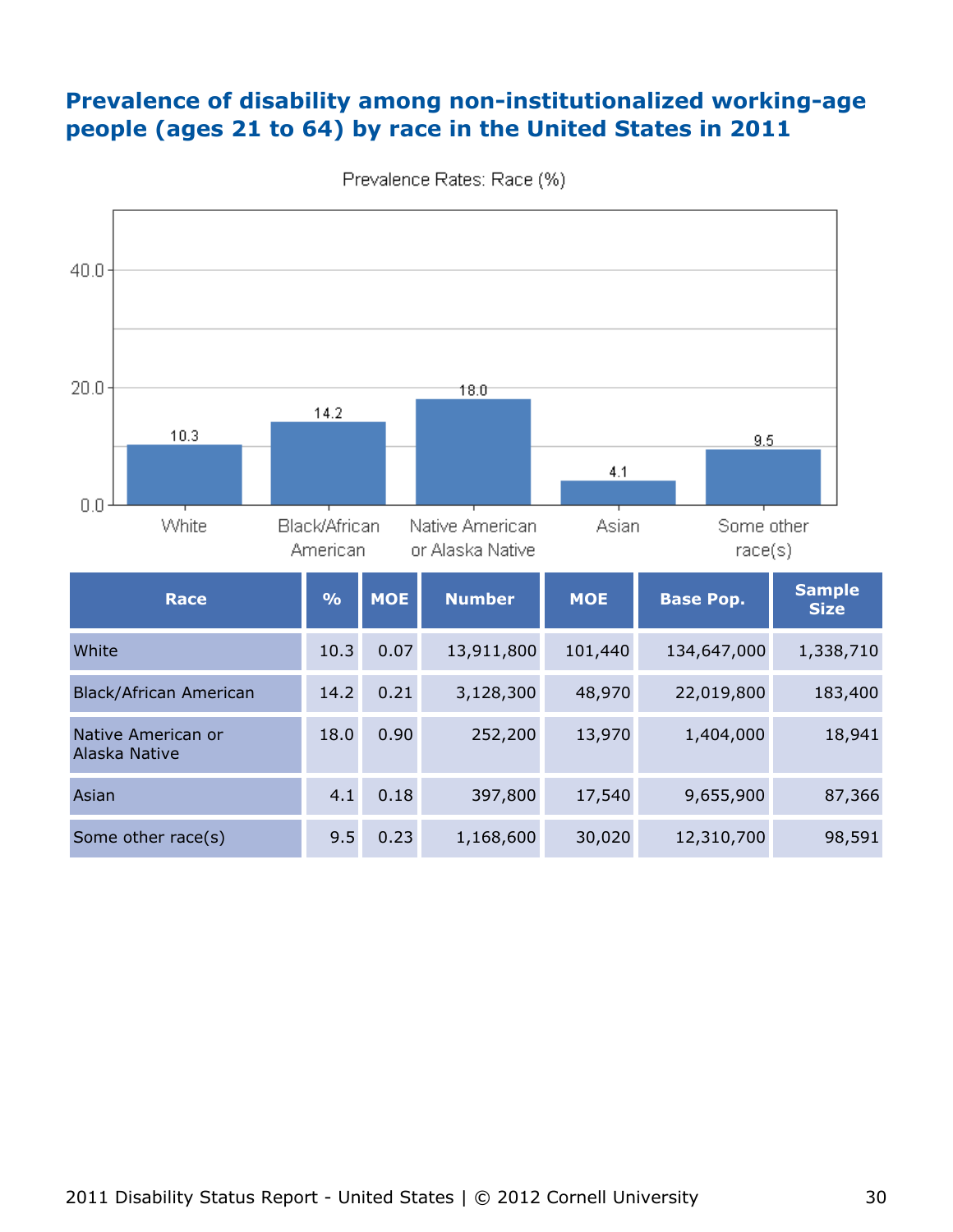# <span id="page-31-0"></span>**Employment**

## **Introduction**

This section examines the employment rates of non-institutionalized working-age people (ages 21 to 64) with disabilities in the United States, using data from the 2011 American Community Survey (ACS). For definitions of terms, see Glossary.



- $\bullet$ In 2011, the employment rate of working-age people with disabilities in the US was 33.4 percent.
- In 2011, the employment rate of working-age people  $\bullet$ without disabilities in the US was 75.6 percent.
- The gap between the employment rates of  $\bullet$ working-age people with and without disabilities was 42.2 percentage points.
- Among the six types of disabilities identified in the ACS, the highest employment rate was for people with a "Hearing Disability," 49.4 percent. The lowest employment rate was for people with a "Independent Living Disability," 15.8 percent.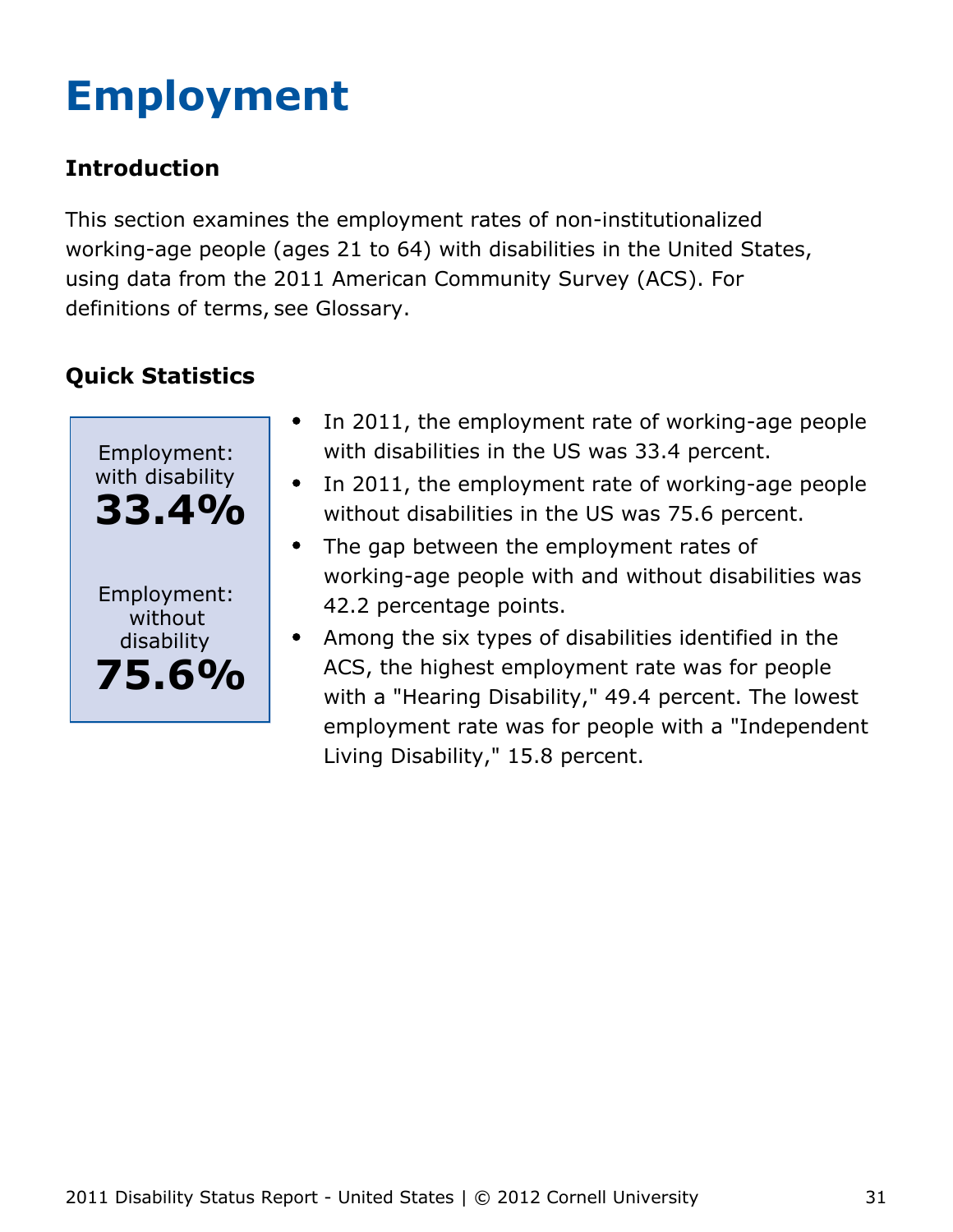### **Employment of non-institutionalized working-age people (ages 21 to 64) by disability status in the United States in 2011**



Employment Rates (%)

| <b>Disability Type</b> | $\frac{9}{6}$ | <b>MOE</b> | <b>Number</b> | <b>MOE</b> | <b>Base Pop.</b> | <b>Sample</b><br><b>Size</b> |
|------------------------|---------------|------------|---------------|------------|------------------|------------------------------|
| No Disability          | 75.6          | 0.09       | 121,833,400   | 238,670    | 161,178,900      | 1,528,273                    |
| <b>Any Disability</b>  | 33.4          | 0.30       | 6,307,900     | 69,160     | 18,858,600       | 198,735                      |
| <b>Visual</b>          | 36.8          | 0.75       | 1,191,100     | 30,310     | 3,237,100        | 32,553                       |
| Hearing                | 49.4          | 0.70       | 1,943,500     | 38,670     | 3,935,200        | 41,460                       |
| Ambulatory             | 24.3          | 0.38       | 2,425,900     | 43,170     | 9,969,000        | 105,576                      |
| Cognitive              | 23.0          | 0.42       | 1,769,000     | 36,900     | 7,684,000        | 81,297                       |
| Self-Care              | 16.2          | 0.55       | 570,800       | 21,000     | 3,525,400        | 38,393                       |
| Independent Living     | 15.8          | 0.39       | 1,056,500     | 28,550     | 6,671,300        | 72,490                       |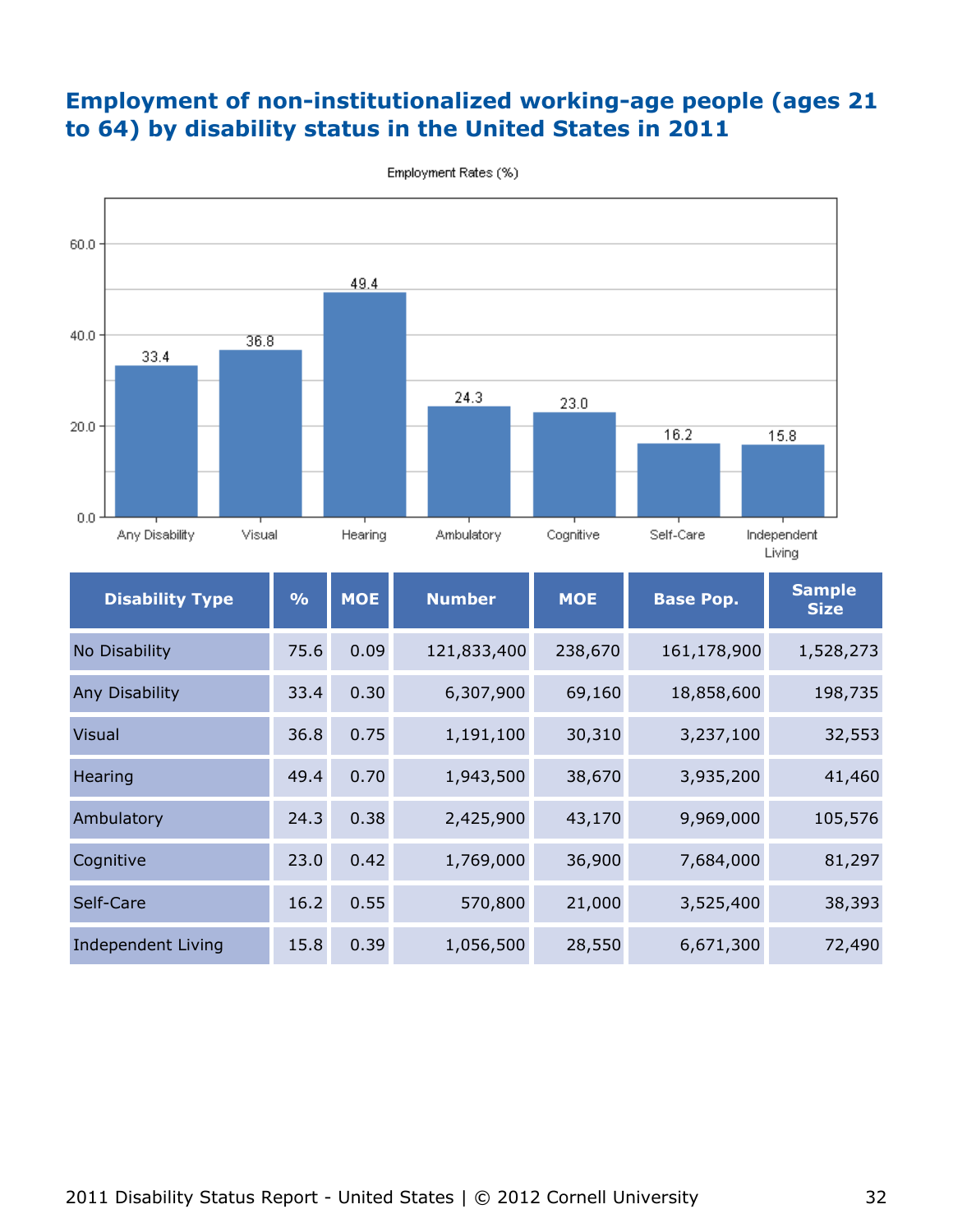# <span id="page-33-0"></span>**Not Working but Actively Looking for Work**

## **Introduction**

This section focuses on the percentage of non-institutionalized working-age people (ages 21 to 64) with disabilities in the United States who are not working but actively looking for work, using data from the 2011 American Community Survey (ACS). For definitions of terms, see Glossary.



- In 2011 in the US, the percentage of working-age people with disabilities who were not working but actively looking for work was 11.7 percent.
- In 2011 in the US, the percentage of working-age people without disabilities who were not working but actively looking for work was 29.4 percent.
- The difference in the percentage of not working but actively looking for work between working-age people with and without disabilities was 17.7 percentage points.
- Among the six types of disabilities identified in the ACS, the highest percentage of not working but actively looking for work was for people with a "Hearing Disability," 14.8 percent. The lowest percentage was for people with a "Self-Care Disability," 5.1 percent.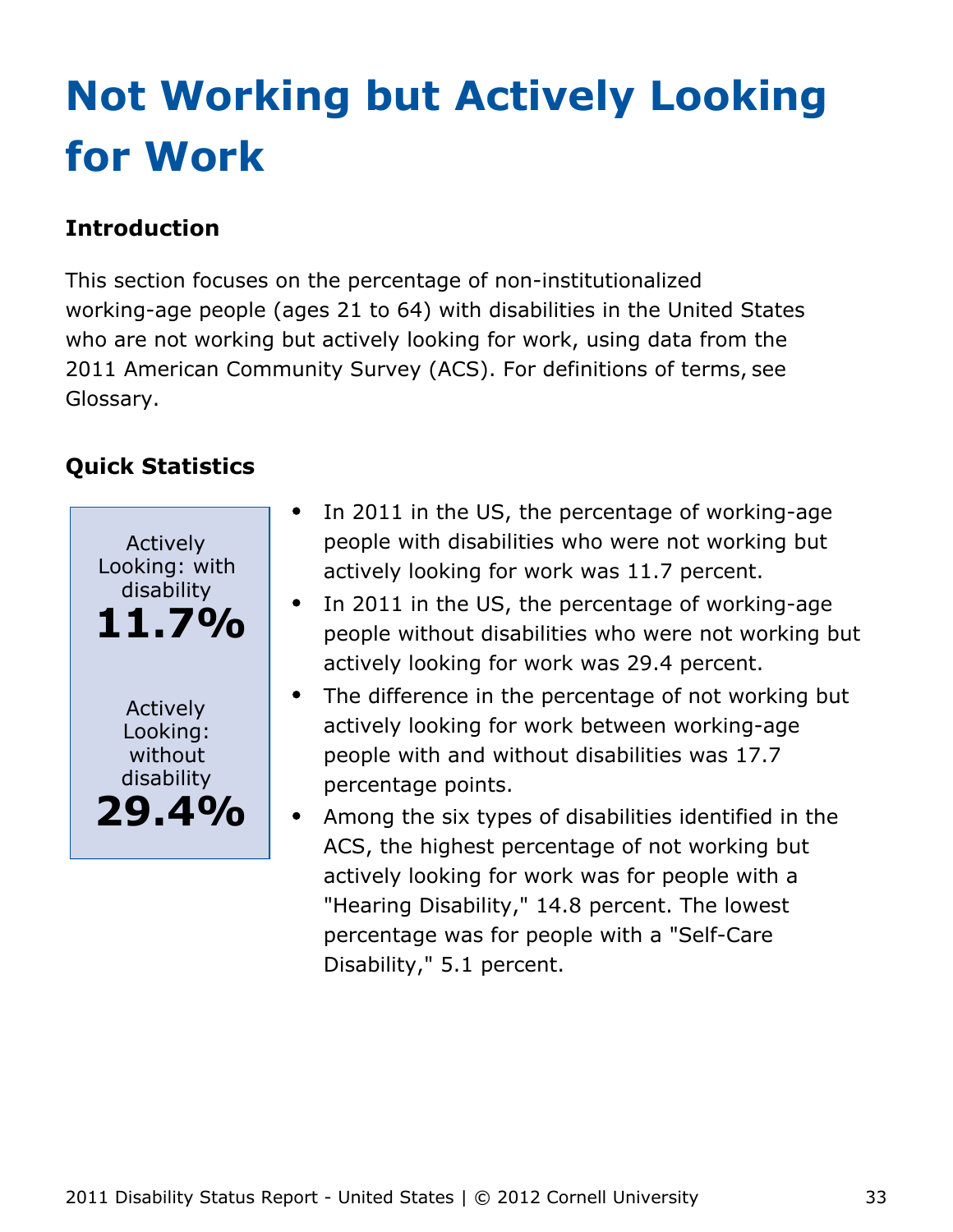### **Percentage who are not working but actively looking for work among non-institutionalized working-age people (ages 21 to 64) in the United States in 2011**



Not Working but Actively Looking for Work (%)

| <b>Disability Type</b> | $\frac{9}{6}$ | <b>MOE</b> | <b>Number</b> | <b>MOE</b> | <b>Base Pop.</b> | <b>Sample</b><br><b>Size</b> |
|------------------------|---------------|------------|---------------|------------|------------------|------------------------------|
| No Disability          | 29.4          | 0.20       | 11,549,800    | 92,790     | 39,345,400       | 375,816                      |
| Any Disability         | 11.7          | 0.25       | 1,472,800     | 33,690     | 12,550,700       | 134,128                      |
| <b>Visual</b>          | 13.3          | 0.66       | 272,900       | 14,530     | 2,046,000        | 20,971                       |
| Hearing                | 14.8          | 0.70       | 294,800       | 15,100     | 1,991,800        | 21,292                       |
| Ambulatory             | 8.0           | 0.27       | 602,400       | 21,570     | 7,543,000        | 81,062                       |
| Cognitive              | 11.4          | 0.36       | 673,000       | 22,800     | 5,915,000        | 63,249                       |
| Self-Care              | 5.1           | 0.36       | 151,100       | 10,810     | 2,954,600        | 32,451                       |
| Independent Living     | 6.2           | 0.28       | 348,900       | 16,430     | 5,614,800        | 61,284                       |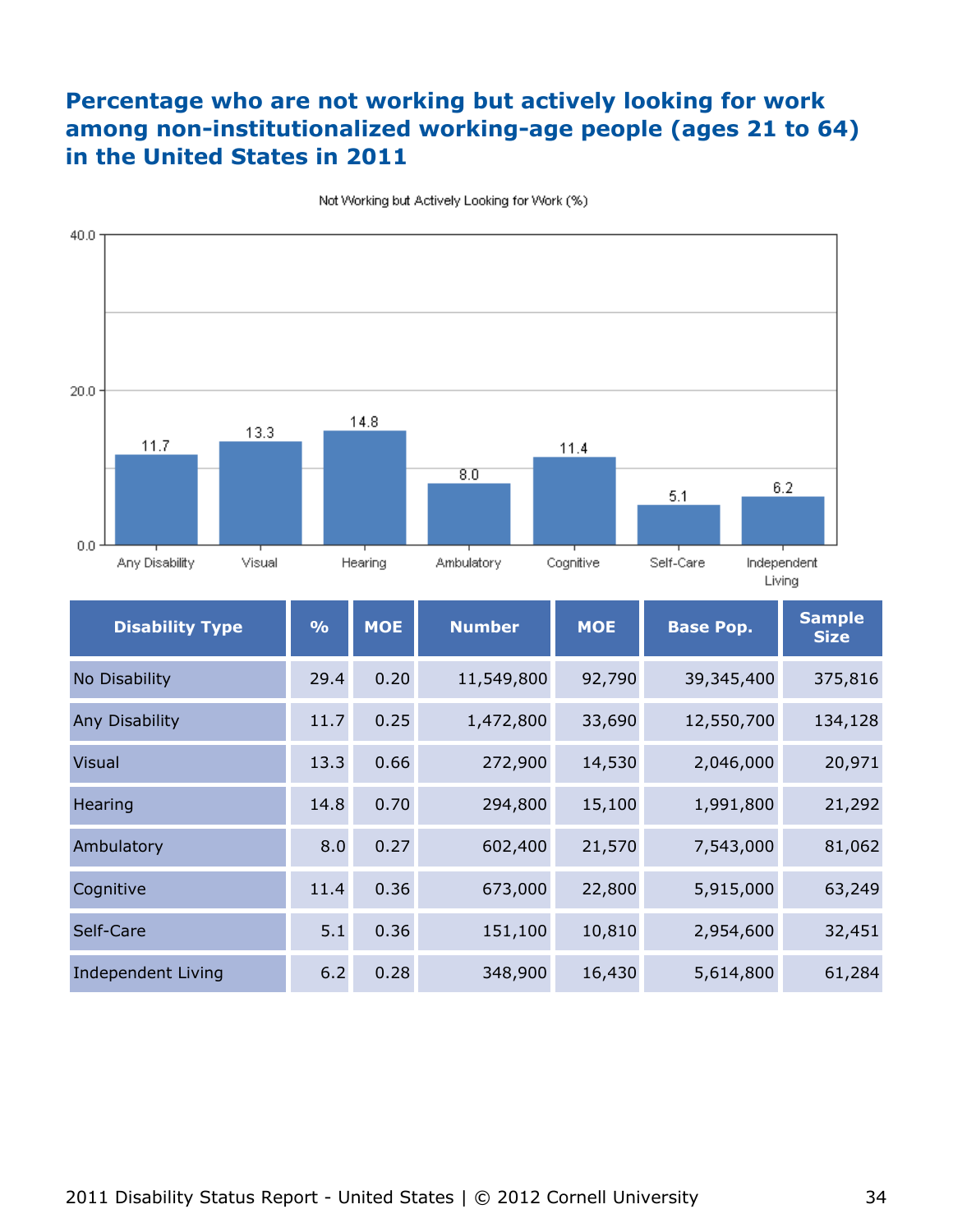# <span id="page-35-0"></span>**Full-Time / Full-Year Employment**

### **Introduction**

This section presents the percentage of non-institutionalized working-age people (ages 21 to 64) with disabilities working full-time/full-year in the United States, using data from the 2011 American Community Survey (ACS). For definitions of terms, see Glossary.



- In 2011, the percentage of working-age people with disabilities working full-time/full-year in the US was 20.7 percent.
- In 2011, the percentage of working-age people without disabilities working full-time/full-year in the US was 55.5 percent.
- The difference in the percentage working full-time/full-year between working-age people with and without disabilities was 34.8 percentage points.
- Among the six types of disabilities identified in the  $\bullet$ ACS, the highest full-time/full-year employment rate was for people with "Hearing Disability," 34.8 percent. The lowest full-time/full-year employment rate was for people with "Independent Living Disability," 7.4 percent.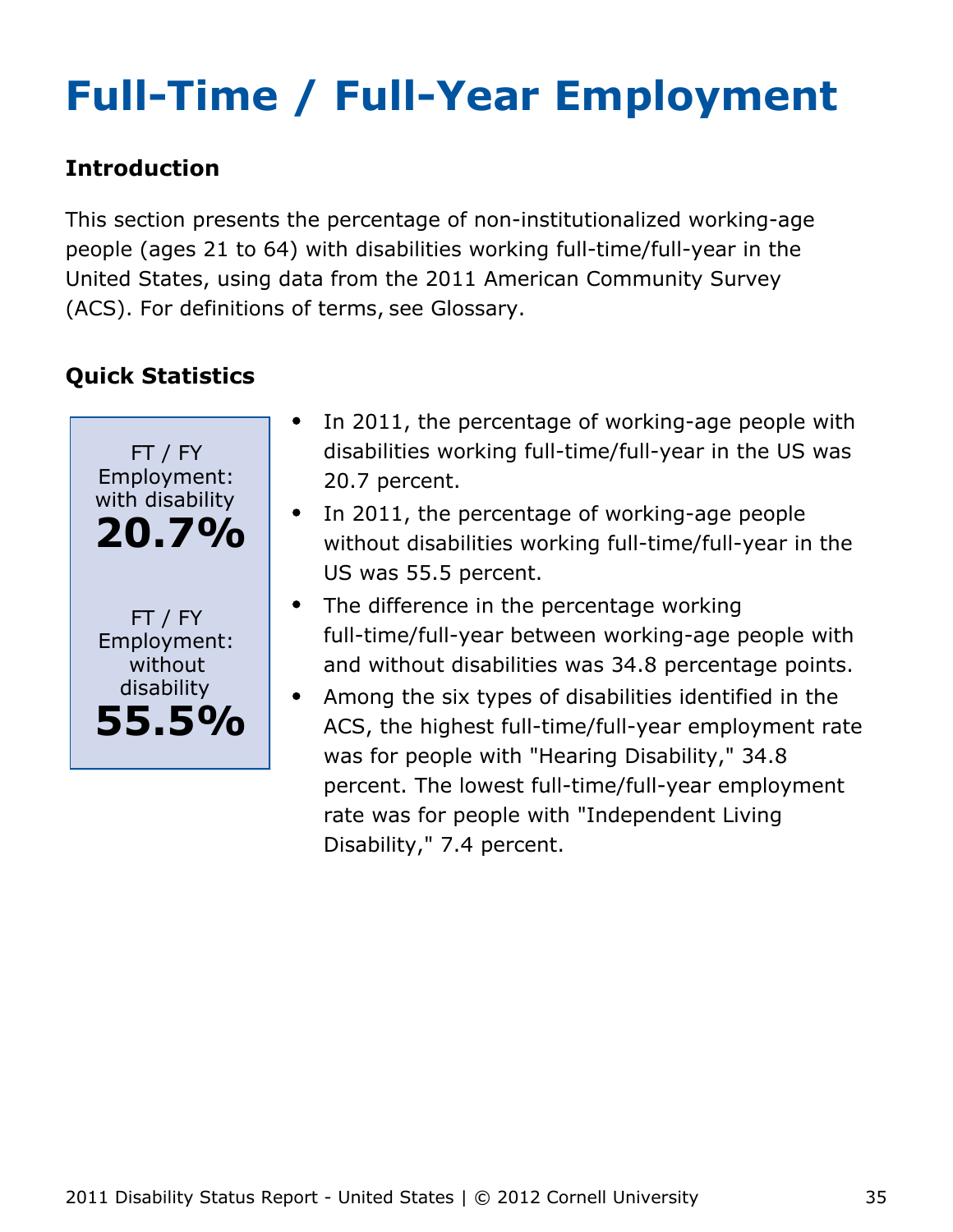### **Full-Time/Full-Year employment of non-institutionalized working-age people (ages 21 to 64) by disability status in the United States in 2011**



Full-Time / Full-Year Employment Rates (%)

| <b>Disability Type</b> | $\frac{0}{0}$ | <b>MOE</b> | <b>Number</b> | <b>MOE</b> | <b>Base Pop.</b> | <b>Sample</b><br><b>Size</b> |
|------------------------|---------------|------------|---------------|------------|------------------|------------------------------|
| No Disability          | 55.5          | 0.11       | 89,437,800    | 222,190    | 161,178,900      | 1,528,273                    |
| Any Disability         | 20.7          | 0.26       | 3,897,700     | 54,590     | 18,858,600       | 198,735                      |
| <b>Visual</b>          | 23.8          | 0.66       | 770,000       | 24,390     | 3,237,100        | 32,553                       |
| Hearing                | 34.8          | 0.67       | 1,369,600     | 32,490     | 3,935,200        | 41,460                       |
| Ambulatory             | 14.9          | 0.31       | 1,486,700     | 33,850     | 9,969,000        | 105,576                      |
| Cognitive              | 11.0          | 0.31       | 843,300       | 25,520     | 7,684,000        | 81,297                       |
| Self-Care              | 9.1           | 0.43       | 321,700       | 15,770     | 3,525,400        | 38,393                       |
| Independent Living     | 7.4           | 0.28       | 490,400       | 19,470     | 6,671,300        | 72,490                       |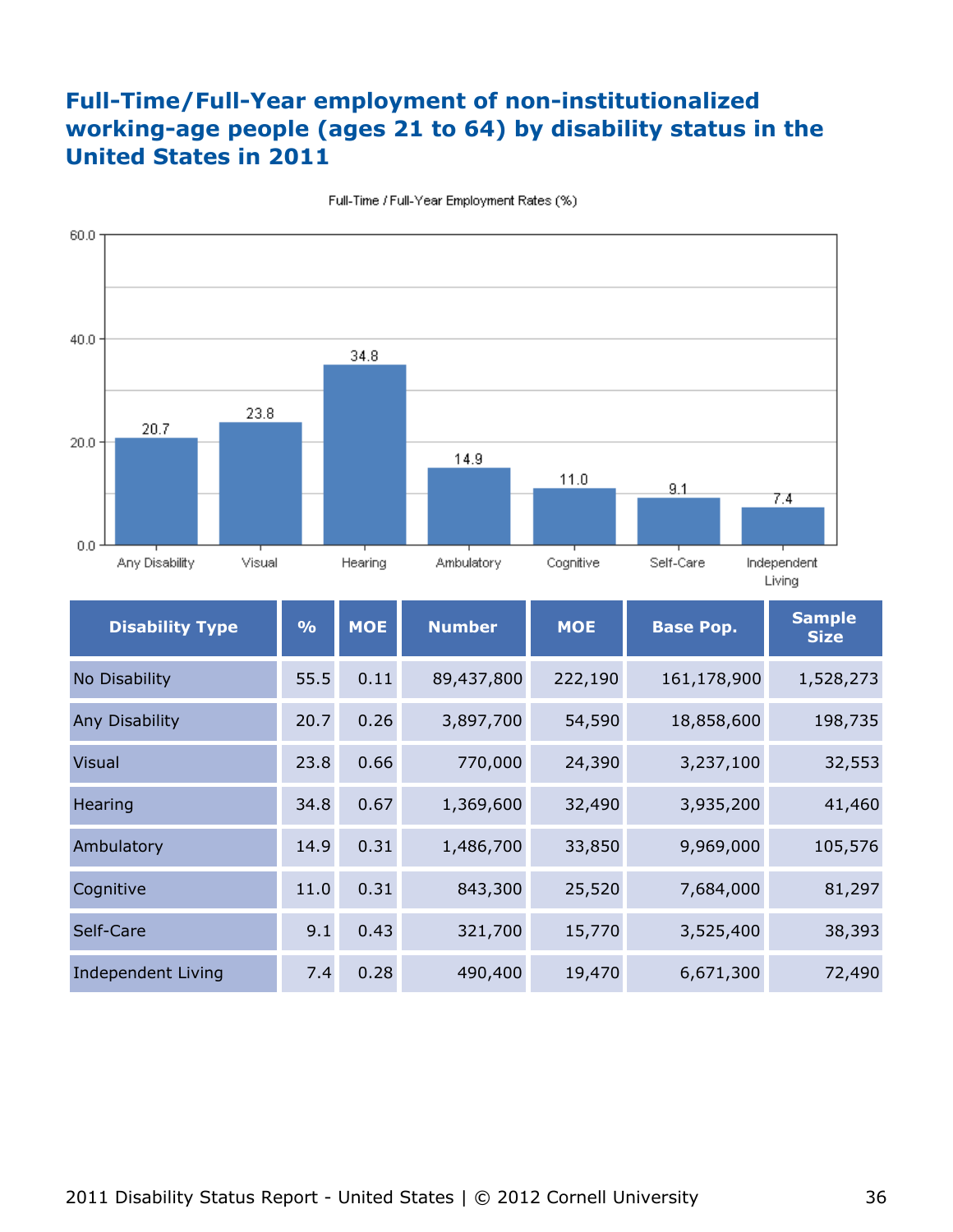# <span id="page-37-0"></span>**Annual Earnings (Full-Time / Full-Year workers)**

### **Introduction**

This section examines the median annual earnings of non-institutionalized working-age people (ages 21 to 64) with disabilities who work full-time/full-year in the United States, using data from the 2011 American Community Survey (ACS). For definitions of terms, see Glossary.



- In 2011, the median earnings of working-age people with disabilities who worked full-time/full-year in the US was \$36,700.
- In 2011, the median earnings of working-age people without disabilities who worked full-time/full-year in the US was \$42,800.
- The difference in the median earnings between working-age people with and without disabilities who worked full-time/full-year was \$6,100.
- Among the six types of disabilities identified in the ACS, the highest annual earnings was for people with "Hearing Disability," \$40,700. The lowest annual earnings was for people with "Cognitive Disability," \$30,500.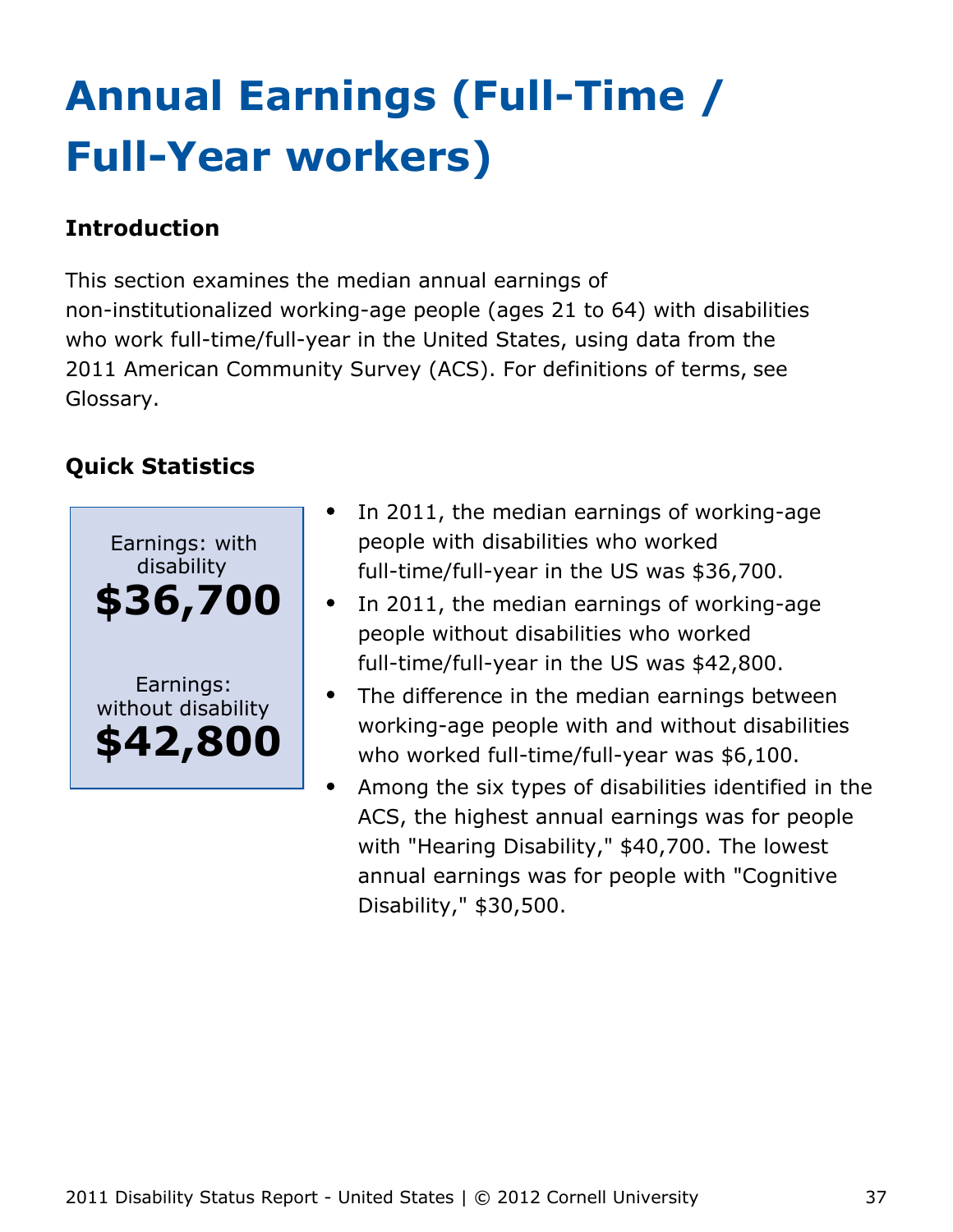### **Median annual earnings of non-institutionalized working-age people (ages 21 to 64) who work full-time/full-year by disability status in the United States in 2011**



Median Earnings

| <b>Disability Type</b> | <b>Median</b><br><b>Earnings</b> | <b>MOE</b> | <b>Base Pop.</b> | <b>Sample</b><br><b>Size</b> |
|------------------------|----------------------------------|------------|------------------|------------------------------|
| No Disability          | \$42,800                         | \$110      | 89,438,000       | 844,139                      |
| Any Disability         | \$36,700                         | \$450      | 3,898,000        | 39,706                       |
| <b>Visual</b>          | \$33,200                         | \$940      | 770,000          | 7,422                        |
| Hearing                | \$40,700                         | \$870      | 1,370,000        | 14,240                       |
| Ambulatory             | \$35,600                         | \$680      | 1,487,000        | 14,876                       |
| Cognitive              | \$30,500                         | \$860      | 843,000          | 8,370                        |
| Self-Care              | \$36,700                         | \$1,600    | 322,000          | 3,136                        |
| Independent Living     | \$32,600                         | \$1,180    | 490,000          | 4,902                        |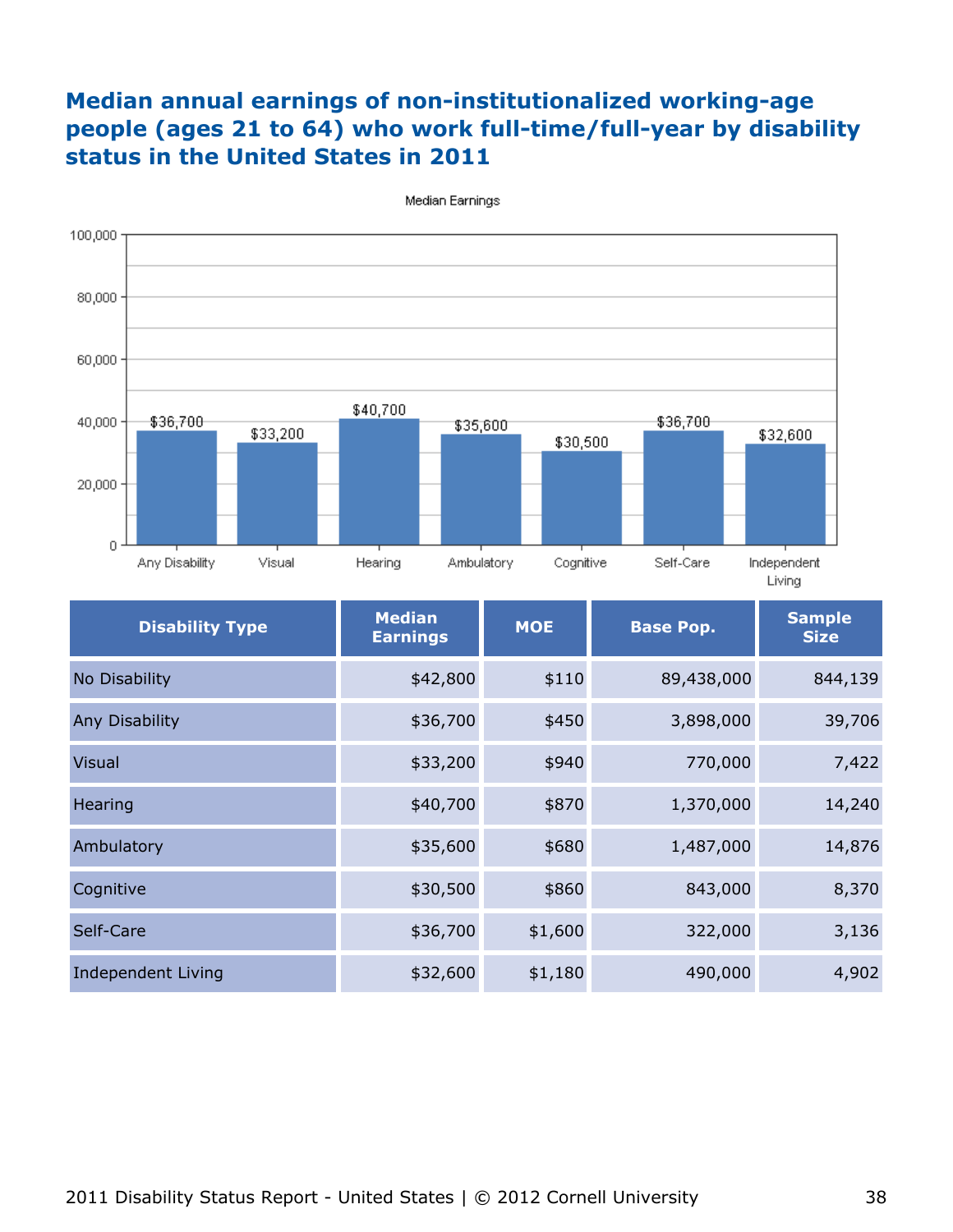# <span id="page-39-0"></span>**Annual Household Income**

## **Introduction**

This section illustrates the median annual income\* of households that include any working-age people (ages 21 to 64) with disabilities in the United States, using data from the 2011 American Community Survey (ACS). For definitions of terms, see Glossary.

## **Quick Statistics**



- In 2011, the median income of households that include any working-age people with disabilities in the US was \$36,700.
- In 2011, the median income of households that do not include any working-age people with disabilities in the US was \$60,400.
- The difference in the median income between households including and not including working-age people with disabilities was \$23,700.
- Among the six types of disabilities identified in the ACS, the highest median income was for households including persons with a "Hearing Disability," \$47,200. The lowest median income was for households containing persons with a "Cognitive Disability" \$30,500 .

**\* Note:** Household income is not available for persons living in group quarters.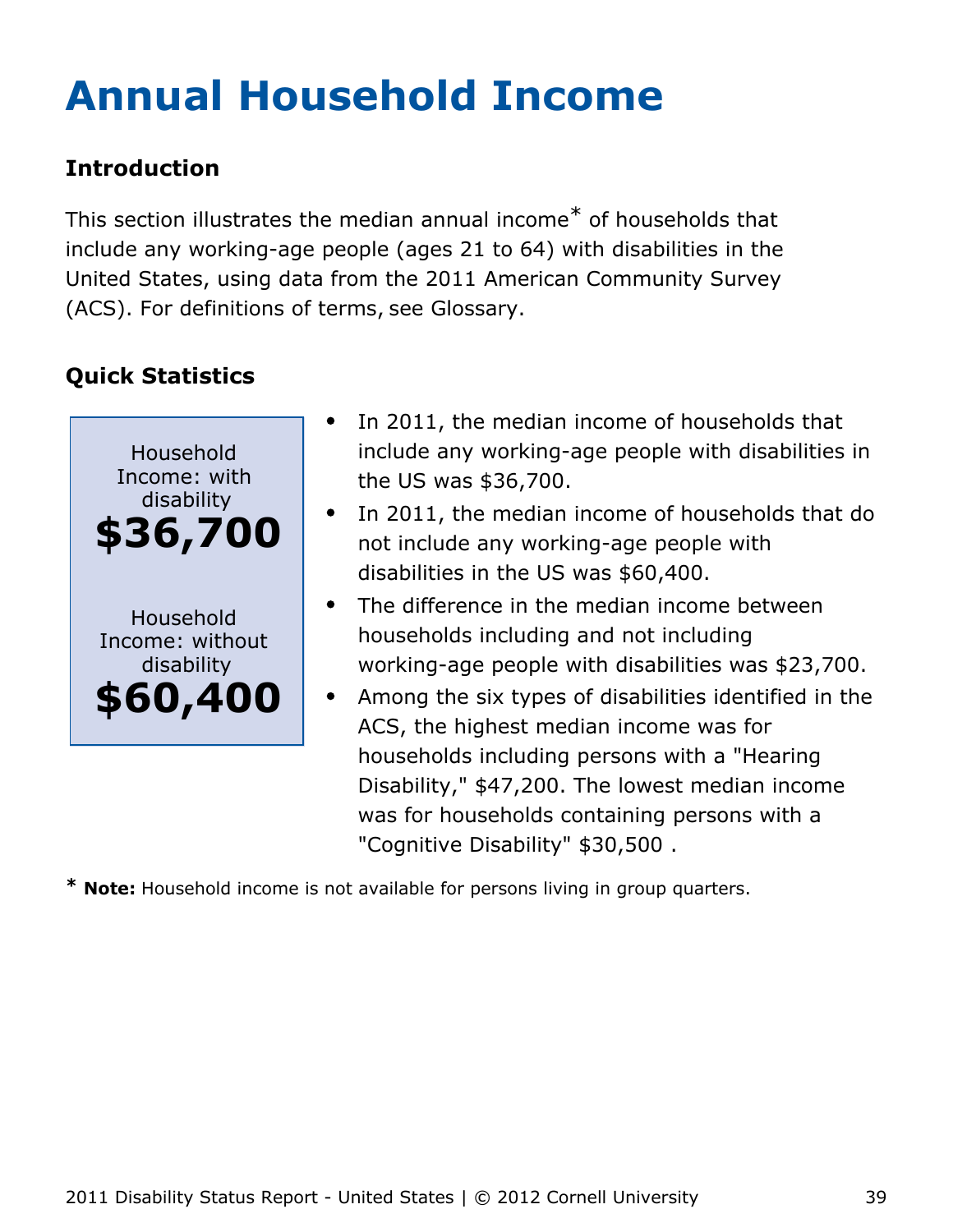## **Median annual income\* of households including any working-age people (ages 21 to 64) by disability status in the United States in 2011**



Median Household Income

| <b>Disability Type</b> | <b>Median</b><br><b>H.H. Income</b> | <b>MOE</b> | <b>Base Pop.</b> | <b>Sample</b><br><b>Size</b> |
|------------------------|-------------------------------------|------------|------------------|------------------------------|
| No Disability          | \$60,400                            | \$220      | 80,052,000       | 789,714                      |
| Any Disability         | \$36,700                            | 380        | 14,978,000       | 163,596                      |
| <b>Visual</b>          | \$32,600                            | 780        | 2,749,000        | 28,886                       |
| Hearing                | \$47,200                            | 890        | 3,531,000        | 38,548                       |
| Ambulatory             | \$32,600                            | 450        | 8,429,000        | 92,510                       |
| Cognitive              | \$30,500                            | 520        | 6,042,000        | 65,917                       |
| Self-Care              | \$32,000                            | 750        | 2,959,000        | 32,798                       |
| Independent Living     | \$31,800                            | 560        | 5,393,000        | 60,862                       |

**\* Note:** Household income is not available for persons living in group quarters.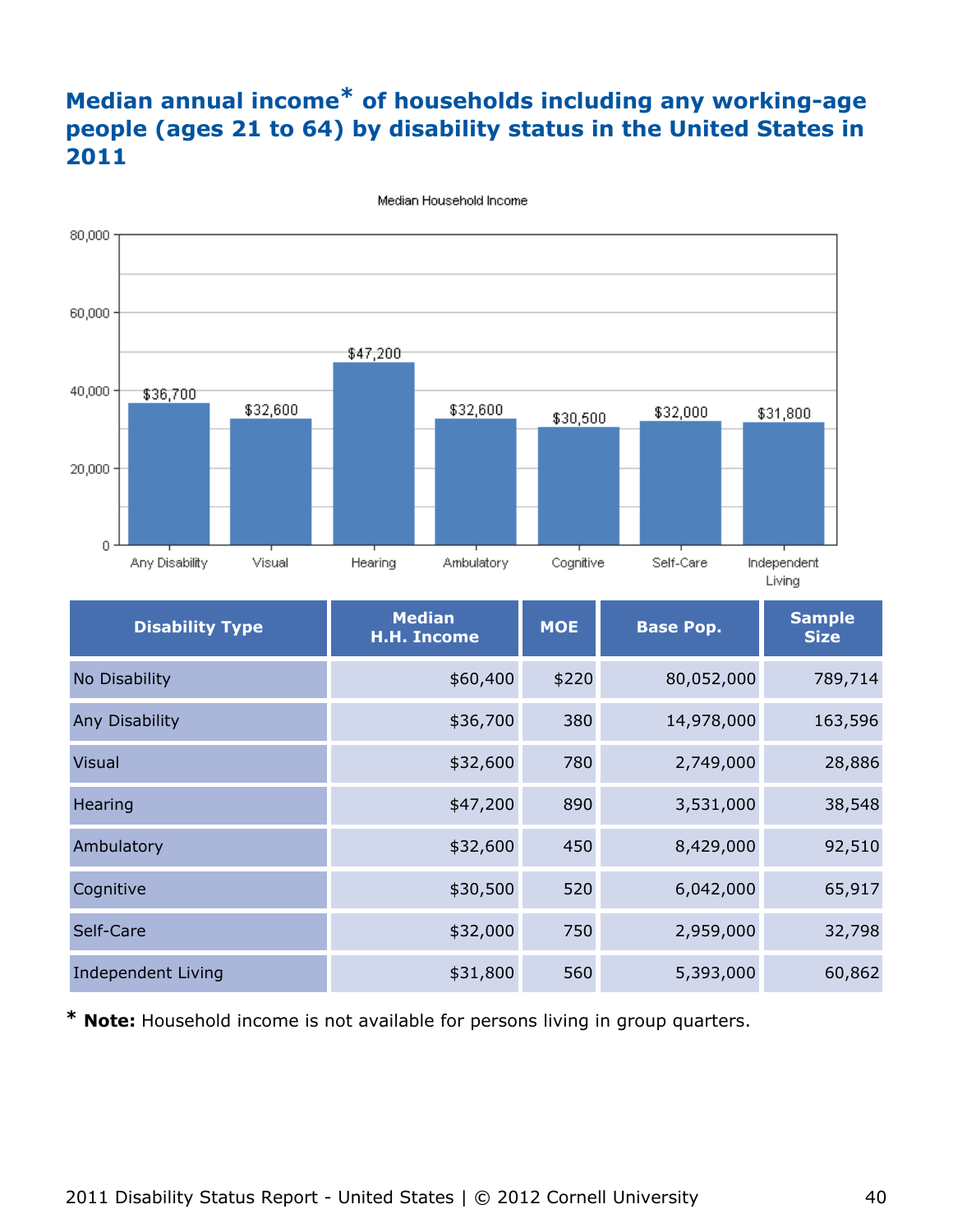## <span id="page-41-0"></span>**Poverty**

## **Introduction**

This section examines the poverty rates\* of non-institutionalized working-age people (ages 21 to 64) with disabilities in the United States, using data from the 2011 American Community Survey (ACS). For definitions of terms, see Glossary.

## **Quick Statistics**



- In 2011, the poverty rate of working-age people with disabilities in the US was 27.8 percent.
- In 2011, the poverty rate of working-age people without disabilities in the US was 12.4 percent<sup>†</sup>.
- The difference in the poverty rate between working-age people with and without disabilities was 15.4 percentage points<sup>†</sup>.
- Among the six types of disabilities identified in the ACS, the highest poverty rate was for people with "Cognitive Disability," 34.2 percent. The lowest poverty rate was for people with "Hearing Disability," 20.6 percent.

**\* Note:** The Census Bureau does not calculate poverty status for those people living in military group quarters or college dormitories.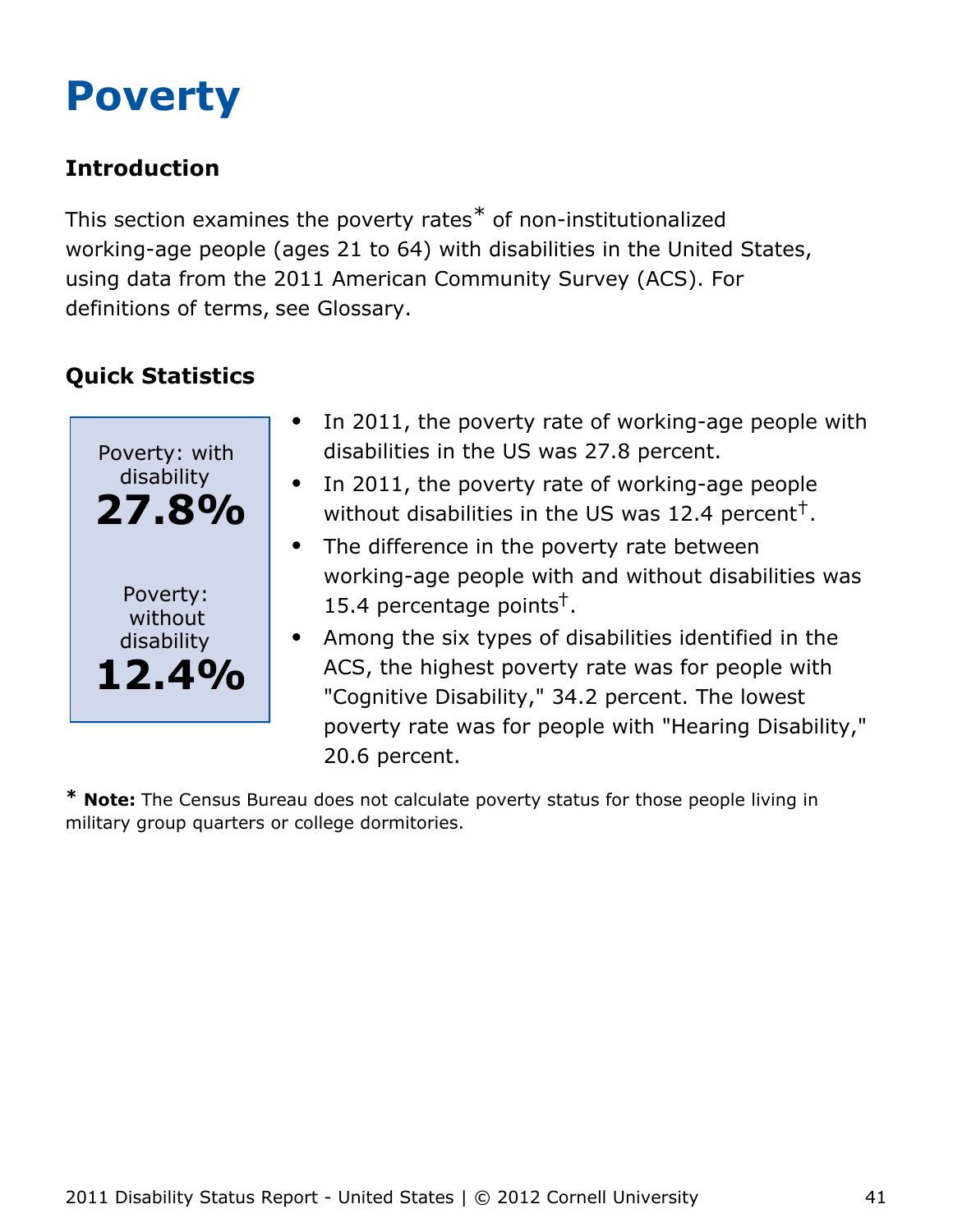## **Poverty rates\* of non-institutionalized working-age people (ages 21 to 64) by disability status in the United States in 2011**



Poverty Rates (%)

| <b>Disability Type</b>    | $\frac{9}{6}$ | <b>MOE</b> | <b>Number</b> | <b>MOE</b> | <b>Base Pop.</b> | <b>Sample</b><br><b>Size</b> |
|---------------------------|---------------|------------|---------------|------------|------------------|------------------------------|
| No Disability             | 12.4          | 0.07       | 19,909,200    | 120,120    | 160,438,400      | 1,514,953                    |
| Any Disability            | 27.8          | 0.29       | 5,241,700     | 63,170     | 18,825,800       | 198,122                      |
| <b>Visual</b>             | 31.0          | 0.72       | 1,002,700     | 27,820     | 3,230,100        | 32,428                       |
| Hearing                   | 20.6          | 0.57       | 807,700       | 24,970     | 3,927,600        | 41,321                       |
| Ambulatory                | 29.8          | 0.40       | 2,965,100     | 47,680     | 9,961,400        | 105,438                      |
| Cognitive                 | 34.2          | 0.48       | 2,625,100     | 44,890     | 7,667,700        | 80,982                       |
| Self-Care                 | 31.9          | 0.69       | 1,122,900     | 29,430     | 3,523,600        | 38,354                       |
| <b>Independent Living</b> | 32.1          | 0.50       | 2,137,900     | 40,540     | 6,666,600        | 72,403                       |

**\* Note:** The Census Bureau does not calculate poverty status for those people living in military group quarters or college dormitories.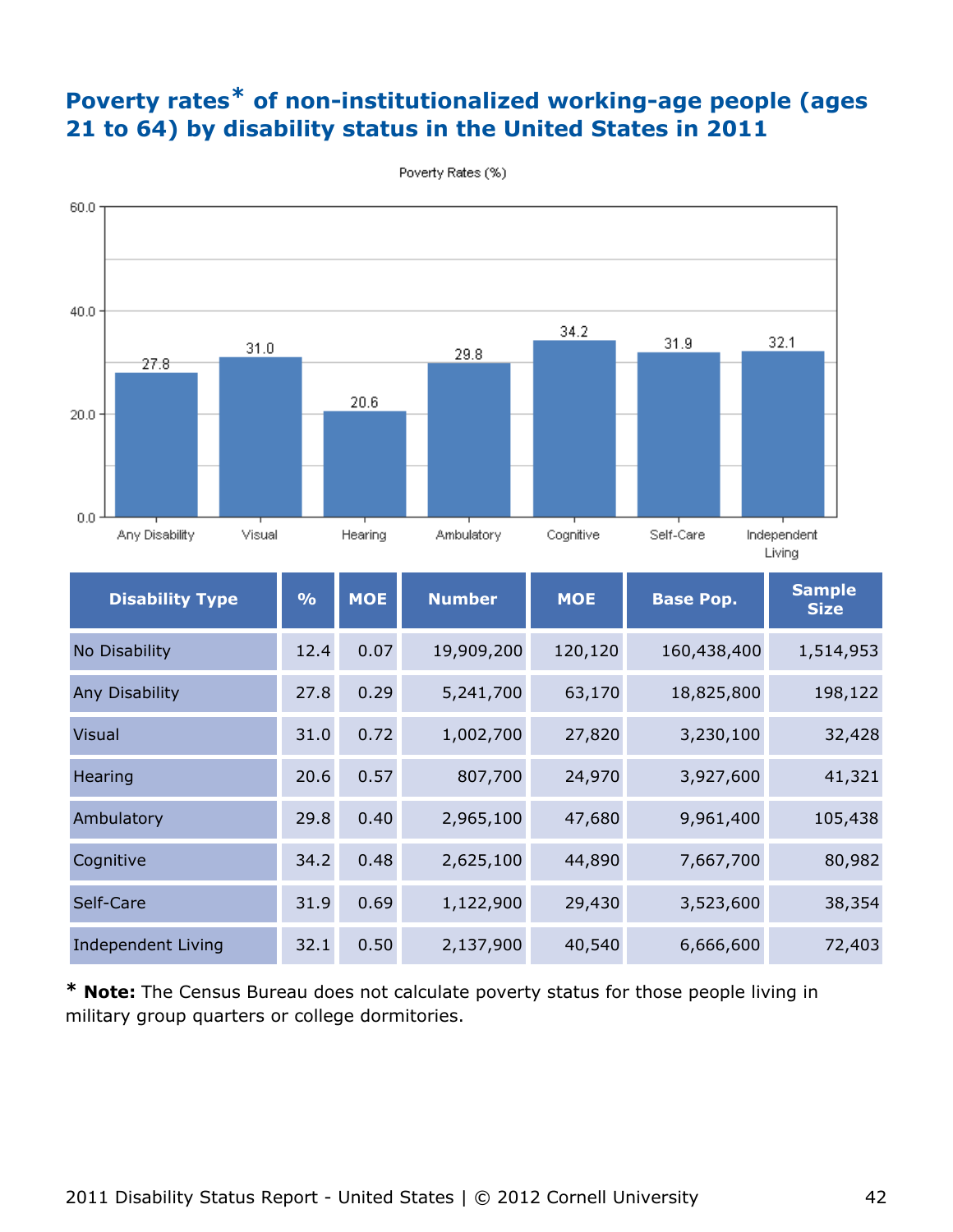# <span id="page-43-0"></span>**Supplemental Security Income (SSI)**

## **Introduction**

This section focuses on the percentage of non-institutionalized working-age people (ages 21 to 64) with disabilities who receive Supplemental Security Income (SSI) payments in the United States, using data from the 2011 American Community Survey (ACS). For definitions of terms, see Glossary. Please note that these results will differ from official Social Security Administration reports for several reasons. For additional information, please email [DisabilityStatistics@cornell.edu](mailto:DisabilityStatistics@cornell.edu).



- In 2011, the percentage of working-age people with  $\bullet$ disabilities receiving Supplemental Security Income payments in the US was 19.6 percent.
- In 2011, the number of working-age people with  $\bullet$ disabilities receiving Supplemental Security Income payments in the US was 3,693,300.
- Among the six types of disabilities identified in the  $\bullet$ ACS, the highest percentage that received SSI was people with "Independent Living Disability," 30.2 percent. The lowest percentage that received SSI was people with "Hearing Disability," 12.1 percent.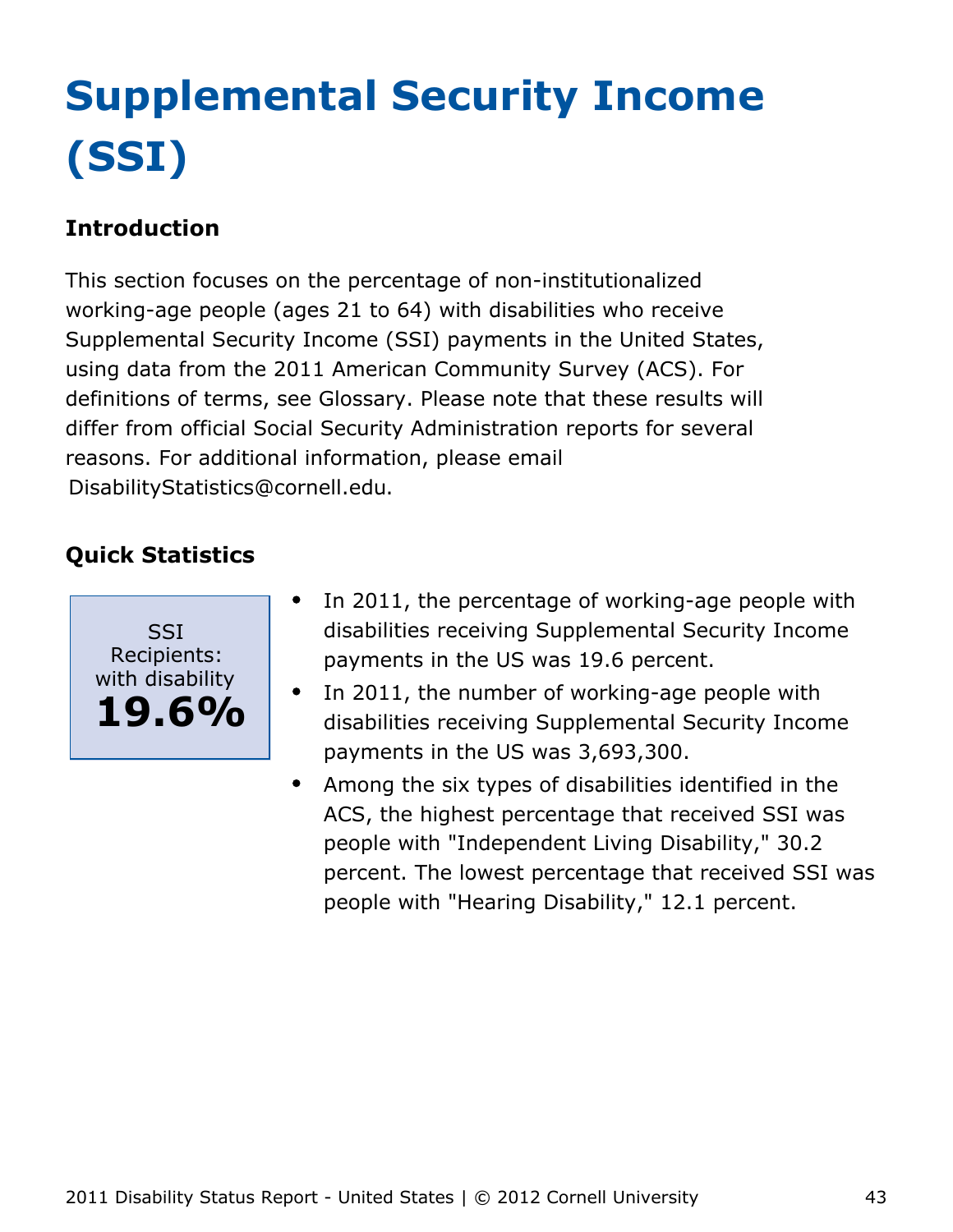#### **Percentage of non-institutionalized working-age people (ages 21 to 64) with disabilities who receive Supplemental Security Income (SSI) payments in the United States in 2011**



SSI Recipients (%)

| <b>Disability Type</b> | $\frac{9}{6}$ | <b>MOE</b> | <b>Number</b> | <b>MOE</b> | <b>Base Pop.</b> | <b>Sample</b><br><b>Size</b> |
|------------------------|---------------|------------|---------------|------------|------------------|------------------------------|
| Any Disability         | 19.6          | 0.25       | 3,693,300     | 53,160     | 18,858,600       | 198,735                      |
| <b>Visual</b>          | 18.7          | 0.60       | 604,700       | 21,620     | 3,237,100        | 32,553                       |
| Hearing                | 12.1          | 0.46       | 476,800       | 19,200     | 3,935,200        | 41,460                       |
| Ambulatory             | 21.6          | 0.36       | 2,150,100     | 40,660     | 9,969,000        | 105,576                      |
| Cognitive              | 27.9          | 0.45       | 2,143,500     | 40,600     | 7,684,000        | 81,297                       |
| Self-Care              | 28.6          | 0.67       | 1,007,100     | 27,880     | 3,525,400        | 38,393                       |
| Independent Living     | 30.2          | 0.49       | 2,012,100     | 39,340     | 6,671,300        | 72,490                       |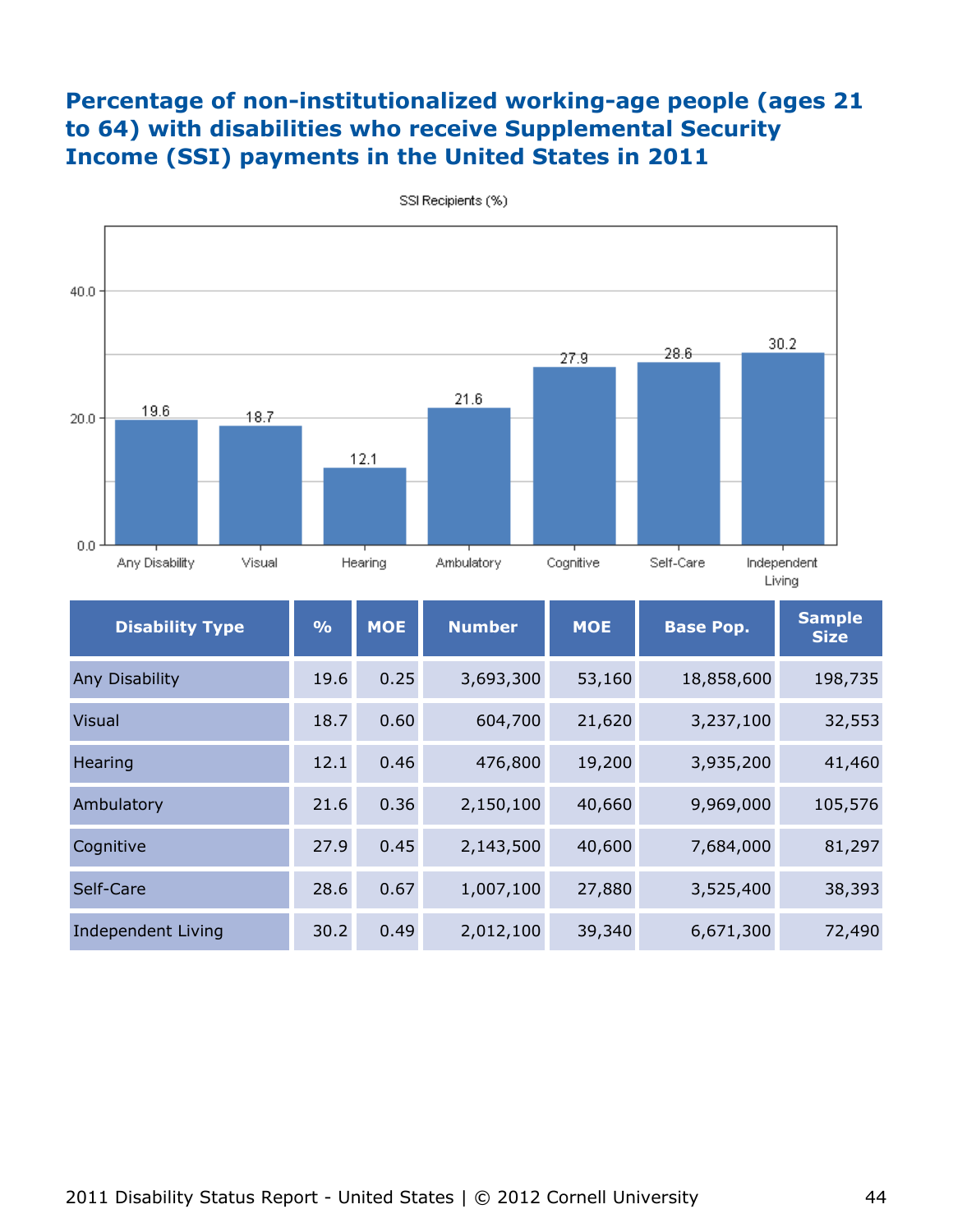# <span id="page-45-0"></span>**Education**

## **High School Diploma/Equivalent**

## **Introduction**

This section explores the percentage of non-institutionalized working-age people (ages 21 to 64) with disabilities with only a high school diploma or equivalent in the United States, using data from the 2011 American Community Survey (ACS). For definitions of terms, see Glossary.



- In 2011, the percentage of working-age people with  $\bullet$ disabilities with only a high school diploma or equivalent in the US was 34.5 percent.
- In 2011, the percentage of working-age people without disabilities with only a high school diploma or equivalent in the US was 25.9 percent.
- The difference in the percentage with only a high school diploma or equivalent between working-age people with and without disabilities was 8.6 percentage points.
- Among the six types of disabilities identified in the ACS, the highest percentage with only a high school diploma or equivalent was for people with "Independent Living Disability," 36.4 percent. The lowest percentage with only a high school diploma or equivalent was for people with "Visual Disability," 32.8 percent.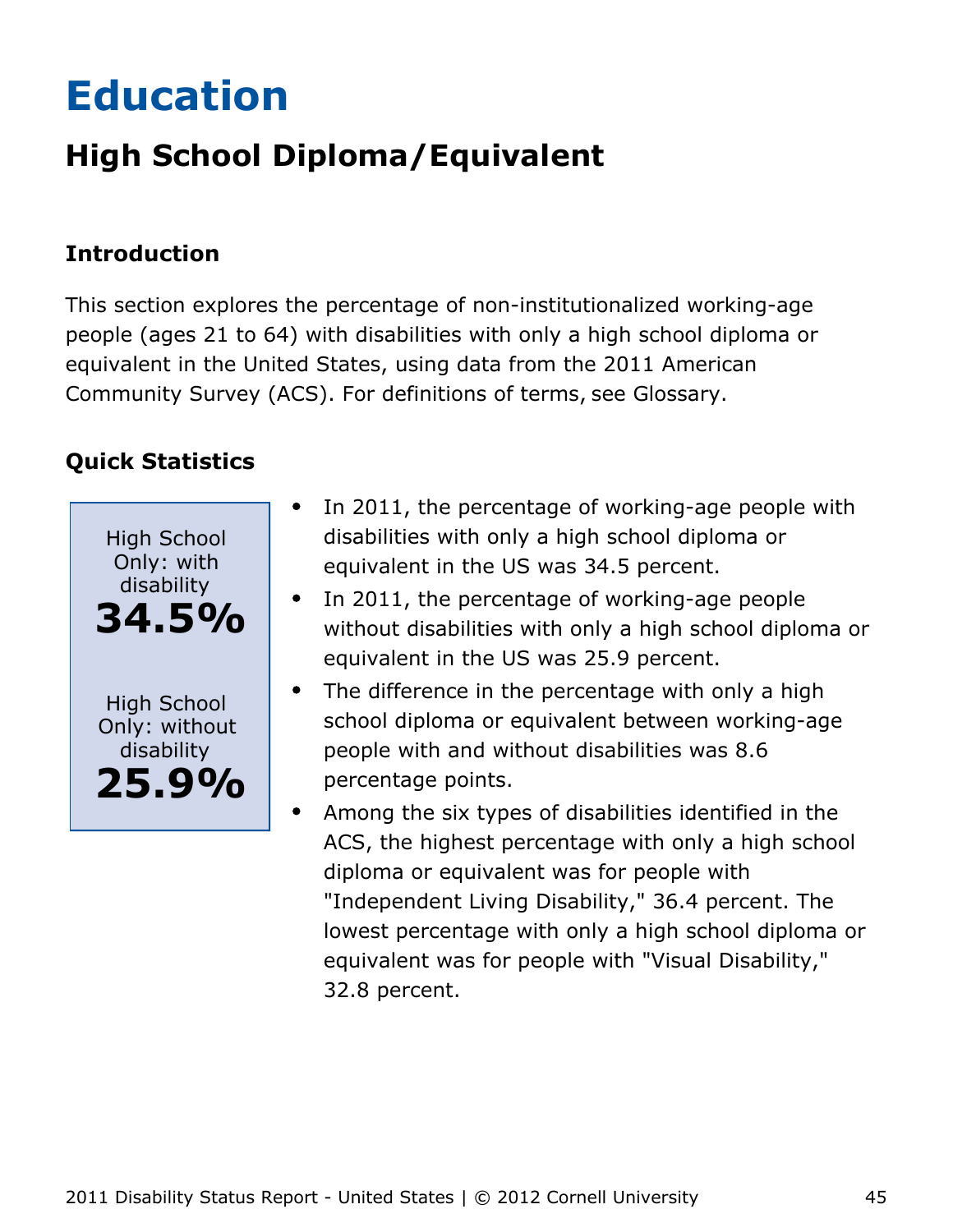### **Percentage of non-institutionalized working-age people (ages 21 to 64) with only a high school diploma or equivalent by disability status in the US in 2011**



Education: High School Diploma Only or Equivalent (%)

| <b>Disability Type</b> | $\frac{0}{0}$ | <b>MOE</b> | <b>Number</b> | <b>MOE</b> | <b>Base Pop.</b> | <b>Sample</b><br><b>Size</b> |
|------------------------|---------------|------------|---------------|------------|------------------|------------------------------|
| No Disability          | 25.9          | 0.10       | 41,703,900    | 167,230    | 161,178,900      | 1,528,273                    |
| Any Disability         | 34.5          | 0.30       | 6,507,200     | 70,230     | 18,858,600       | 198,735                      |
| <b>Visual</b>          | 32.8          | 0.73       | 1,061,600     | 28,620     | 3,237,100        | 32,553                       |
| Hearing                | 33.0          | 0.66       | 1,298,200     | 31,640     | 3,935,200        | 41,460                       |
| Ambulatory             | 34.6          | 0.42       | 3,447,300     | 51,380     | 9,969,000        | 105,576                      |
| Cognitive              | 35.9          | 0.48       | 2,756,200     | 45,990     | 7,684,000        | 81,297                       |
| Self-Care              | 34.3          | 0.70       | 1,210,100     | 30,550     | 3,525,400        | 38,393                       |
| Independent Living     | 36.4          | 0.52       | 2,425,600     | 43,170     | 6,671,300        | 72,490                       |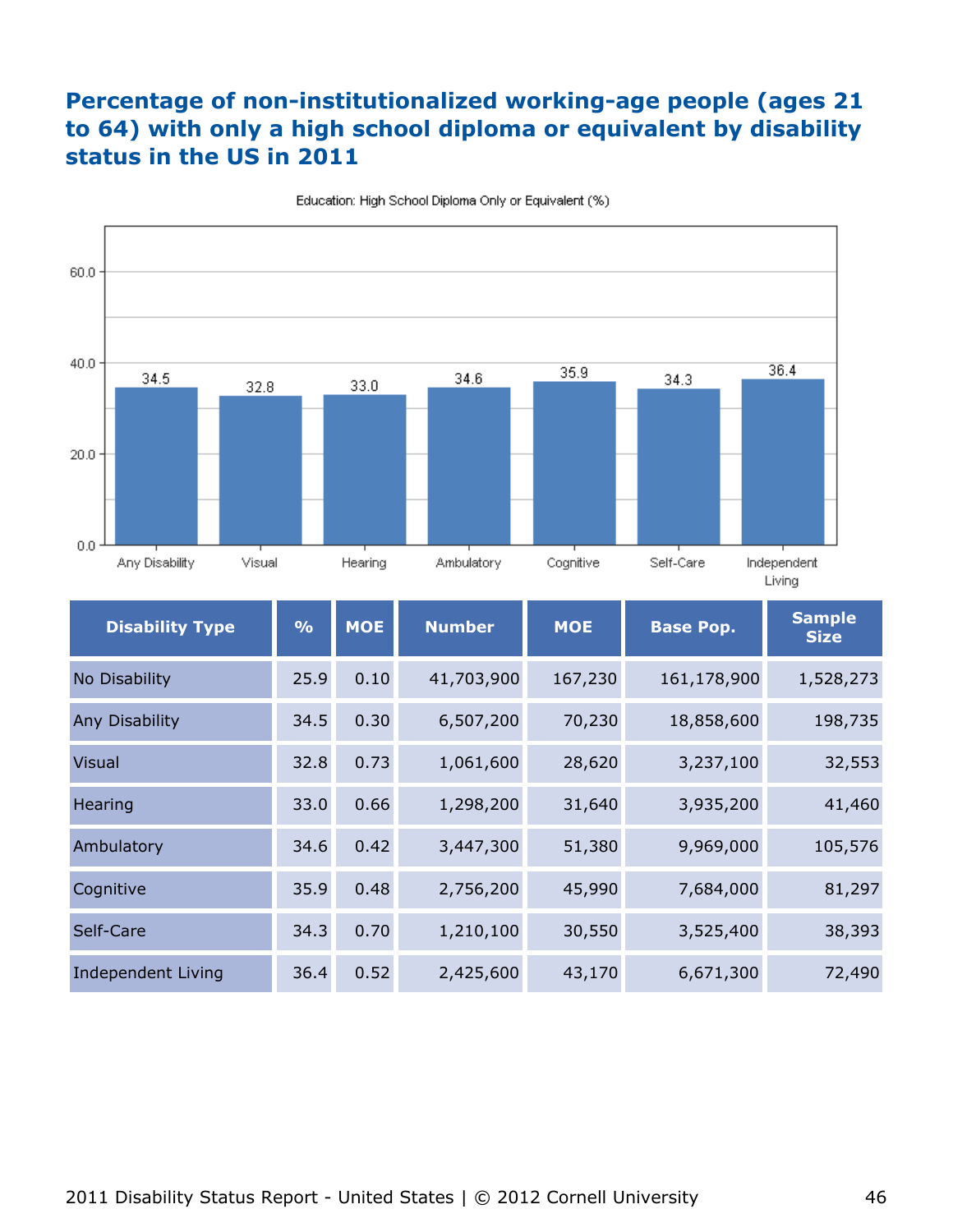# <span id="page-47-0"></span>**Education**

## **Some College/Associate's Degree**

### **Introduction**

This section examines the percentage of non-institutionalized working-age people (ages 21 to 64) with disabilities with only some college or an Associate's degree in the United States, using data from the 2011 American Community Survey (ACS). For definitions of terms, see Glossary.



- In 2011, the percentage of working-age people with  $\bullet$ disabilities with only some college or an Associate's degree in the US was 30.6 percent.
- In 2011, the percentage of working-age people without disabilities with only some college or an Associate's degree in the US was 32.4 percent.
- The difference in the percentage with only some  $\bullet$ college or an Associate's degree between working-age people with and without disabilities was 1.8 percentage points.
- Among the six types of disabilities identified in the ACS, the highest percentage with only some college or an Associate's degree was for people with "Hearing Disability," 32.3 percent. The lowest percentage with only some college or Associate's degree was for people with "Independent Living Disability," 27.1 percent.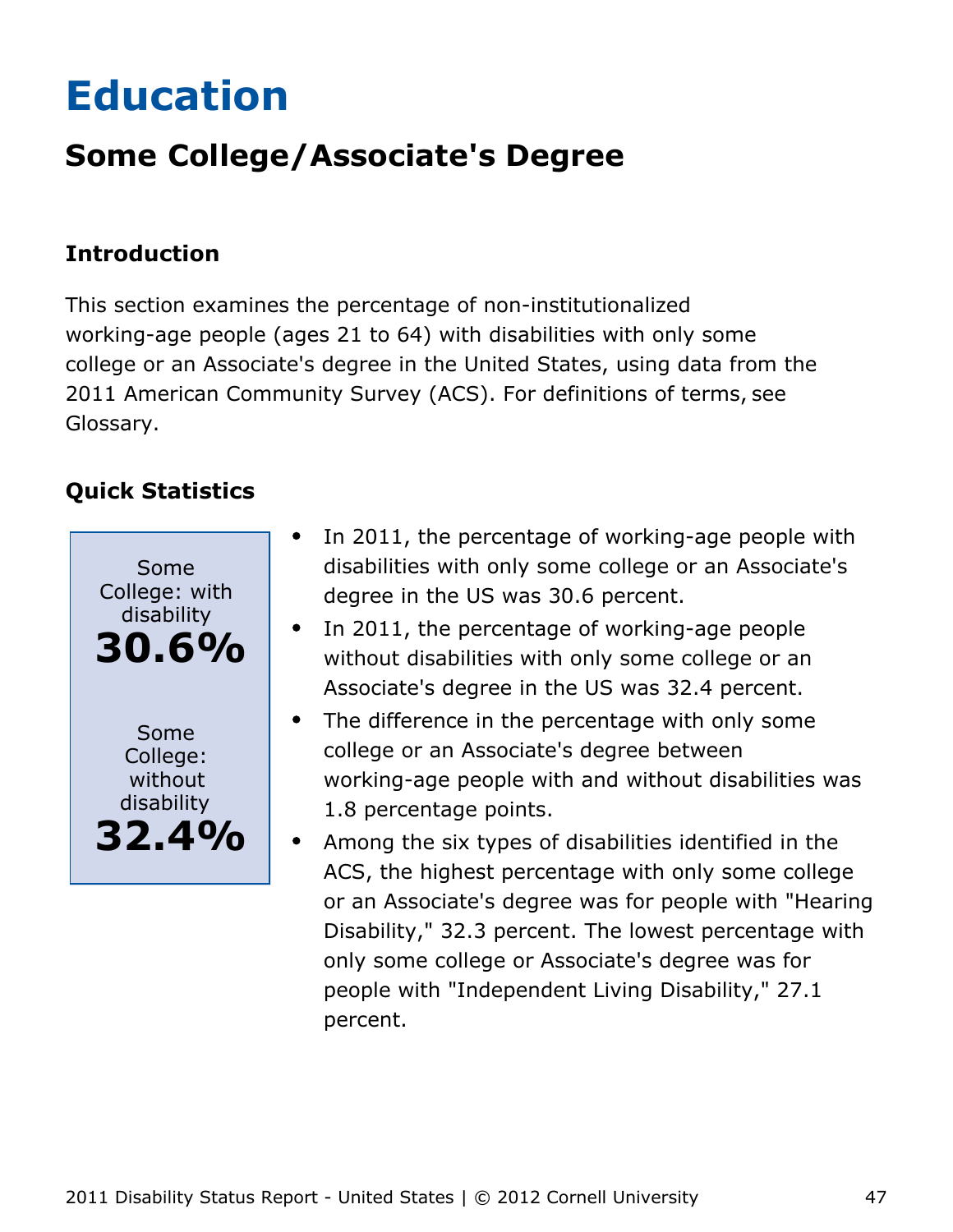### **Percentage of non-institutionalized working-age people (ages 21 to 64) with only some college or an Associate's degree by disability status in the United States in 2011**



Education: Some College/Associate's Degree Only (%)

| <b>Disability Type</b> | $\frac{0}{0}$ | <b>MOE</b> | <b>Number</b> | <b>MOE</b> | <b>Base Pop.</b> | <b>Sample</b><br><b>Size</b> |
|------------------------|---------------|------------|---------------|------------|------------------|------------------------------|
| No Disability          | 32.4          | 0.10       | 52,168,300    | 183,380    | 161,178,900      | 1,528,273                    |
| <b>Any Disability</b>  | 30.6          | 0.30       | 5,763,200     | 66,180     | 18,858,600       | 198,735                      |
| <b>Visual</b>          | 29.0          | 0.70       | 939,700       | 26,930     | 3,237,100        | 32,553                       |
| Hearing                | 32.3          | 0.66       | 1,269,300     | 31,280     | 3,935,200        | 41,460                       |
| Ambulatory             | 30.7          | 0.41       | 3,060,800     | 48,440     | 9,969,000        | 105,576                      |
| Cognitive              | 27.9          | 0.45       | 2,144,600     | 40,610     | 7,684,000        | 81,297                       |
| Self-Care              | 28.2          | 0.67       | 995,600       | 27,720     | 3,525,400        | 38,393                       |
| Independent Living     | 27.1          | 0.48       | 1,805,400     | 37,280     | 6,671,300        | 72,490                       |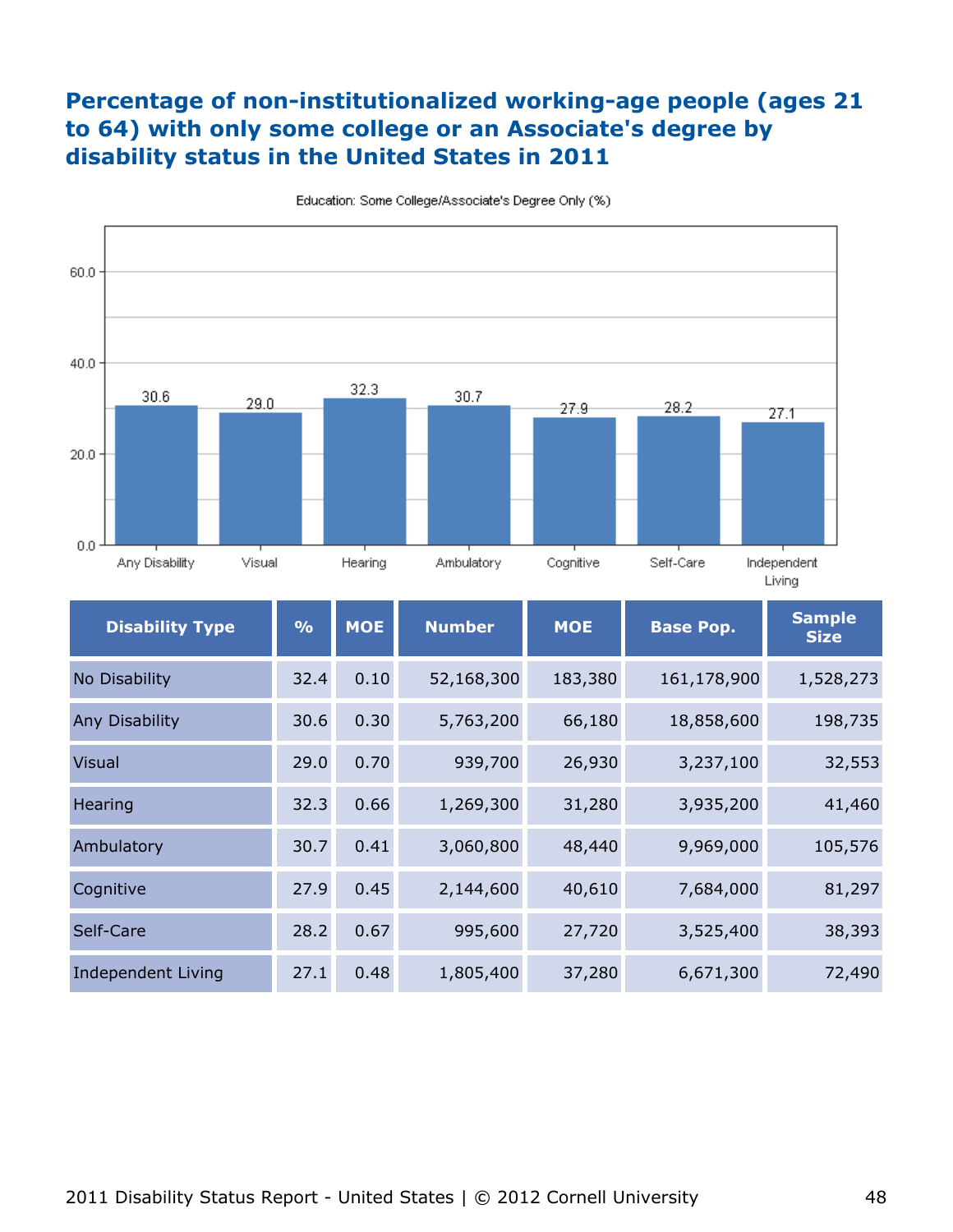# <span id="page-49-0"></span>**Education**

## **Bachelor's Degree or More**

### **Introduction**

This section presents the percentage of non-institutionalized working-age people (ages 21 to 64) with disabilities with a Bachelor's degree or more in the United States, using data from the 2011 American Community Survey (ACS). For definitions of terms, see Glossary.



- In 2011, the percentage of working-age people with disabilities with a Bachelor's degree or more in the US was 12.5 percent.
- In 2011, the percentage of working-age people without disabilities with a Bachelor's degree or more in the US was 31.2 percent.
- The difference in the percentage with a Bachelor's degree or more between working-age people with and without disabilities was 18.7 percentage points.
- Among the six types of disabilities identified in the ACS, the highest percentage with a Bachelor's degree or more was for people with "Hearing Disability," 16.0 percent. The lowest percentage with a Bachelor's degree or more was for people with "Cognitive Disability," 9.2 percent.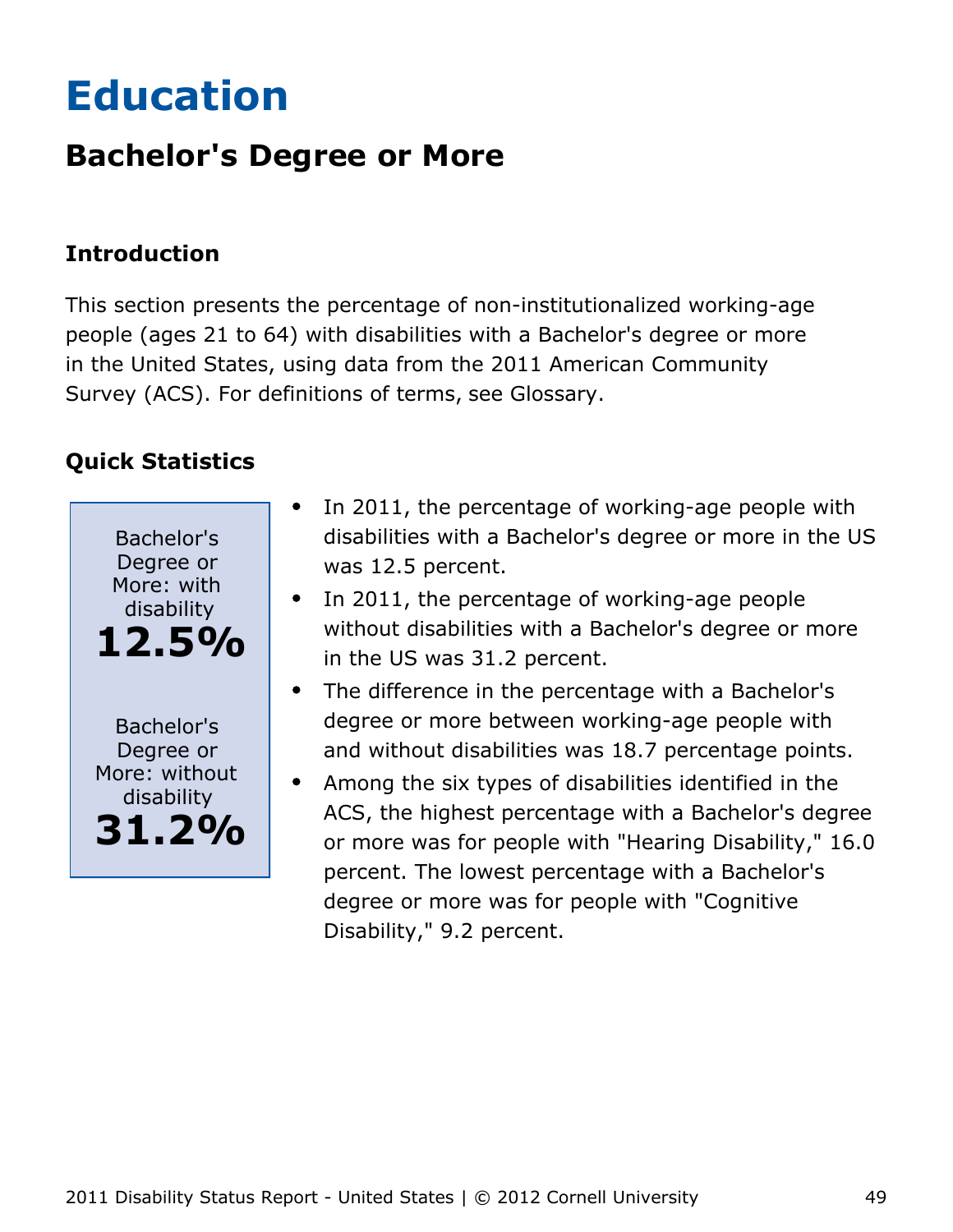## **Percentage of non-institutionalized working-age people (ages 21 to 64) with a Bachelor's degree or more by disability status in the United States in 2011**



Education: Bachelor's Degree or More (%)

| <b>Disability Type</b>    | $\frac{0}{0}$ | <b>MOE</b> | <b>Number</b> | <b>MOE</b> | <b>Base Pop.</b> | <b>Sample</b><br><b>Size</b> |
|---------------------------|---------------|------------|---------------|------------|------------------|------------------------------|
| No Disability             | 31.2          | 0.10       | 50,249,400    | 180,640    | 161,178,900      | 1,528,273                    |
| Any Disability            | 12.5          | 0.21       | 2,356,000     | 42,550     | 18,858,600       | 198,735                      |
| <b>Visual</b>             | 11.6          | 0.50       | 374,400       | 17,020     | 3,237,100        | 32,553                       |
| Hearing                   | 16.0          | 0.51       | 629,800       | 22,060     | 3,935,200        | 41,460                       |
| Ambulatory                | 11.1          | 0.28       | 1,106,800     | 29,220     | 9,969,000        | 105,576                      |
| Cognitive                 | 9.2           | 0.29       | 707,200       | 23,370     | 7,684,000        | 81,297                       |
| Self-Care                 | 10.8          | 0.46       | 382,200       | 17,190     | 3,525,400        | 38,393                       |
| <b>Independent Living</b> | 9.6           | 0.32       | 641,300       | 22,260     | 6,671,300        | 72,490                       |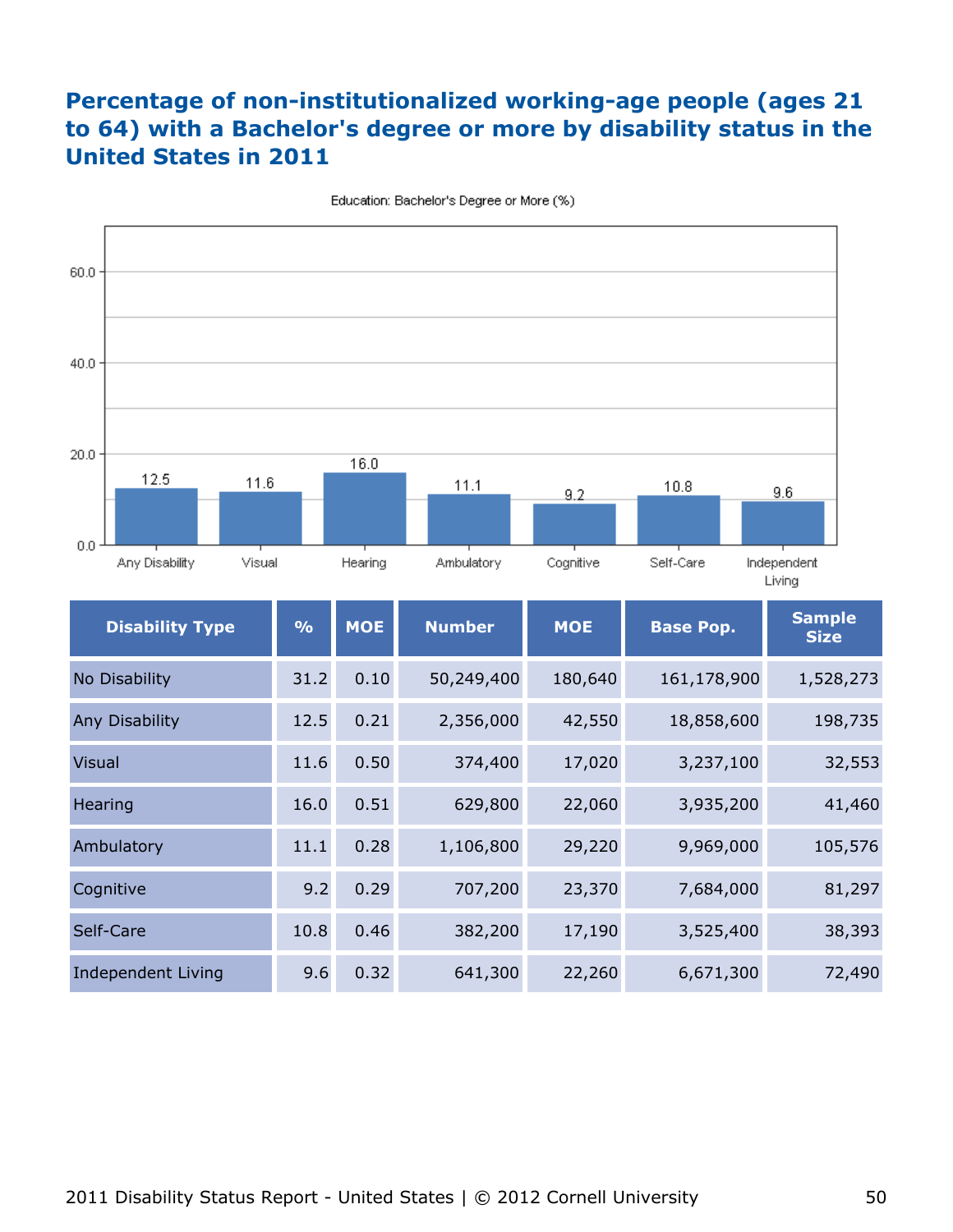# <span id="page-51-0"></span>**Veterans Service-Connected Disability Rating**

### **Introduction**

This section presents the percentage of non-institutionalized working-age (ages 21 to 64) civilian veterans reporting a service-connected disability rating in the United States. The 2008 American Community Survey (ACS) asks if the veteran has a service-connected disability, and if so, what their rating is (0-100%). A "service-connected" disability is one that has been determined by the Department of Veterans Affairs (VA) as being a result of disease or injury incurred or aggravated during military service. Note that a veteran can receive disability compensation for a wide range of conditions, and a veteran with a service-connected disability may not report having one of the six ACS functional or activity limitation disabilities. For definitions of terms, see Glossary.

### **Quick Statistics**

Veterans with a Service-Connected Disability **19.1%**

- In 2011, there were 12,049,300 working-age civilian veterans in the US, of whom 2,298,900 had a VA service-connected disability.
- $\bullet$ In 2011, the percentage of working-age civilian veterans in the US with a VA service-connected disability was 19.1 percent.
- In 2011, 521,500 working-age civilian veterans  $\bullet$ in the US had the most severe service-connected disability rating (70 percent or above).
- In 2011, 22.7 percent of the working-age civilian  $\bullet$ veterans in the US who had a service connected disability had a service-connected disability rating of 70 percent or above.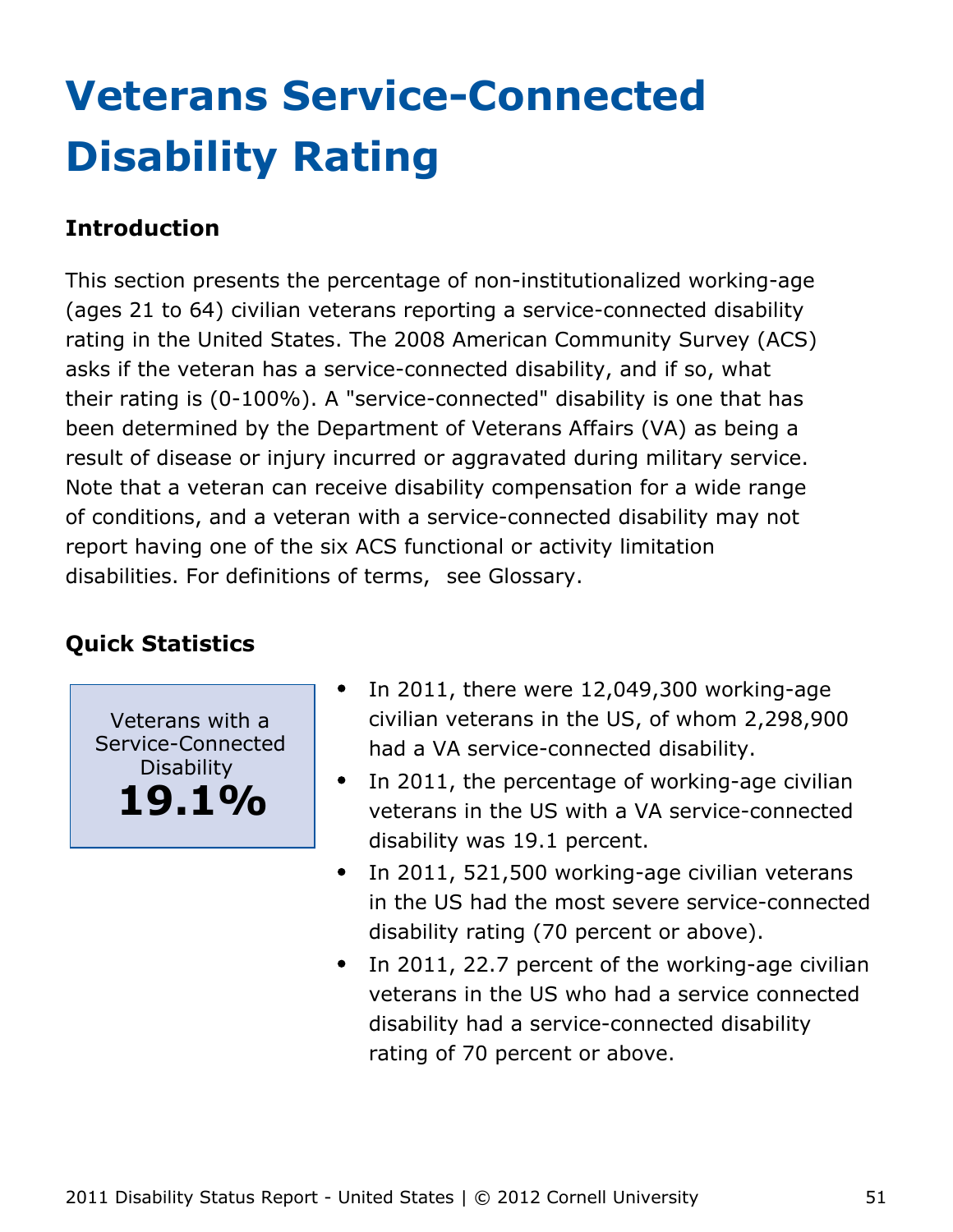#### **Disability rating of working-age civilian veterans (ages 21 to 64) with a service-connected disability in the United States in 2011**



Veteran Disability Rating (%)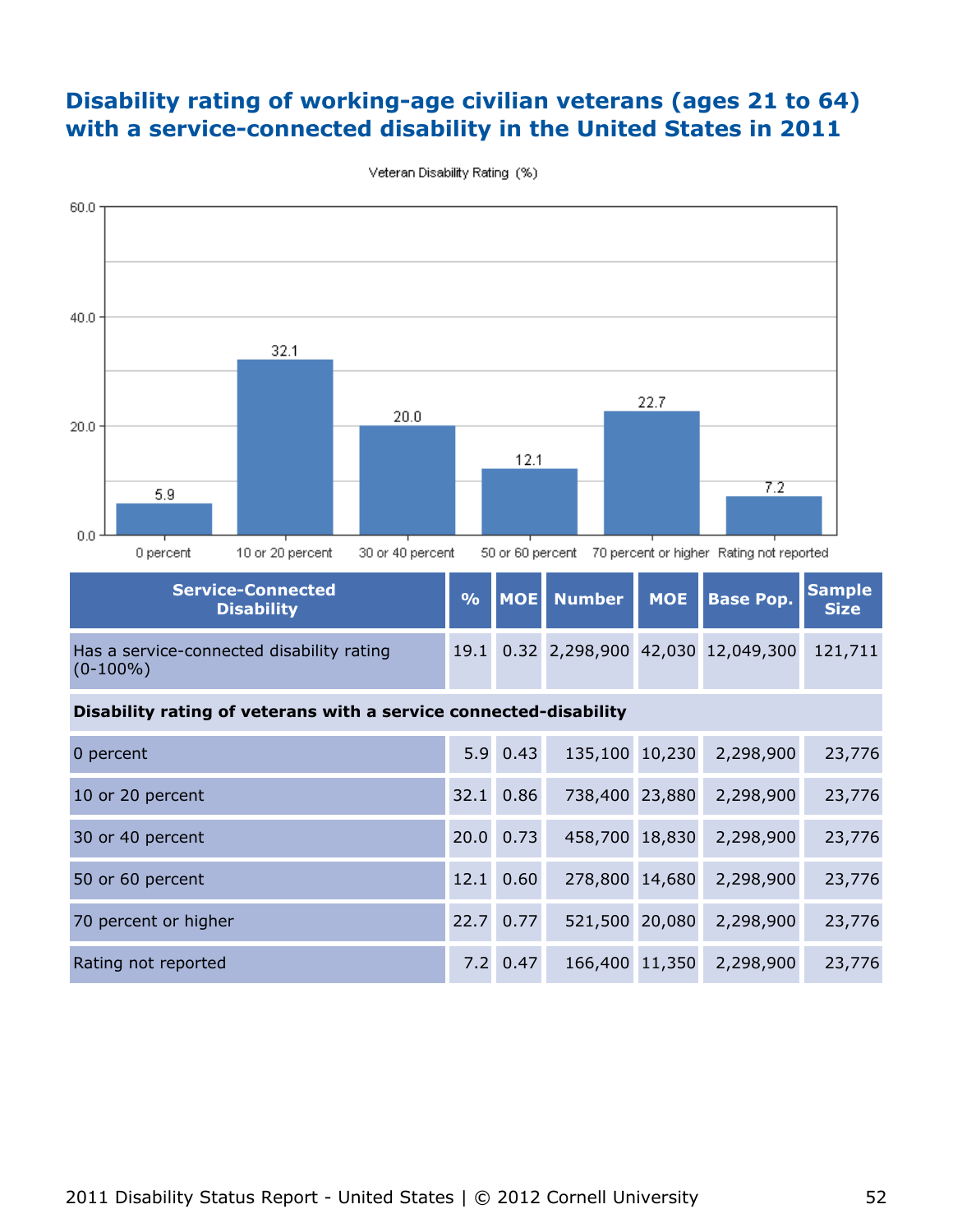# <span id="page-53-0"></span>**Health Insurance Coverage**

## **Introduction**

This section examines the health insurance coverage of non-institutionalized working-age people (ages 21 to 64) with disabilities in the United States, using data from the 2011 American Community Survey (ACS). For definitions of terms, see Glossary.



- In 2011, 82.5 percent of working-age people with disabilities in the US had some type of health insurance coverage.
- In 2011, 78.8 percent of working-age people without disabilities in the US had some type of health insurance coverage.
- The difference in the health insurance coverage rate between working-age people with and without disabilities was 3.7 percentage points.
- Among the six types of disabilities identified in the  $\bullet$ ACS, the highest health insurance coverage rate was for people with "Self-Care Disability," 87.8 percent. The lowest health insurance coverage rate was for people with "Visual Disability," 77.1 percent.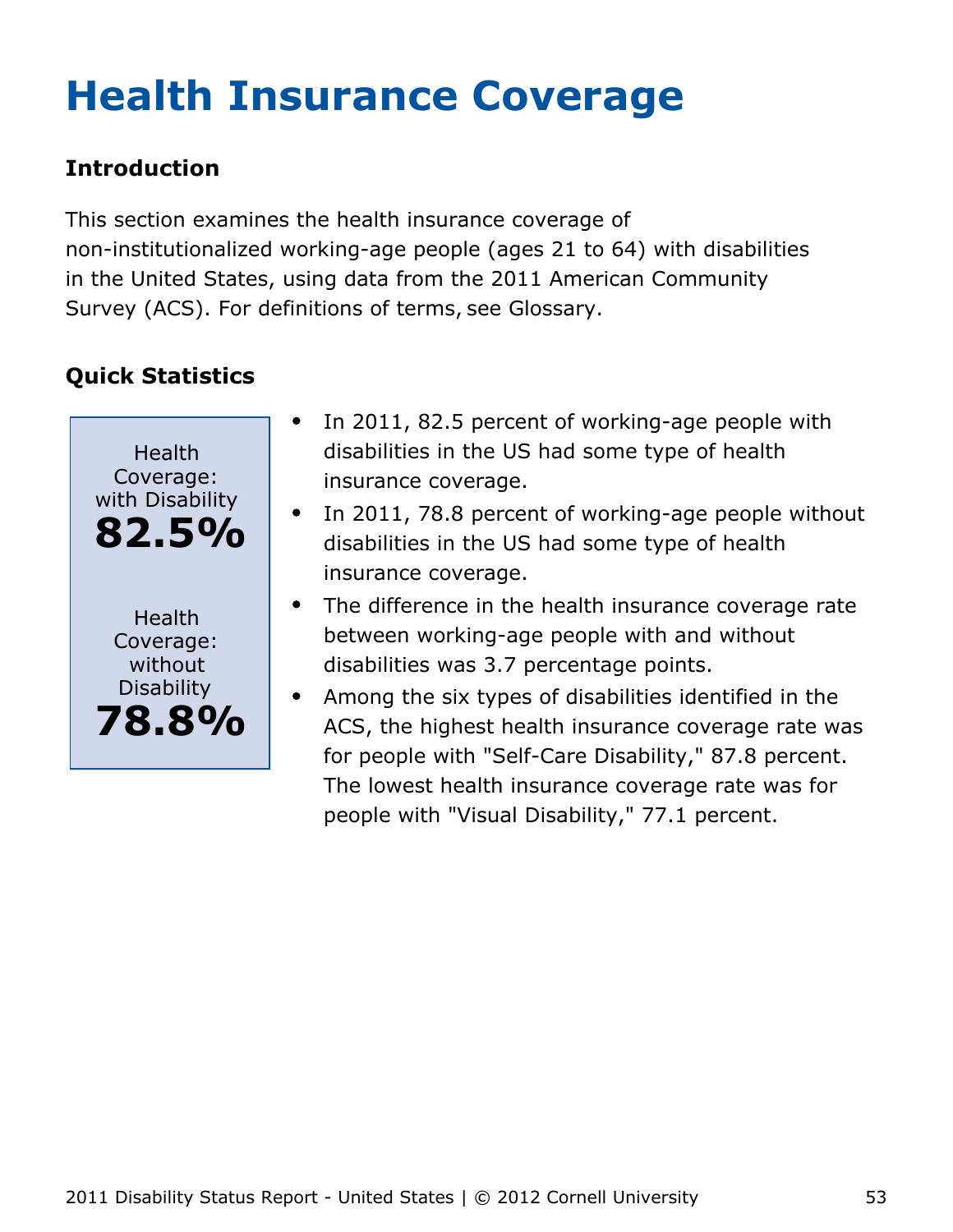### **Health Insurance Coverage of non-institutionalized working-age people (ages 21 to 64) by disability status in the United States in 2011**



Health Insurance Coverage - By Disability Type (%)

| <b>Disability Type</b> | $\frac{9}{6}$ | <b>MOE</b> | <b>Number</b> | <b>MOE</b> | <b>Base Pop.</b> | <b>Sample</b><br><b>Size</b> |
|------------------------|---------------|------------|---------------|------------|------------------|------------------------------|
| No Disability          | 78.8          | 0.09       | 126,998,300   | 241,350    | 161,178,900      | 1,528,273                    |
| Any Disability         | 82.5          | 0.24       | 15,555,000    | 106,970    | 18,858,600       | 198,735                      |
| <b>Visual</b>          | 77.1          | 0.65       | 2,496,600     | 43,790     | 3,237,100        | 32,553                       |
| Hearing                | 82.8          | 0.53       | 3,260,100     | 49,980     | 3,935,200        | 41,460                       |
| Ambulatory             | 84.6          | 0.32       | 8,435,500     | 79,710     | 9,969,000        | 105,576                      |
| Cognitive              | 83.4          | 0.37       | 6,411,100     | 69,720     | 7,684,000        | 81,297                       |
| Self-Care              | 87.8          | 0.49       | 3,094,800     | 48,710     | 3,525,400        | 38,393                       |
| Independent Living     | 87.1          | 0.36       | 5,810,200     | 66,440     | 6,671,300        | 72,490                       |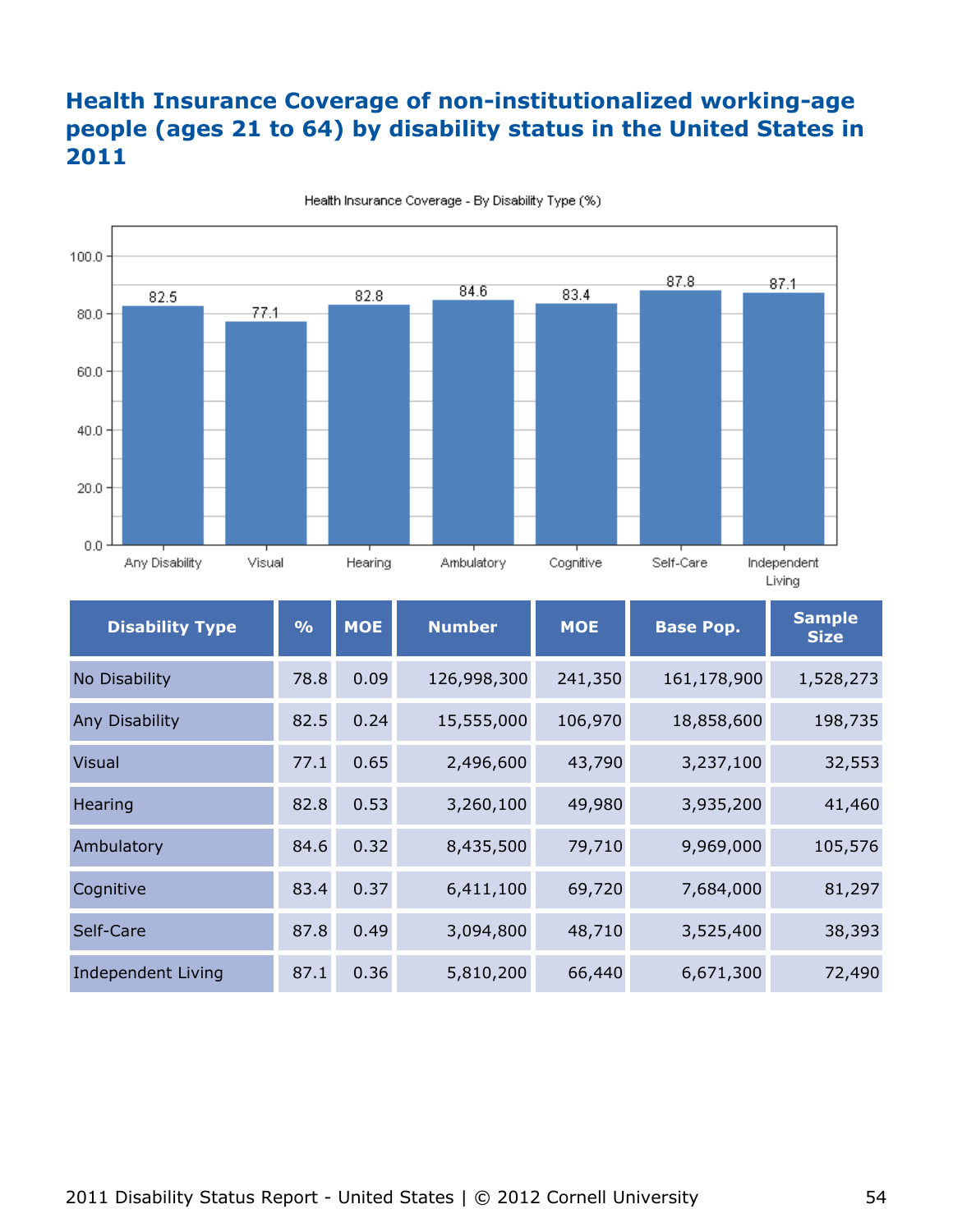# <span id="page-55-0"></span>**Type of Health Insurance Coverage**

## **Introduction**

This section examines the type of health insurance coverage for non-institutionalized working-age people (ages 21 to 64) with disabilities in the United States, using data from the 2011 American Community Survey (ACS). Note that people can report more than one type of insurance coverage. For definitions of terms, see Glossary.



- In 2011, 34.4 percent of working-age people with disabilities in the US reported health insurance coverage through a current or former employer or union (theirs or another family member).
- $\bullet$ In 2011, 63.0 percent of working-age people without disabilities in the US reported health insurance coverage through a current or former employer or union (theirs or another family member).
- In 2011, 8.7 percent of working-age people with disabilities in the US reported purchasing health insurance coverage directly from an insurance company (by themselves or another family member).
- In 2011, 24.5 percent of working-age people with  $\bullet$ disabilities in the US reported Medicare coverage and 36.1 percent reported Medicaid coverage (or other government-assistance plan for those with low incomes or a disability).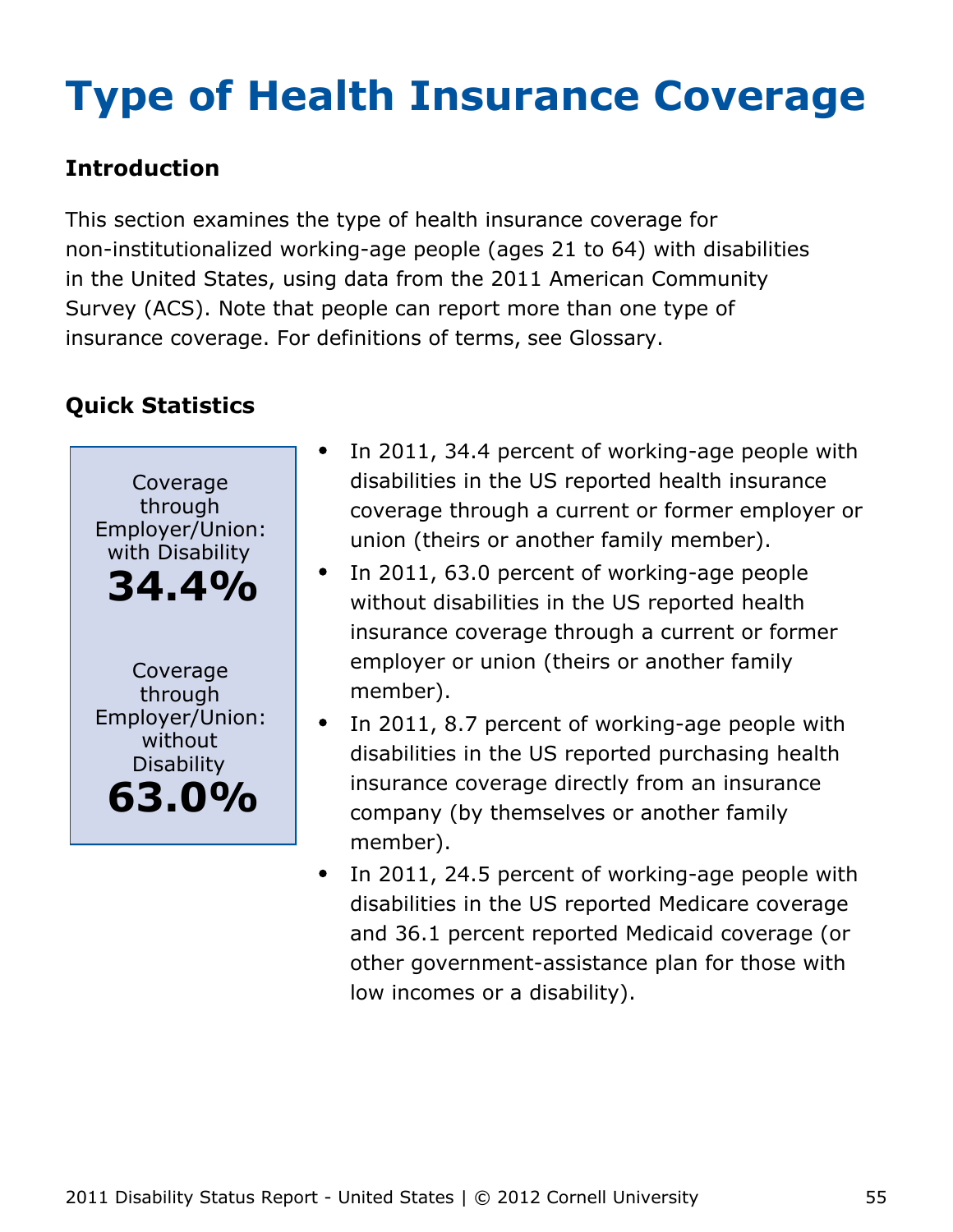### **Type of Health Insurance Coverage of non-institutionalized working-age people (ages 21 to 64) by disability status in the United States in 2011**

Type of Health Insurance Coverage (%)



■ Any Disability ■ No Disability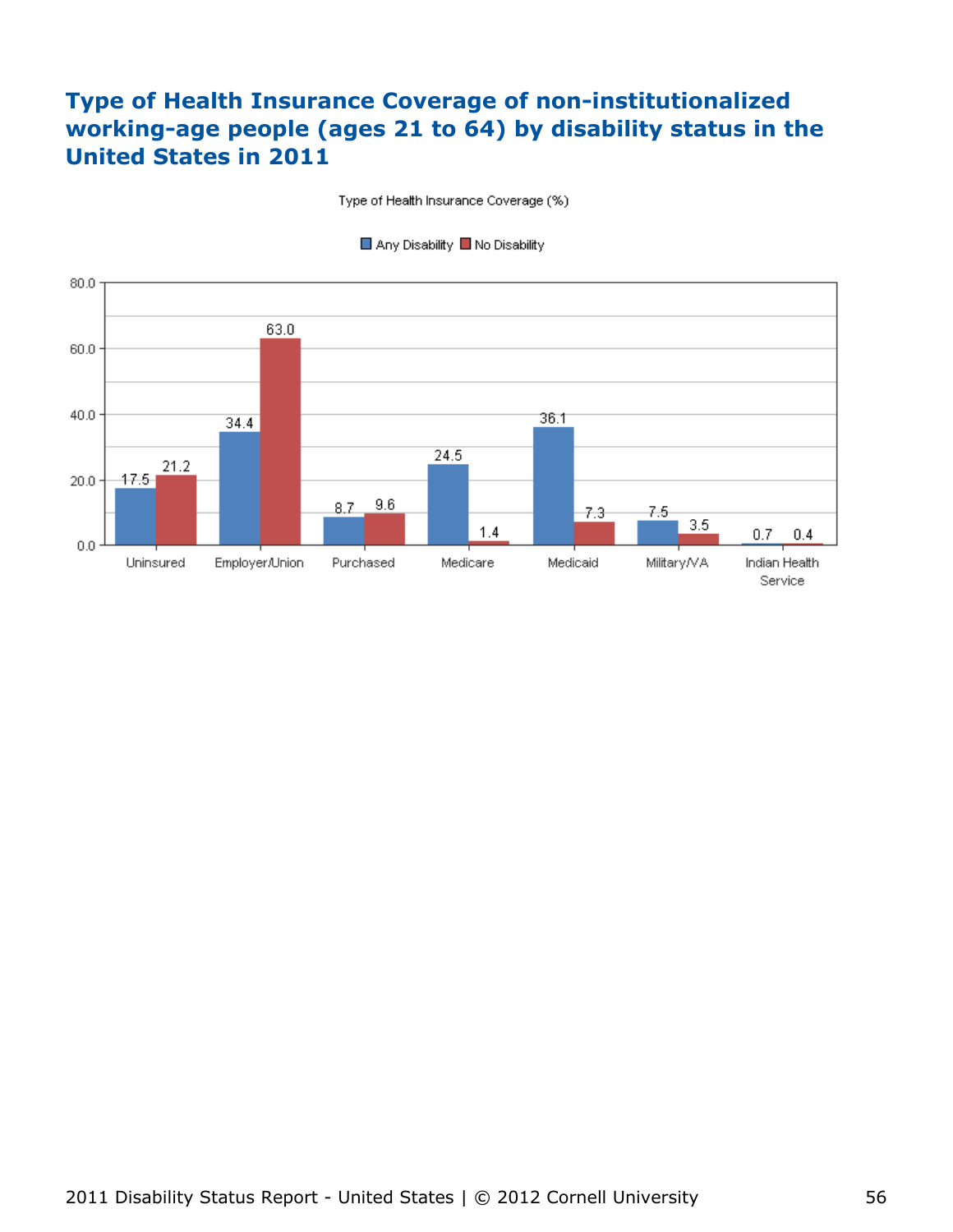| <b>Disability Status/</b><br><b>Insurance Type</b> | $\frac{1}{2}$ | <b>MOE</b> | <b>Number</b> | <b>MOE</b> | <b>Base Pop.</b> | <b>Sample</b><br><b>Size</b> |  |  |  |  |
|----------------------------------------------------|---------------|------------|---------------|------------|------------------|------------------------------|--|--|--|--|
| <b>Any Disability</b>                              |               |            |               |            |                  |                              |  |  |  |  |
| Uninsured                                          | 17.5          | 0.24       | 3,303,600     | 50,310     | 18,858,600       | 198,735                      |  |  |  |  |
| Employer/Union                                     | 34.4          | 0.30       | 6,492,400     | 70,160     | 18,858,600       | 198,735                      |  |  |  |  |
| Purchased                                          | 8.7           | 0.18       | 1,633,100     | 35,460     | 18,858,600       | 198,735                      |  |  |  |  |
| Medicare                                           | 24.5          | 0.28       | 4,621,800     | 59,370     | 18,858,600       | 198,735                      |  |  |  |  |
| Medicaid                                           | 36.1          | 0.31       | 6,813,300     | 71,830     | 18,858,600       | 198,735                      |  |  |  |  |
| Military/VA                                        | 7.5           | 0.17       | 1,408,200     | 32,940     | 18,858,600       | 198,735                      |  |  |  |  |
| <b>Indian Health Service</b>                       | 0.7           | 3.29       | 124,000       | 9,800      | 18,858,600       | 198,735                      |  |  |  |  |
| <b>No Disability</b>                               |               |            |               |            |                  |                              |  |  |  |  |
| Uninsured                                          | 21.2          | 0.09       | 34,180,600    | 153,490    | 161,178,900      | 1,528,273                    |  |  |  |  |
| Employer/Union                                     | 63.0          | 0.11       | 101,526,700   | 230,200    | 161,178,900      | 1,528,273                    |  |  |  |  |
| Purchased                                          | 9.6           | 0.06       | 15,464,300    | 106,670    | 161,178,900      | 1,528,273                    |  |  |  |  |
| Medicare                                           | 1.4           | 3.29       | 2,213,600     | 41,250     | 161,178,900      | 1,528,273                    |  |  |  |  |
| Medicaid                                           | 7.3           | 0.06       | 11,762,700    | 93,610     | 161,178,900      | 1,528,273                    |  |  |  |  |
| Military/VA                                        | 3.5           | 0.04       | 5,565,800     | 65,050     | 161,178,900      | 1,528,273                    |  |  |  |  |
| <b>Indian Health Service</b>                       | 0.4           | 3.29       | 633,400       | 22,120     | 161,178,900      | 1,528,273                    |  |  |  |  |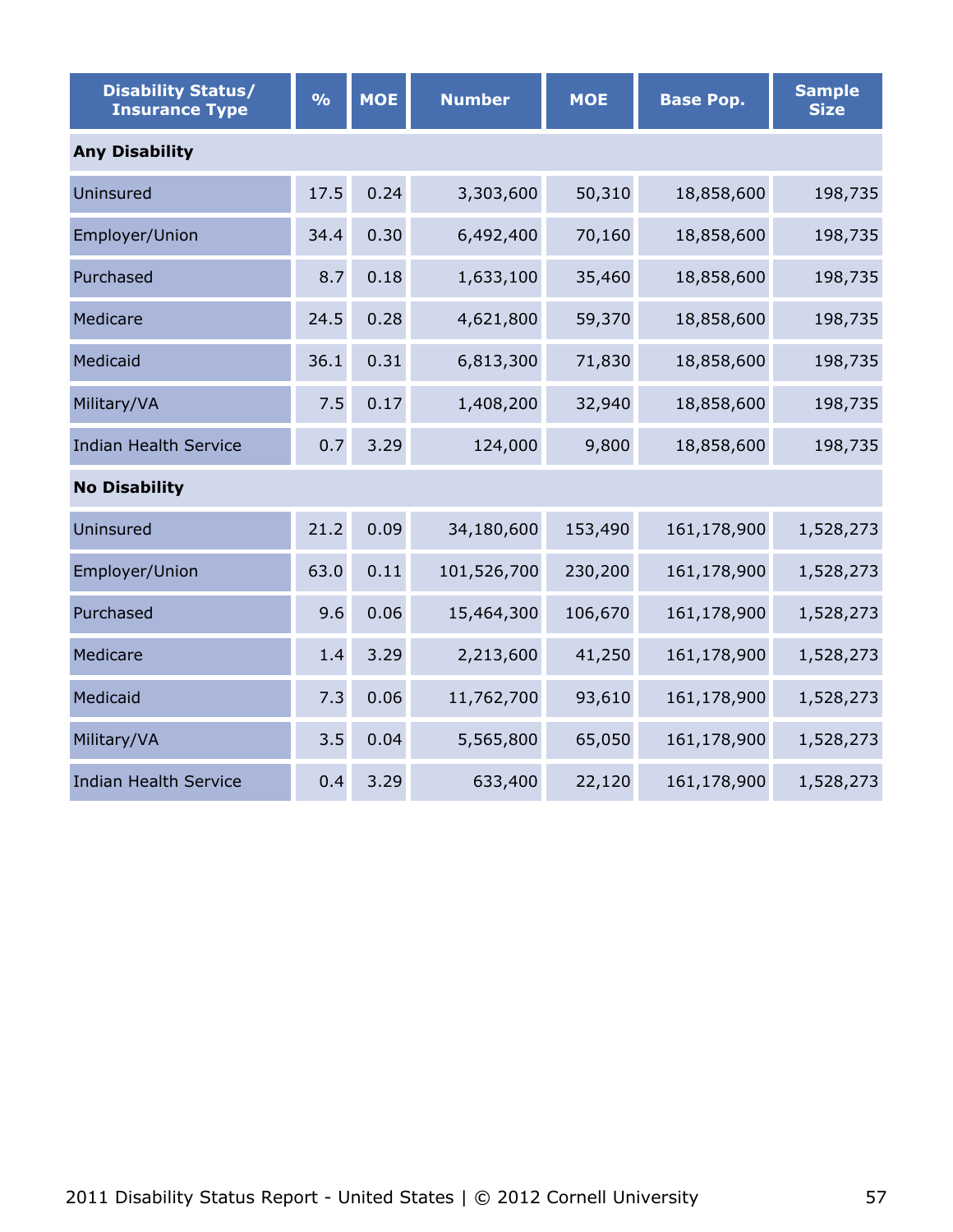## <span id="page-58-0"></span>**Glossary**

#### **Actively Looking for Work**

A person is defined as ACTIVELY looking for work if he or she reports looking for work during the last four weeks.

### **Ambulatory Disability**

This disability type is based on the question (*asked of persons ages 5 or older*): Does this person have serious difficulty walking or climbing stairs?

### **Base Population (Base Pop.)**

The estimated number of individuals upon which the calculation is based. (For percentages, this is the denominator).

#### **Cognitive Disability**

This disability type is based on the question (*asked of persons ages 5 or older*): Because of a physical, mental, or emotional condition, does this person have serious difficulty concentrating, remembering, or making decisions?

### **Disability and Disability Types**

The ACS definition of disability is based on six questions. A person is coded as having a disability if he or she or a proxy respondent answers affirmatively for one or more of these six categories.

- *Hearing Disability (asked of all ages):* Is this person deaf or does he/she have serious difficulty hearing?
- *Visual Disability (asked of all ages)*: Is this person blind or does he/she have serious difficulty seeing even when wearing glasses?
- *Cognitive Disability (asked of persons ages 5 or older)*: Because of a physical, mental, or emotional condition, does this person have serious difficulty concentrating, remembering, or making decisions?
- *Ambulatory Disability* (asked of persons ages 5 or older): Does this person have serious difficulty walking or climbing stairs?
- *Self-care Disability (asked of persons ages 5 or older)*: Does this person have difficulty dressing or bathing?
- *Independent Living Disability (asked of persons ages 15 or older):* Because of a physical, mental, or emotional condition, does this person have difficulty doing errands alone such as visiting a doctor's office or shopping?

#### **Earnings**

Earnings are defined as wages, salary, commissions, bonuses, or tips from all jobs including self-employment income (NET income after business expenses) from own nonfarm businesses or farm businesses, including proprietorships and partnerships.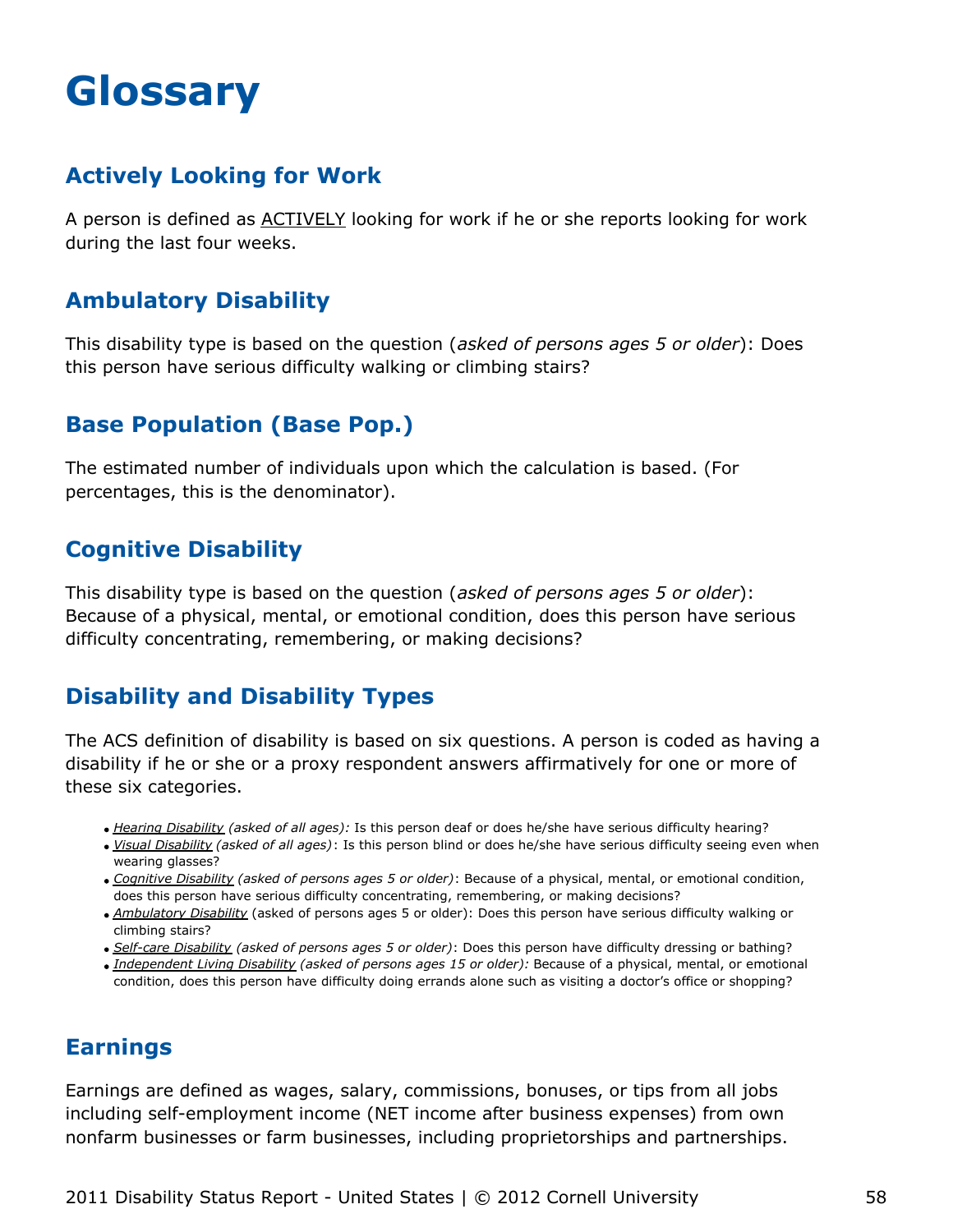#### **Education**

Our definition is based on the responses to the question: "What is the highest degree or level of school this person has completed? If currently enrolled, mark the previous grade or highest degree received." Our category "high school diploma/equivalent" includes those marking the ACS option "Regular high school diploma — GED or alternative credential." Our category "Some college/Associate's degree" includes those marking the ACS options: some college credit, but less than 1 year of college credit; one or more years of college credit but no degree, or "Associate's degree (for example: AA, AS)." Our category "a Bachelor's or more" includes those marking the ACS options: "Bachelor's degree (for example: BA, BS)"; "Master's degree (for example: MA, MS, MEng, MEd, MSW, MBA)"; "Professional degree (for example: MD, DDS, DVM, LLB, JD)"; or "Doctorate degree (for example: PhD, EdD)." Note in 2008 changes were made to some of the response categories and the layout of this question.

#### **Employment**

A person is considered employed if he or she is either

- a. "at work": those who did any work at all during the reference week as a paid employee (worked in his or her own business or profession, worked on his or her own farm, or worked 15 or more hours as an unpaid worker on a family farm or business) or
- b. were "with a job but not at work," : had a job but temporarily did not work at that job during the reference week due to illness, bad weather, industrial dispute, vacation or other personal reasons. The reference week is defined as the week preceding the date the questionnaire was completed.

#### **Full-Time/Full-Year Employment**

A person is considered employed full-time/full-year if he or she worked 35 hours or more per week (full-time) and 50 or more weeks per year (full-year). The reference period is defined as the year preceding the date the questionnaire was completed. Note: this does not signify whether a person is eligible for fringe benefits. The question and response categories regarding weeks worked per year was changed in 2008.

### **Group Quarters (GQ)**

A GQ is a place where people live or stay that is normally owned or managed by an entity or organization providing housing and/or services for the residents. These services may include custodial or medical care as well as other types of assistance, and residency is commonly restricted to those receiving these services. People living in group quarters are usually not related to each other. Group quarters include such places as college residence halls, residential treatment centers, skilled nursing facilities, group homes, military barracks, correctional facilities, and workers' dormitories. See the definitions of institutional GQs and non-institutional GQs for more information. In addition, a description of the types of group quarters included in the 2008 ACS is located on the U.S. Census Bureau's Web site at [www.census.gov/acs/www/Downloads/](http://www.census.gov/acs/www/Downloads/2008_ACS_GQ_Definitions.pdf)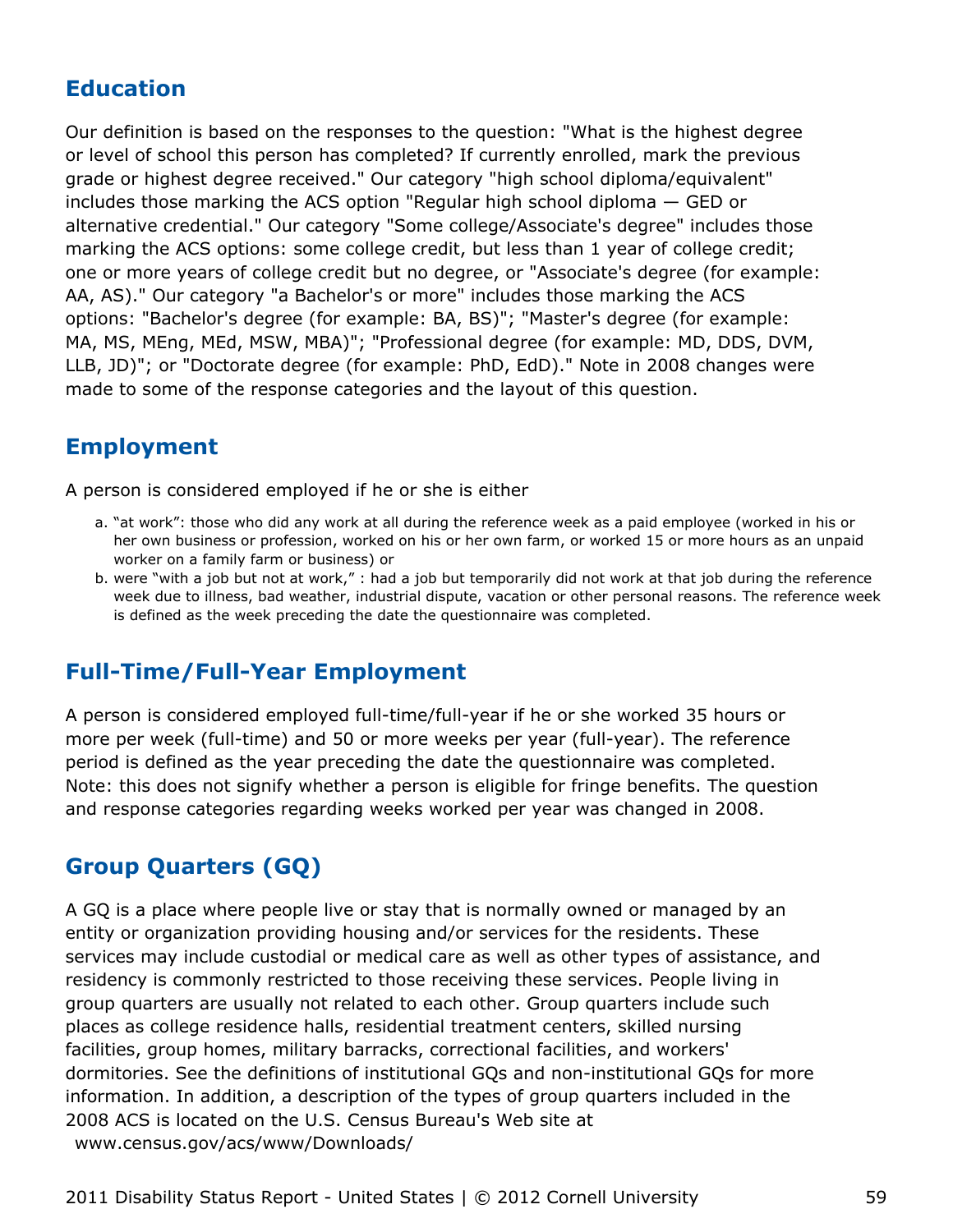#### **Health Insurance Coverage**

Is based on the following question: Is this person CURRENTLY covered by any of the following types of health insurance or health coverage plans? Mark "Yes" or "No" for EACH type of coverage in items a – h.

- a. Insurance through a current or former employer or union (of this person or another family member)
- b. Insurance purchased directly from an insurance company (by this person or another family member)
- c. Medicare, for people 65 and older, or people with certain disabilities
- d. Medicaid, Medical Assistance, or any kind of government-assistance plan for those with low incomes or a disability
- e. VA (including those who have ever used or enrolled for VA health care)
- f. TRICARE or other military health care
- g. Indian Health Service
- h. Any other type of health insurance or health coverage plan Specify (Note: "Other type" were recoded into one of the categories a-g by the Census Bureau)

#### **Hearing Disability**

This disability type is based on the question *(asked of all ages)*: Is this person deaf or does he/she have serious difficulty hearing?

#### **Hispanic or Latino Origin**

People of Hispanic or Latino origin are those who classify themselves in a specific Hispanic or Latino category in response to the question, "Is this person Spanish/Hispanic/Latino?" Specifically, those of Hispanic or Latino origin are those who are Cuban; Mexican, Mexican American, Chicano; Puerto Rican; or other Spanish/Hispanic/Latino. Origin may be the heritage, nationality group, lineage, or country of birth of the person or the person's parents or ancestors before their arrival in the United States. People who identify their origin as Spanish, Hispanic, or Latino may be of any race.

#### **Household Income**

Household Income is defined as the total income of a household including: wages, salary, commissions, bonuses, or tips from all jobs; self-employment income (NET income after business expenses) from own non-farm or farm businesses, including proprietorships and partnerships; interest, dividends, net rental income, royalty income, or income from real estates and trusts; Social Security or Railroad Retirement; Supplemental Security Income; any public assistance or welfare payments from the state or local welfare office; retirement, survivor or disability pensions; and any other regularly received income (e.g., Veterans' payments, unemployment compensation, child support or alimony). Median household income is calculated with the household as the unit of analysis, using household weights without adjusting for household size.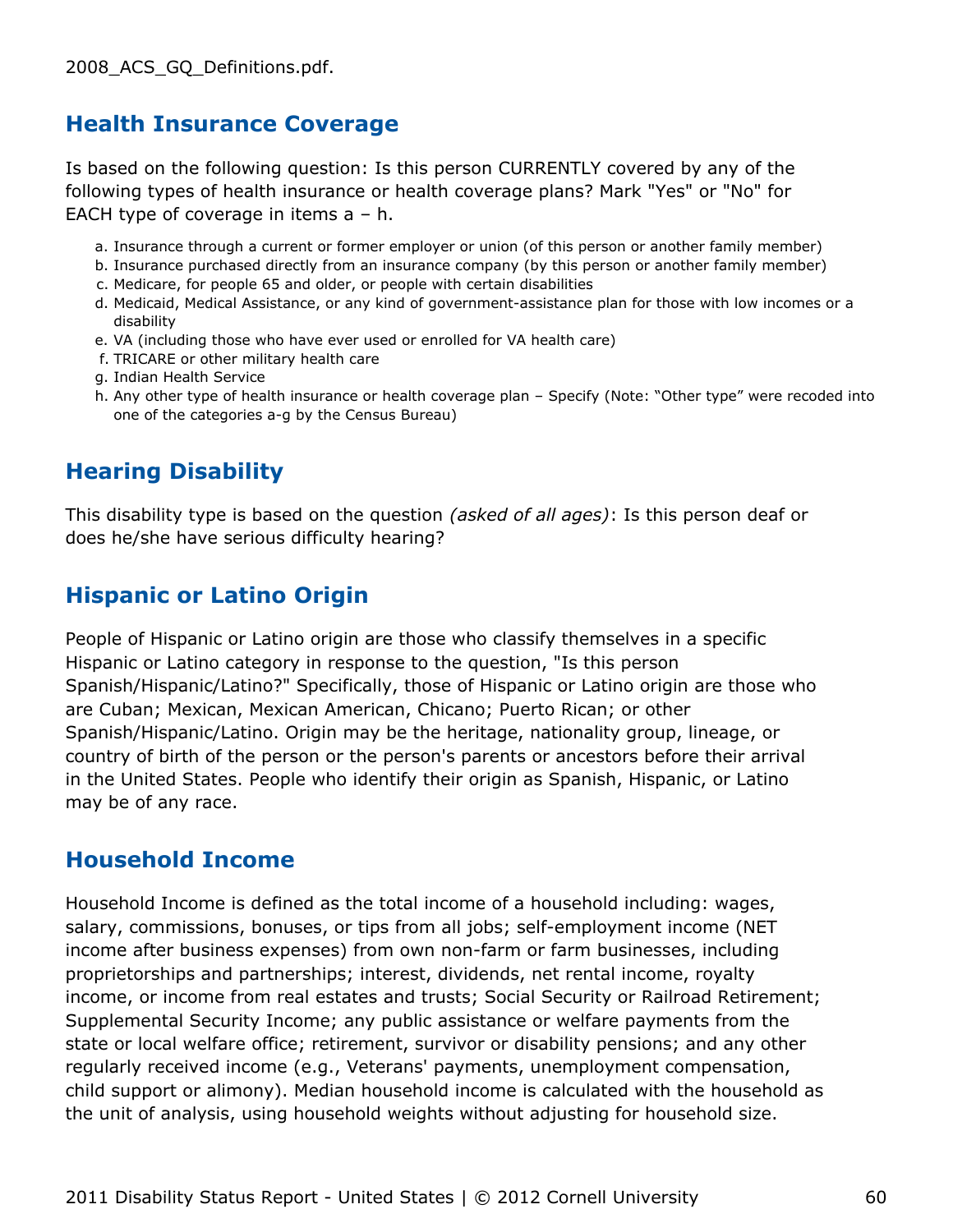#### **Independent Living Disability**

This disability type is based on the question *(asked of persons ages 15 or older)*: Because of a physical, mental, or emotional condition, does this person have difficulty doing errands alone such as visiting a doctors office or shopping?

#### **Institutional Group Quarters (GQs)**

Includes facilities for people under formally authorized, supervised care or custody at the time of enumeration. Generally, restricted to the institution, under the care or supervision of trained staff, and classified as "patients" or "inmates." Includes: correctional, nursing, and in-patient hospice facilities, psychiatric hospitals, juvenile group homes and residential treatment centers.

### **Margin of Error (MOE)**

Data, such as data from the American Community Survey, is based on a sample, and therefore statistics derived from this data are subject to sampling variability. The margin of error (MOE) is a measure of the degree of sampling variability. In a random sample, the degree of sampling variation is determined by the underlying variability of the phenomena being estimated (e.g., income) and the size of the sample (i.e., the number of survey participants used to calculate the statistic). The smaller the margin of error, the lower the sampling variability and the more "precise" the estimate. A margin of error is the difference between an estimate and its upper or lower confidence bounds. Confidence bounds are calculated by adding the MOE to the estimate (upper bound) and subtracting the MOE from the estimate (lower bound). All margins of error in this report are based on a 90 percent confidence level. This means that there is a 90% certainty that the actual value lies somewhere between the upper and lower confidence bounds.

#### **Non-Institutional Group Quarters (GQs)**

Includes facilities that are not classified as institutional group quarters; such as college/university housing, group homes intended for adults, residential treatment facilities for adults, workers' group living quarters and Job Corps centers and religious group quarters.

#### **Not Working but Actively Looking for Work**

A person is defined as not working but actively looking for work if he or she reports not being employed, but has been looking for work during the last four weeks.

#### **Number**

This term appears in the tables; it refers to estimated number of people in the category. (for percentages, this is the numerator).

2011 Disability Status Report - United States | © 2012 Cornell University 61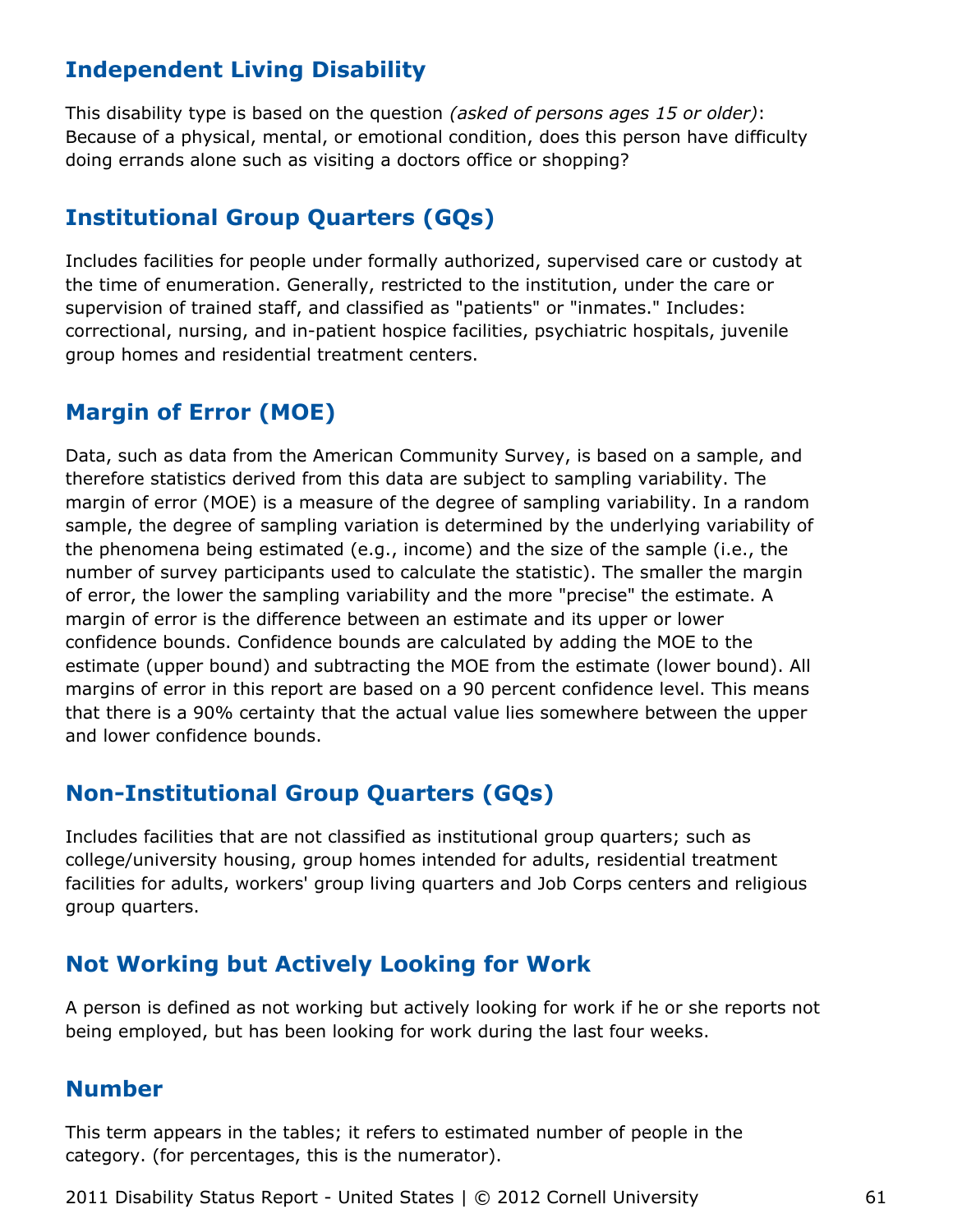#### **Poverty**

The poverty measure is computed based upon the standards defined in Directive 14 from the Office of Management and Budget. These standards use poverty thresholds created in 1982 and index these thresholds to 2008 dollars using poverty factors based upon the Consumer Price Index. They use the family as the income sharing unit and family income is the sum of total income from each family member living in the household. The poverty threshold depends upon the size of the family; the age of the householder; and the number of related children under the age of 18.

#### **Race**

Race categories are based on the question, "[w]hat is this person's race? Mark (X) one or more races to indicate what this person considers himself/herself to be." Responses include the following: White; Black or African-American; American Indian or Alaska Native (print name of enrolled or principal tribe); Asian Indian; Chinese; Filipino; Japanese; Korean; Vietnamese; Other Asian (Print Race); Native Hawaiian; Guamanian or Chamarro; Samoan; Other Pacific Islander (Print Race Below); Some other race (print race below). "Other race" also contains people who report more than one race.

#### **Sample Size**

The number of survey participants used to calculate the statistic.

#### **Self-care Disability**

This disability type is based on the question (*asked of persons ages 5 or older*): 17c. Does this person have difficulty dressing or bathing?

#### **Supplemental Security Income (SSI)**

A person is defined as receiving SSI payments if he or she reports receiving (SSI) income in the 12 months prior to the survey.

**Note:** The Supplemental Security Income (SSI) does not apply to Puerto Rico. SSI is a federal cash assistance program that provides monthly payments to low-income aged, blind, or disabled persons in the 50 states, the District of Columbia, and the Northern Mariana Islands.

#### **Veteran Service-Connected Disability**

A disease or injury determined to have occurred in or to have been aggravated by military service. A disability is evaluated according to the VA Schedule for Rating Disabilities in Title 38, CFR, and Part 4. Extent of disability is expressed as a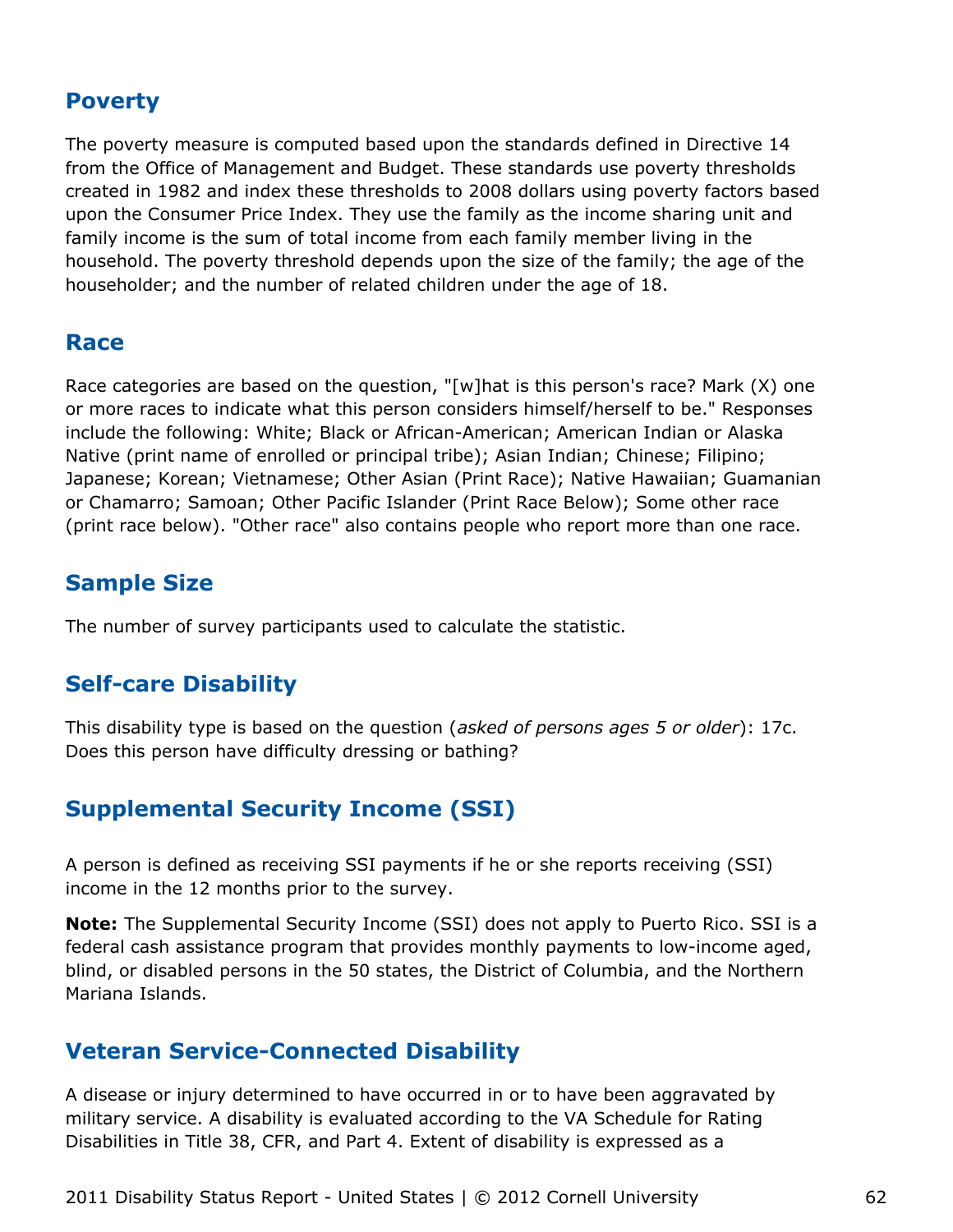percentage from 0% (for conditions that exist but are not disabling to a compensable degree) to 100%, in increments of 10%. This information was determined by the following two part question:

- **Does this person have a VA service-connected disability rating?** a. Yes (such as 0%, 10%, 20%, ... , 100%) No *SKIP* to question 28a
- **What is this person's service-connected disability rating?"** b. Responses included: 0 percent; 10 or 20 percent; 30 or 40 percent; 50 or 60 percent; 70 percent or higher

## **Visual Disability**

This disability type is based on the question:*(asked of all ages)*: Is this person blind or does he/she have serious difficulty seeing even when wearing glasses?